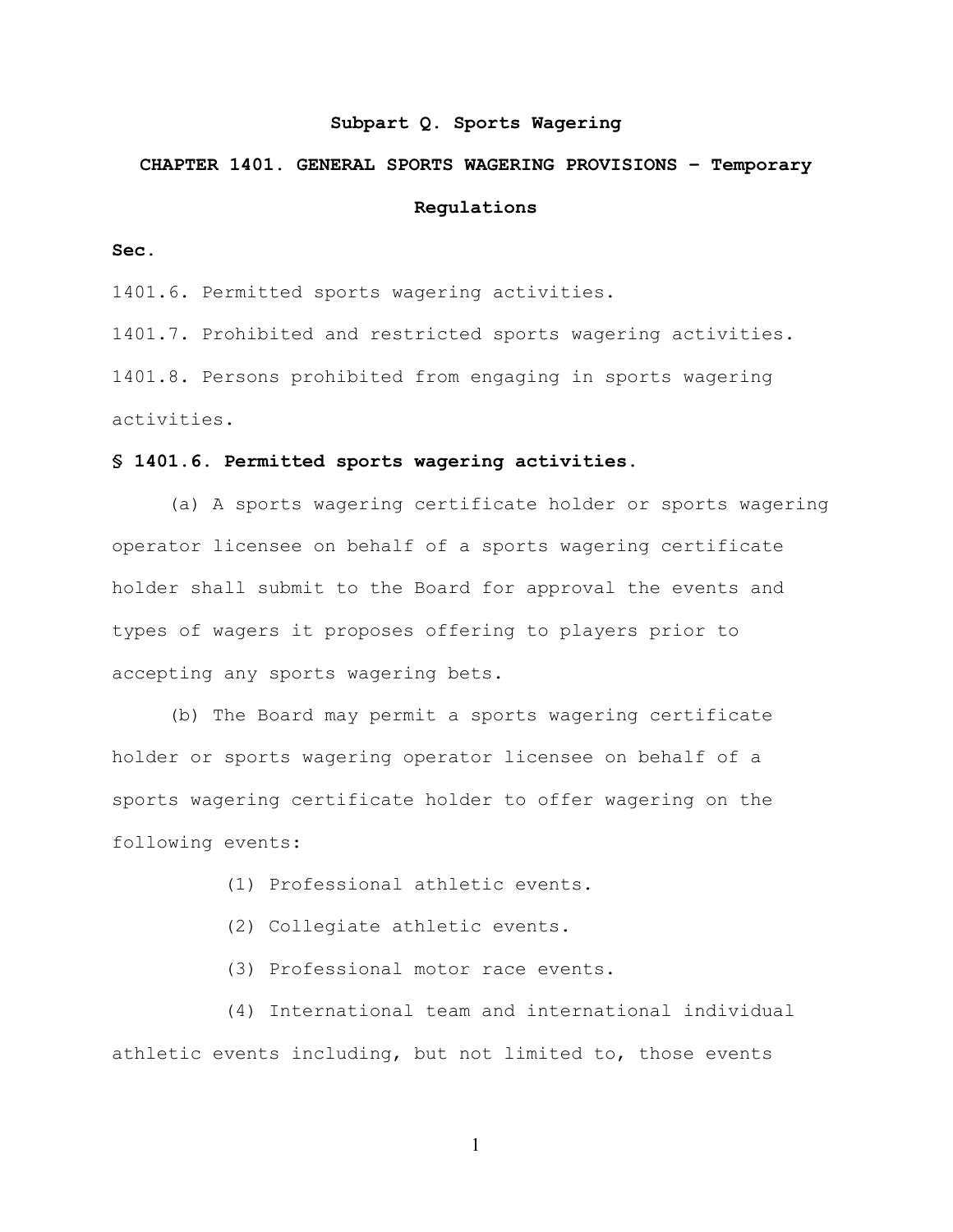governed by the International Olympic Committee and the International Federation of Association Football.

(c) The Board may permit a sports wagering certificate holder or sports wagering operator licensee on behalf of a sports wagering certificate holder to offer the following types of wagers on the events enumerated in § 1401.6(b):

(1) *Exchange wagering* - A marketplace which permits patrons to bet with or against each other through a gaming platform operated and managed by a sports wagering operator.

(2) *In-game wagers* – Wagers placed on the outcome of an athletic event after the athletic event has started and can continue during the course of live play of the athletic event.

(3) *Parlay wagers* - A wager on two or more outcomes in which all outcome wagers must win or cover for the patron to win or, a series of three or more teams in 2-team parlays. For the patron to win, all of the teams must cover/win.

(4) *Proposition wagering* – Wagers placed on the occurrence or non-occurrence of a specific outcome of events within a game not directly involving the game's final outcome.

(5) *Straight wagers* - A wager on a single game or single event that will be determined by a point spread, money line or total score.

(6) Other types of wagers as approved by the Board.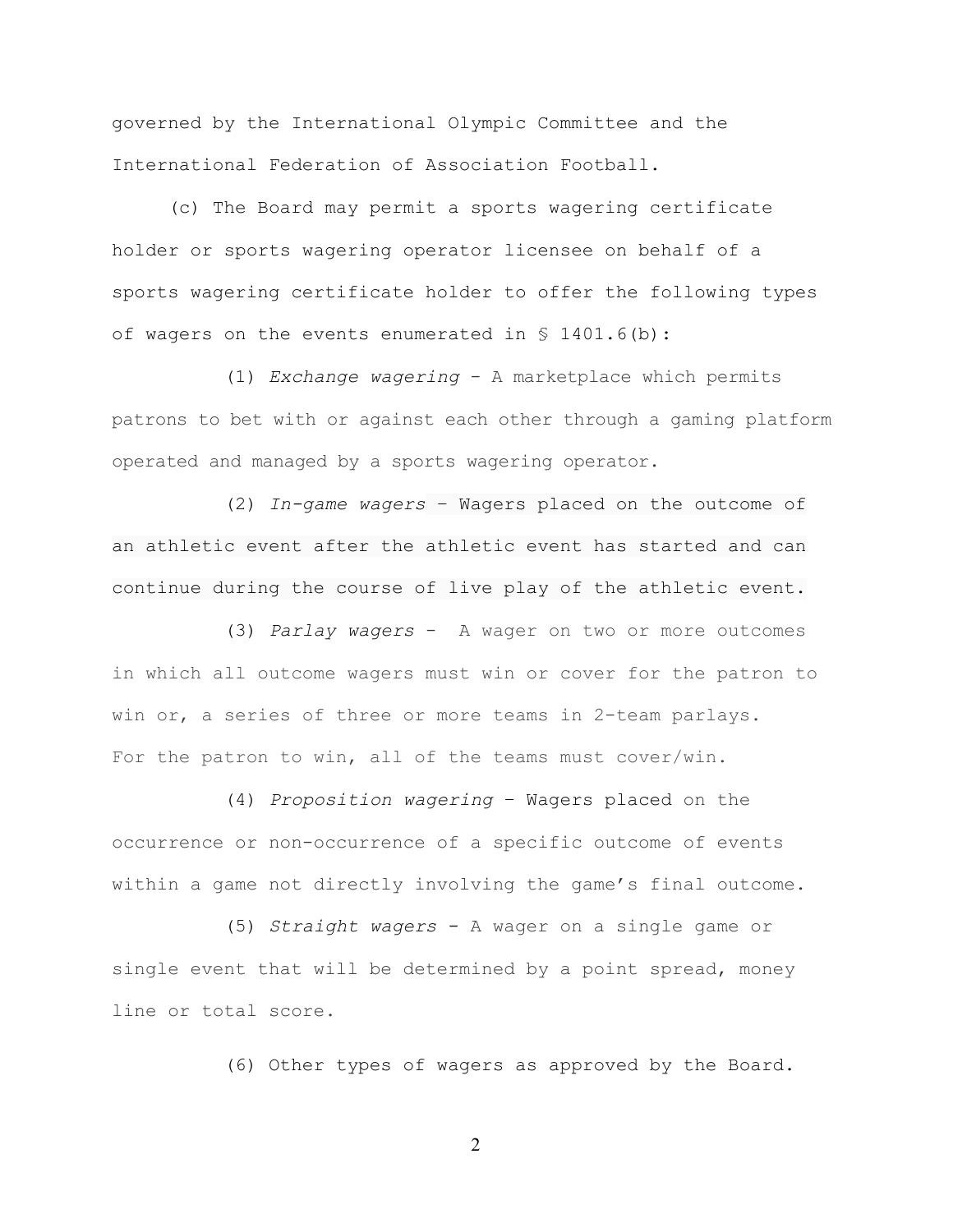(d) A sports wagering certificate holder or a sports wagering operator licensee shall make available to patrons a clear explanation of all types of wagers permitted by the Board and events on which those wagers are permitted.

(e) A sports wagering certificate holder or sports wagering operator licensee on behalf of a sports wagering certificate holder may place a layoff wager with another sports wagering certificate holder or sports wagering operator licensee located in this Commonwealth for the purpose of offsetting patron wagers made pursuant to this Subpart provided that:

(1) The sports wagering certificate holder or sports wagering operator licensee placing the layoff wager discloses its identity to the sports wagering certificate holder or sports wagering operator licensee receiving the layoff wager and

(2) The receiving sports wagering certificate holder or sports wagering operator licensee agrees to accept the layoff wager after receiving notification of the identity of the sports wagering certificate holder or sports wagering operator licensee placing the layoff wager.

# **§ 1401.7. Prohibited and restricted sports wagering activities.**

(a) The following sports wagering activity is prohibited:

(1) Wagering on high school athletic events governed by the Pennsylvania Interscholastic Athletic Association or a similar governing body.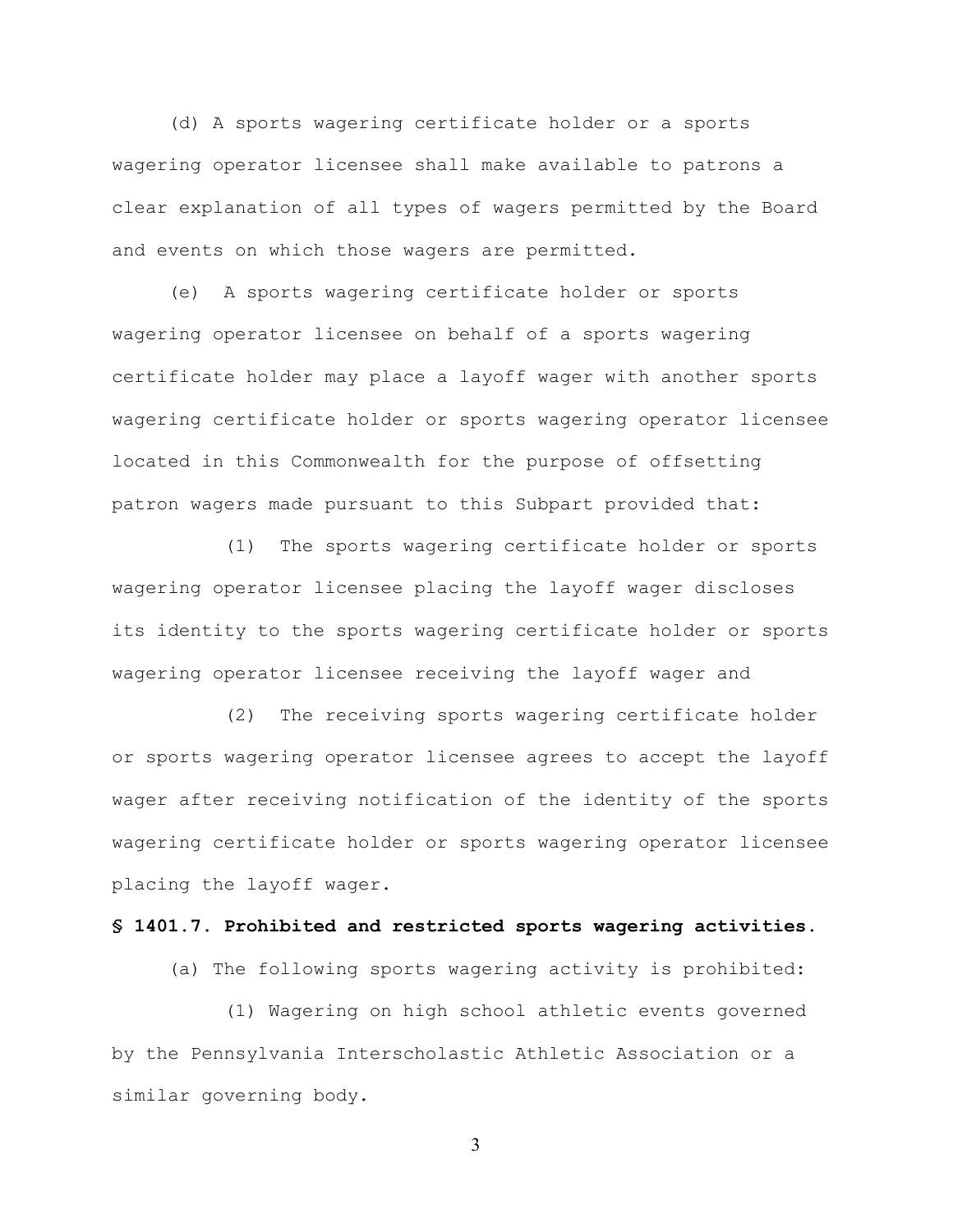(2) Wagering on amateur athletic events, other than collegiate athletic events, unless otherwise specifically approved by the Board.

(3) Any other sports wagering activity as prohibited by the Board.

(b) A sports wagering certificate holder or sports wagering operator licensee is prohibited from:

(1) Knowingly accepting wagers from athletes on athletic events of the type in which the athlete participates as well as athletic events governed by the same governing body under which the athlete competes.

(2) Knowingly accepting wagers from a person who holds a position of authority or influence sufficient to exert influence over the participants in an athletic event, or a person professionally connected to an athletic event or governing body including, but not limited to, referees, officials, coaches, managers, handlers, athletic trainers, or a person with access to certain types of exclusive information on any athletic event overseen by the governing body.

(3) Knowingly accepting wagers from a person the certificate holder or licensee has reason to believe or suspect is placing the wager on behalf of or for the benefit of another individual that is prohibited from participating in sports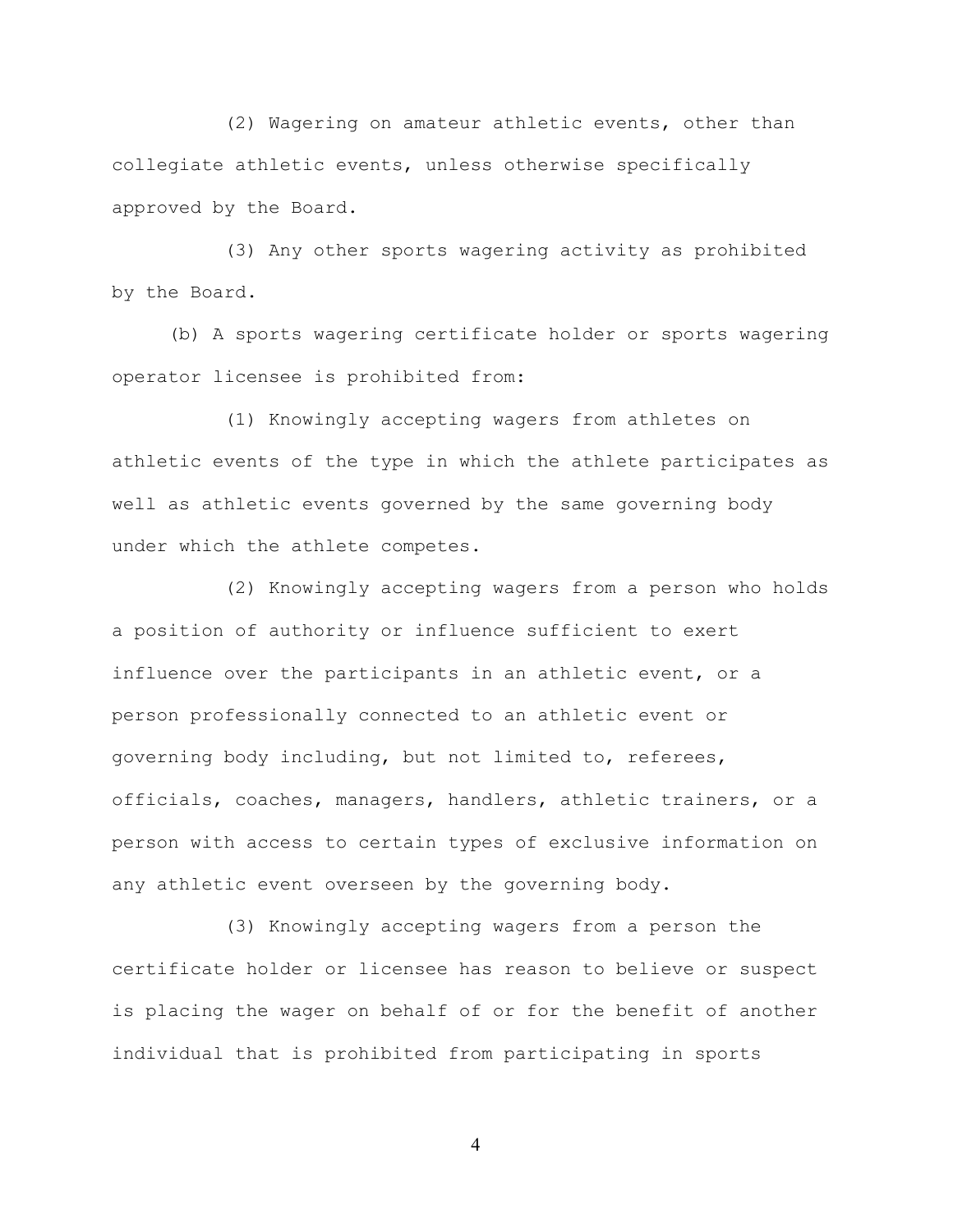wagering under these regulations or other applicable state or federal law.

(4) Encouraging or instructing a patron to attempt to or to structure wagers in any manner that is an attempt to evade or circumvent these regulations or other applicable state or federal law.

(5) Knowingly accept or hold cash or cash equivalents with the understanding that the monies will be used to place a wager upon the occurrence of a specified future contingency unless a sports wagering ticket/voucher detailing the wager is immediately issued upon the sports wagering certificate holder's and sports wagering operator licensee's acceptance of the monies.

(6) Knowingly accept any wagers other than those permitted by the Board and shall only accept wagers on events and odds posted by the sports wagering certificate holder or sports wagering operator licensee.

(c) An athlete or person who holds a position of authority or influence sufficient to exert influence over the participants in an athletic event, or a person professionally connected to an athletic event or governing body including, but not limited to, coaches, managers, handlers, athletic trainers, team physicians or other physicians providing medical consultation or treatment of an athletic participant or a person with access to certain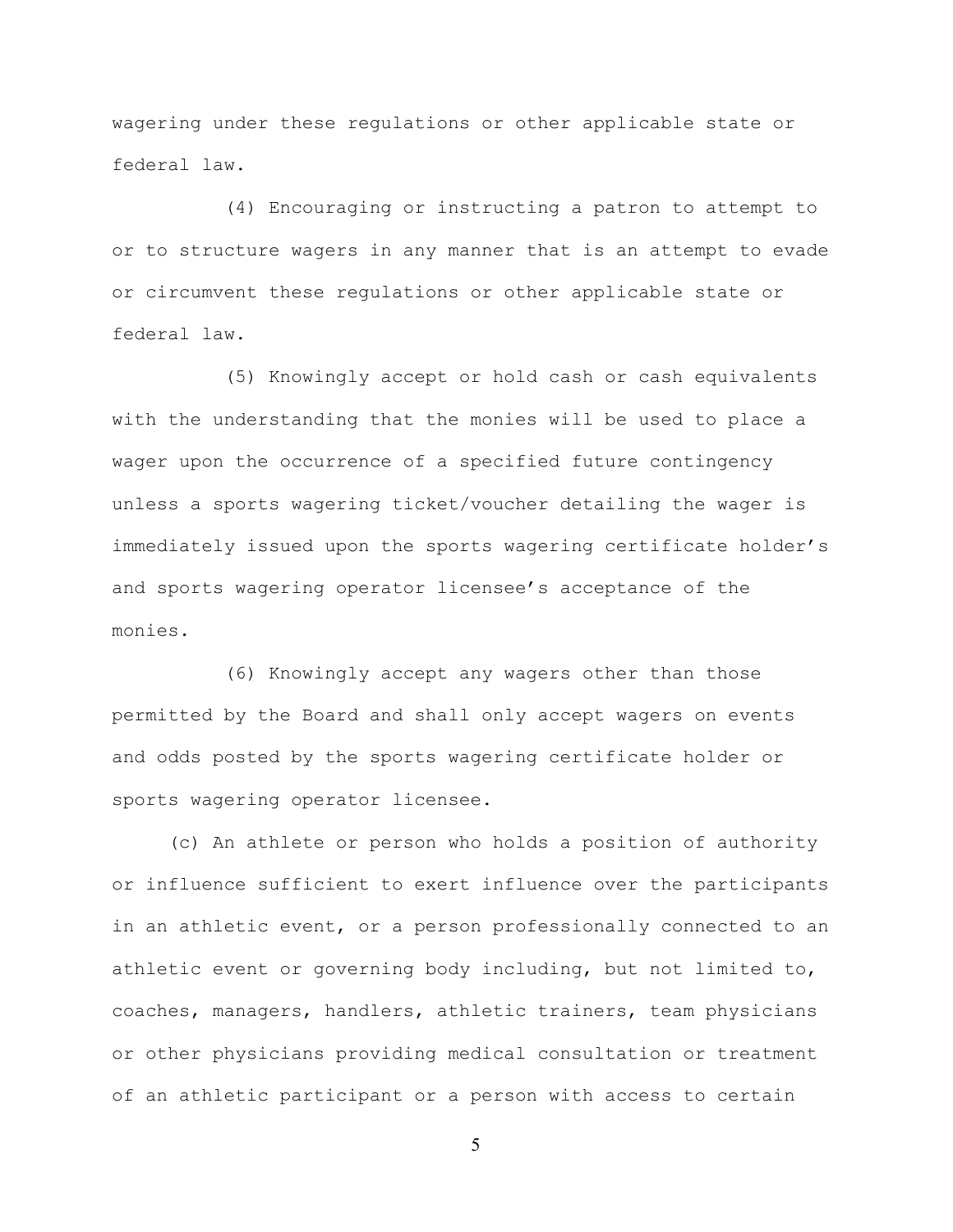types of exclusive information on any athletic event overseen by the governing body is prohibited from having any ownership interest in or control of a sports wagering certificate holder or a sports wagering operator.

(d) Sports wagering certificate holders and sports wagering operators are prohibited from having any ownership interest in or control of an athletic team, organization or governing body of an athletic team or organization upon which the sports wagering certificate holder or sports wagering operator accepts wagers.

# **§ 1401.8. Persons prohibited from engaging in sports wagering activities.**

(a) No person under the age of 21 may engage in sports wagering with a sports wagering certificate holder or sports wagering operator licensee.

(b) No collegiate or professional athlete, referee, official, coach, manager, handler or athletic trainer or employee or contractor of a team or athletic organization who has access to non-public information concerning an athlete or team may engage in sports wagering on an athletic event or the performance of an individual in such athletic event in which the person is participating or otherwise has access to non-public or exclusive information.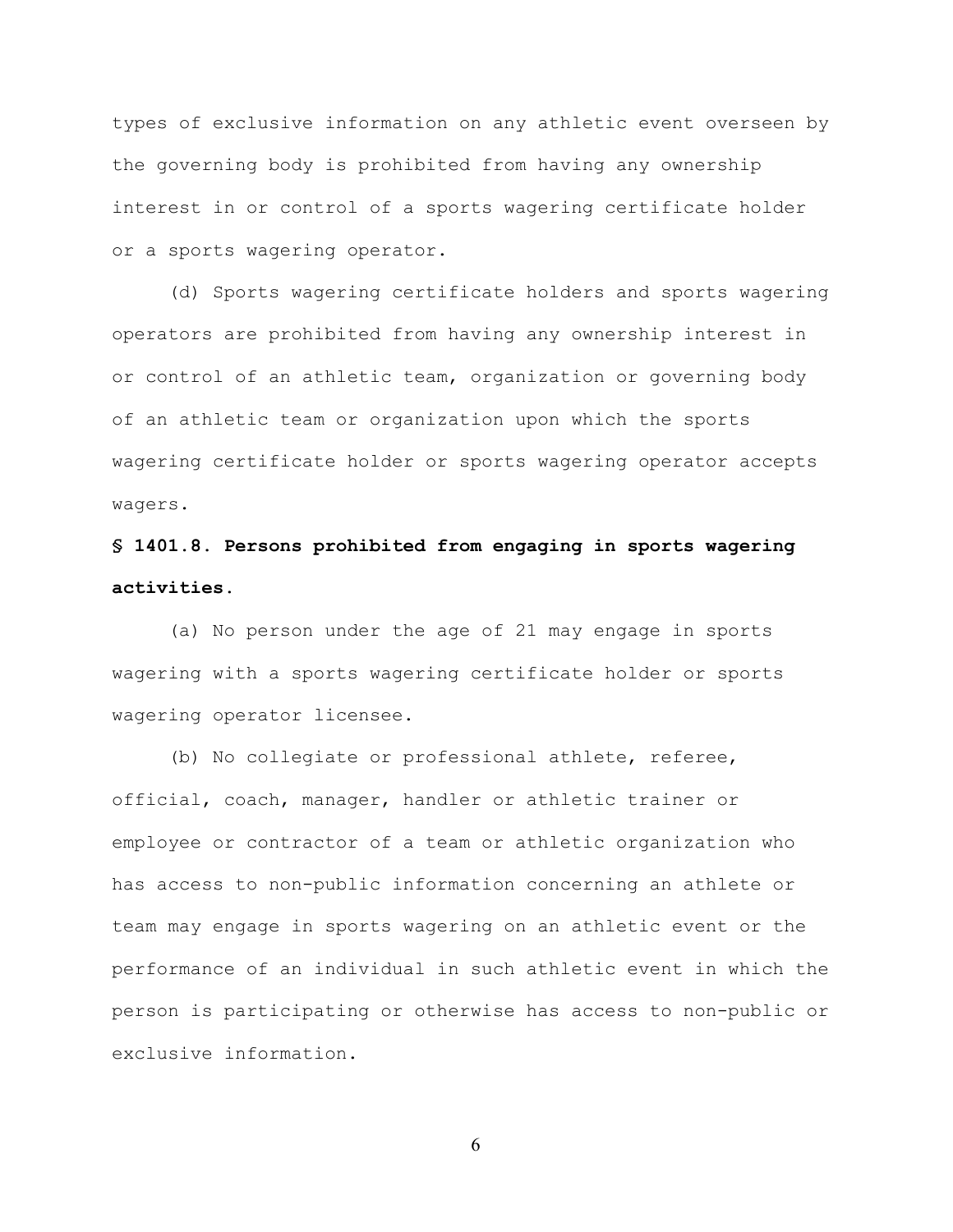(c) No collegiate or professional athlete, referee, official, coach, manager, handler, athletic trainer, or employee of a team or athletic organization who has access to non-public information concerning an athlete or team may engage in sports wagering on an athletic event or the performance of an individual in such athletic events in the sport or league in which the person is involved.

(d) No person identified in (a) through (c) of this subsection may collect any winnings or recoup any losses from a sports wagering certificate holder or sports wagering operator licensee as a result of engaging in sports wagering in violation of this section.

(e) Winnings of a person prohibited from engaging in sports wagering under this section shall be forfeited to the Board.

(f) An athletic team or the governing body or league of an athletic team may provide to the Board a list of all persons within the teams' organization as well as all league officials or referees prohibited from engaging in sports wagering under this section, along with the specific type of athletic events from which the person is prohibited from participating in sports wagering activities. The Board shall provide that list of persons identified by the athletic team or governing body or league to sports wagering certificate holders and sports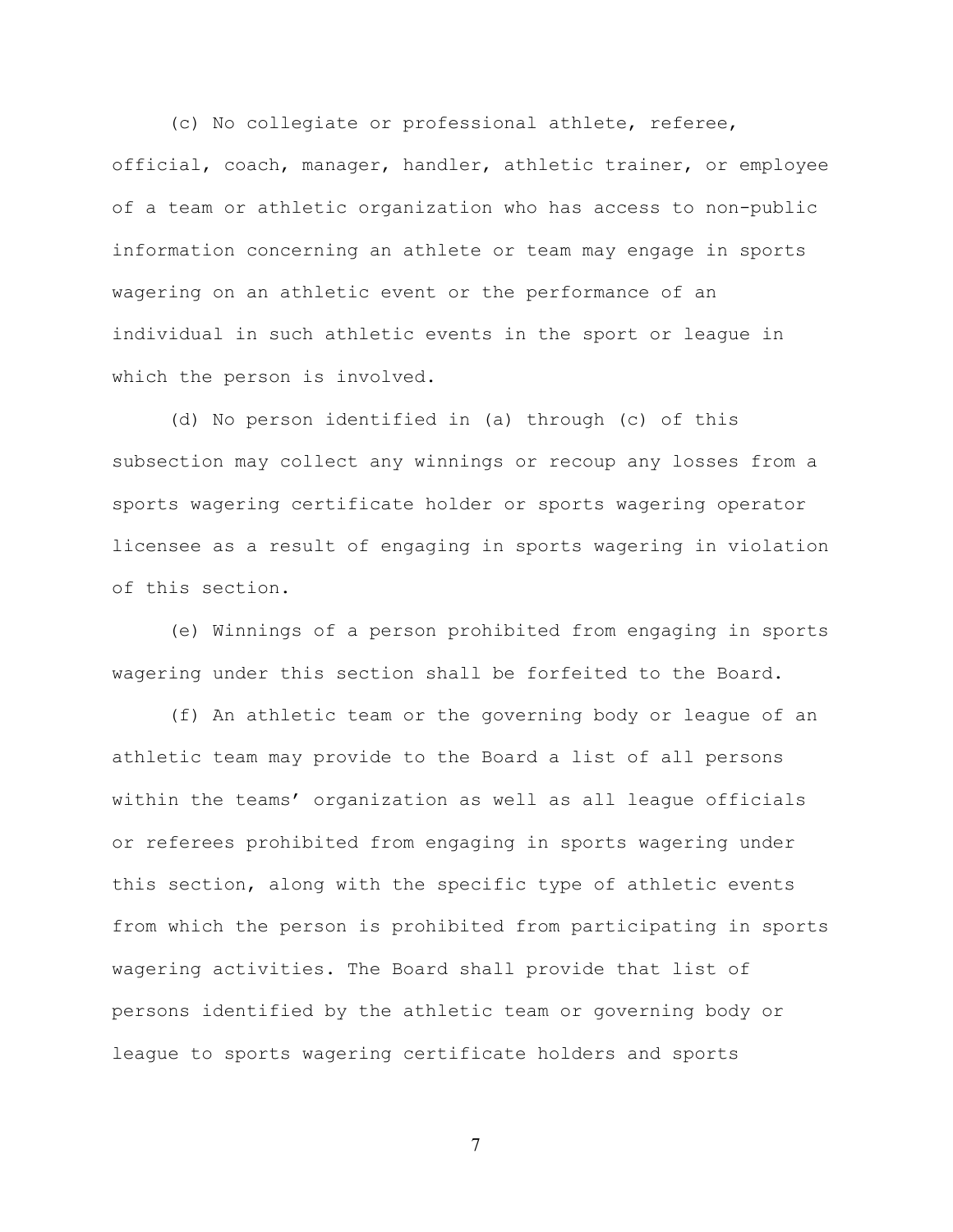wagering operator licensees to facilitate these prohibitions on sports wagering activities.

#### **CHAPTER 1407. SPORTS WAGERING TESTING AND CONTROLS – TEMPORARY**

**REGULATIONS** 

### **Sec.**

1407.1. Scope.

1407.2. Definitions.

1407.3. Testing and approval generally.

1407.4. Wagering device requirements generally.

1407.5. Self-service kiosks and point of sale system requirements.

1407.6. Ticket/Voucher requirements.

1407.7. Ticket/Voucher redemption requirements.

1407.8. Sports wagering interactive system requirements.

1407.9. Sports wagering system general requirements.

#### **§ 1407.1. Scope.**

To ensure the integrity and security of sports wagering operations in this Commonwealth, the requirements of this chapter apply to all sports wagering certificate holders and sports wagering operator licensees seeking to offer sports wagering to patrons in this Commonwealth. The requirements in this chapter supplement, where not in conflict with and where applicable, existing Board regulations Subpart E (relating to slot machine, table game and associated equipment testing and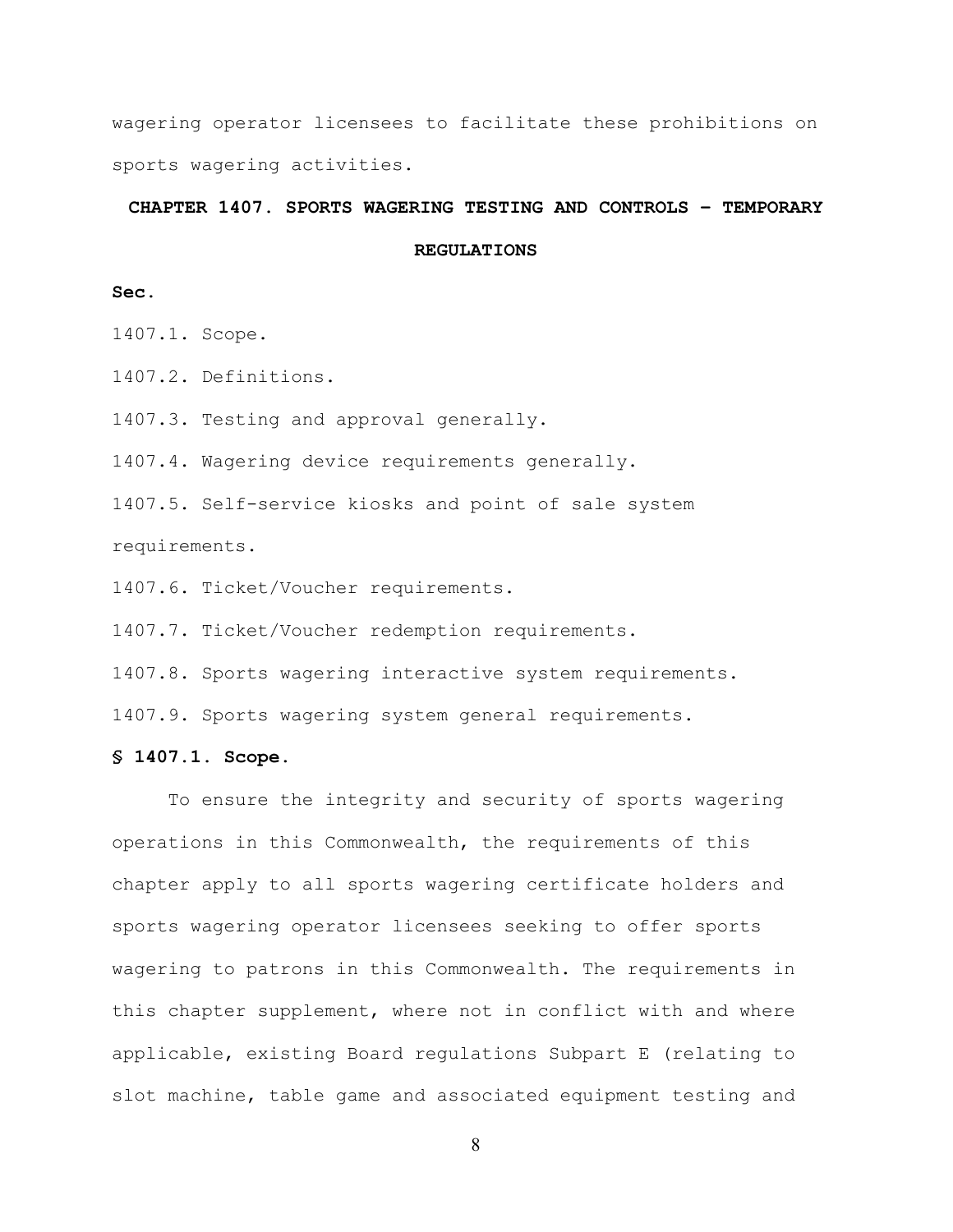control; accounting and internal controls) and Subpart L (relating to interactive gaming) applicable to slot machine licensees, interactive gaming certificate holders and interactive gaming operators unless the context clearly indicates otherwise.

# **§ 1407.2. Definitions.**

The following words and terms, when used in this chapter, have the following meanings unless the context clearly indicates otherwise:

*Authentication process* – A method used by a system to verify the validity of software. Such method requires calculation of an output digest, which is compared to a secure embedded value. The minimum output digest shall be of 128-bit complexity. Software shall be deemed to have been authenticated if the calculated digest equals the secure embedded value.

*Communication technology* - The methods used and the components employed to facilitate the transmission of information including, but not limited to, transmission and reception systems based on wire, cable, radio, microwave, light, optics, or computer data networks.

*Onsite sportsbook* – Sports wagering activities conducted via self-service kiosks or point of sale system in the sports wagering areas of a sports wagering certificate holder's approved locations.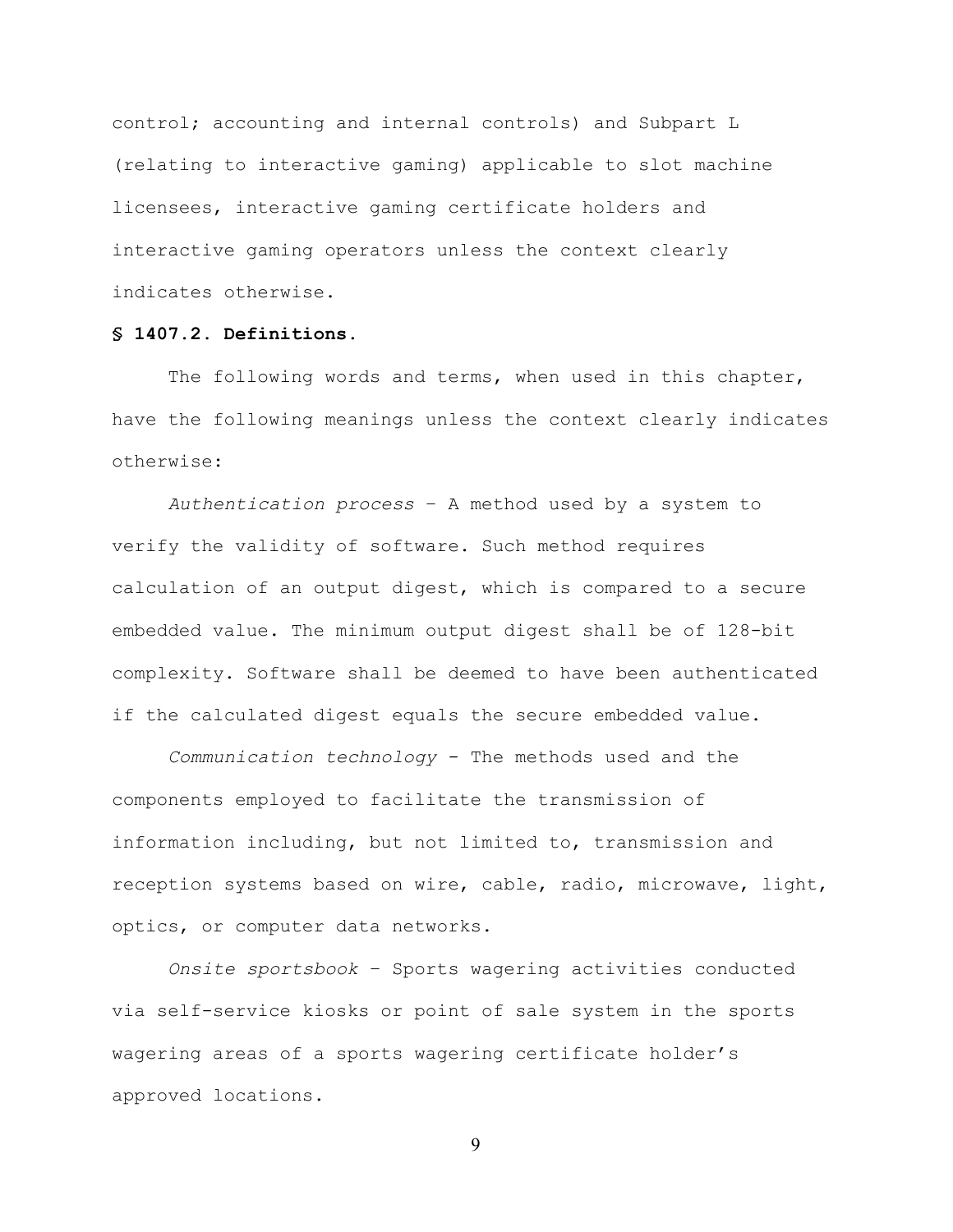*Point of sale system -* All the hardware, software and communications that comprises a stand-alone or integrated system capable of accepting sports wagers via terminals attended to by a cashier and is located at sports wagering certificate holder's approved locations.

*Self-service kiosks –* Unattended self-service booths or self-standing structure with computers, including touch-screen computers, at which a patron can place sports wagers and that dispenses sports wagering tickets/vouchers.

*Sports wagering account -* Electronic account that may be established by a patron at a casino property for the purpose of sports wagering or via a sports wagering certificate holder's or sports wagering operator's interactive sports wagering skin or interactive sports wagering website for the purpose of wagering pursuant to these regulations, including deposits, withdrawals, wagered amounts, and payouts on winning wagers.

*Sports wagering communication -* The transmission of a wager between a point of origin and a point of reception by aid of a communications technology.

*Sports wagering device and associated equipment* – A selfservice kiosk, point of sale system or other device, including associated equipment, used to accept sports wagering as permitted for use in this Commonwealth by the Board.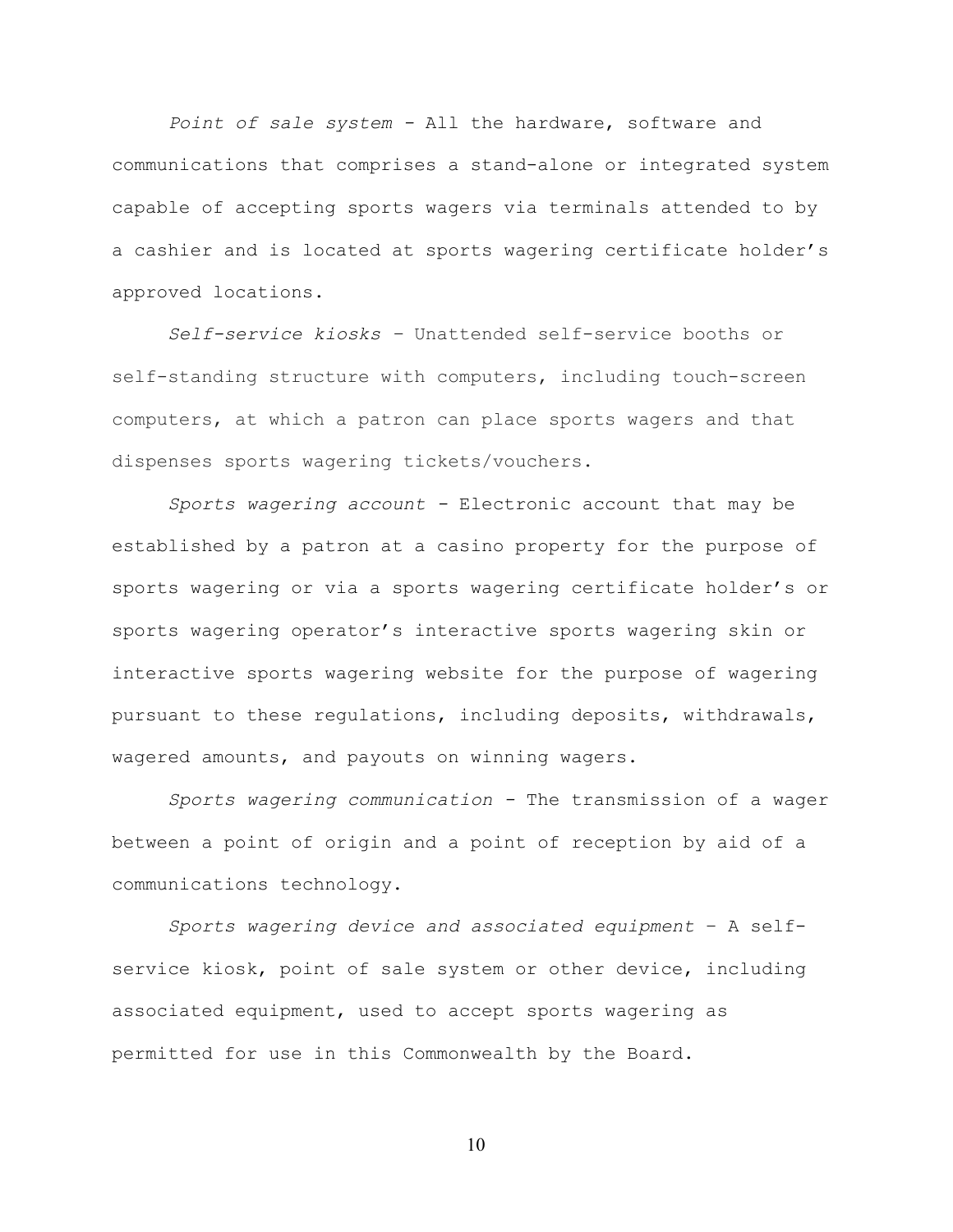*Sports wagering interactive system -* All hardware, software and communications that comprise a type of server-based sports wagering system for the purpose of offering authorized sports wagering, mobile sports wagering or interactive sports wagering in this Commonwealth when authorized by the Board.

*Sports wagering operations* – The business of accepting wagers on sports events or on the individual performance of athletes in a sporting event or combination of sporting events by any system or method of wagering, including over the internet, mobile applications and onsite sports wagering systems.

*Sports wagering platform* - The combination of hardware and software or other technology designed and used to manage, conduct and record mobile sports wagering or interactive sports wagering activity, as approved by the Board. The term shall include any emerging or new technology deployed to advance the conduct and operation of sports wagering, mobile sports wagering or interactive sports wagering activity, as approved through regulation by the Board.

*Sports wagering system* – All sports wagering device(s), equipment, communication technology, software and hardware approved by the Board to conduct sports wagering in this Commonwealth.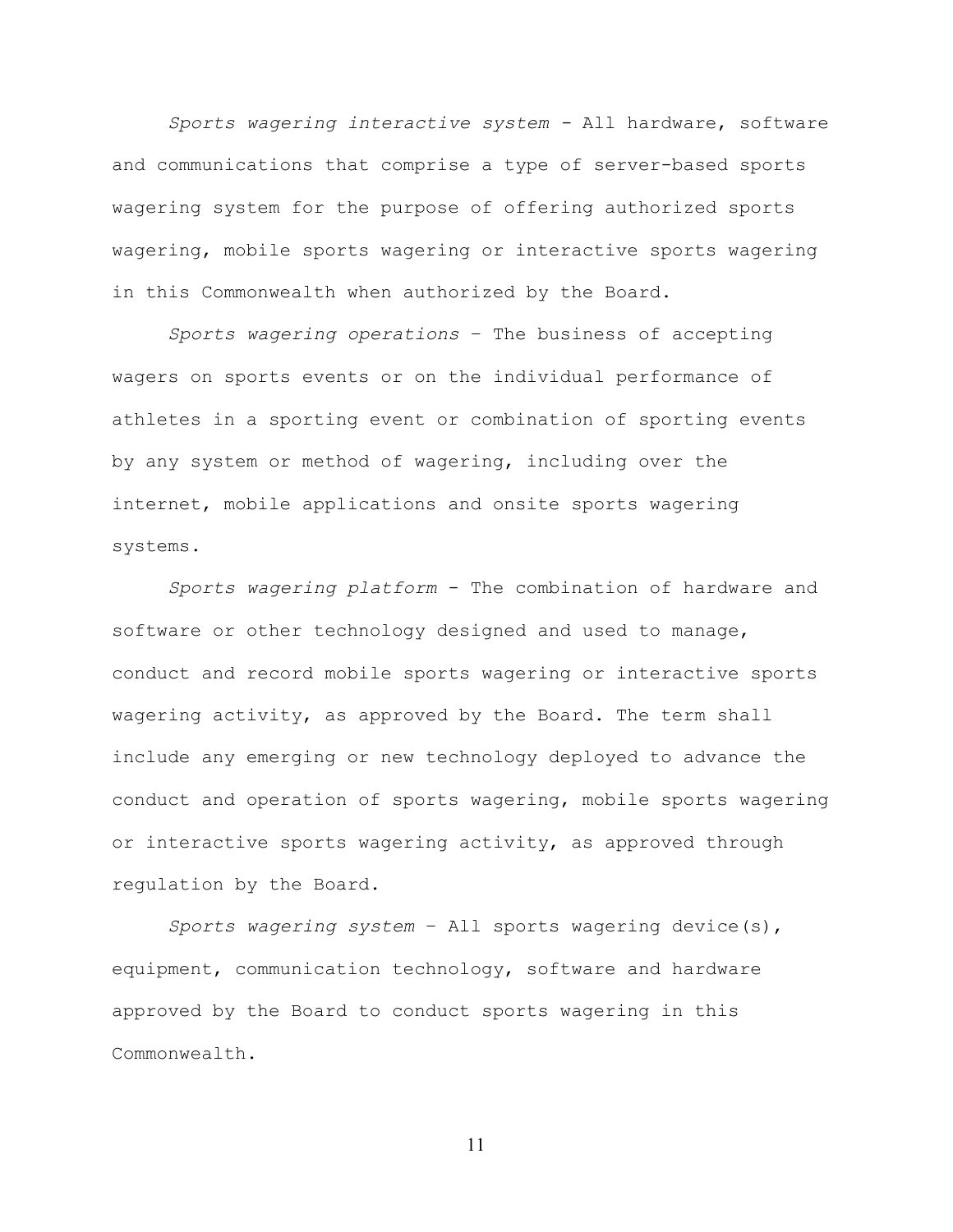*Ticket/Voucher redemption device* - Unattended selfservice booths or self-standing structure with computers, including touch-screen computers, at which a patron can redeem sports wagering tickets/vouchers and that dispenses winnings in the form of cash or cash equivalent.

# **§ 1407.3. Testing and approval generally.**

(a) Prior to operating an onsite sportsbook or an online or mobile sportsbook (i.e. an interactive sportsbook), all sports wagering devices and software used in conjunction with such operations must be submitted to the Board's Office of Gaming Laboratory Operations for review and testing and approved by the Board.

(b) For purposes of this section, sports wagering devices and software that shall be submitted for testing and approval include:

- (1) Self-service kiosks.
- (2) Point of sale systems.
- (3) Ticket/Voucher redemption devices.

(4) Sports wagering interactive system components, including all hardware, software and associated equipment that comprise a type of server-based sports wagering system for the purpose of offering authorized sports wagering, mobile sports wagering or interactive sports wagering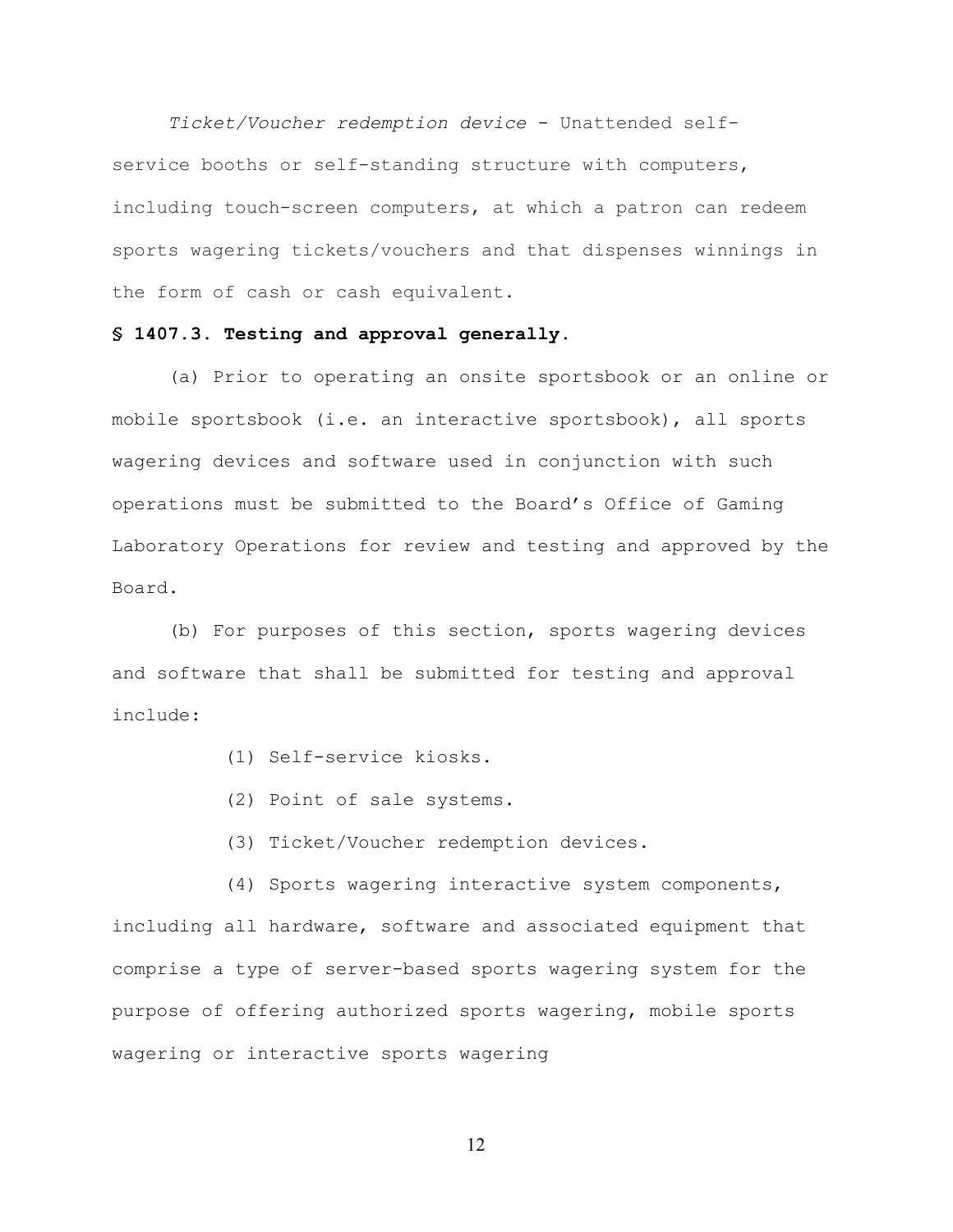(5) Other related devices or systems as required by the Board.

(c) The Board shall require the payment of all costs for the testing and approval of sports wagering devices and software used in conjunction with the operation of an onsite sportsbook or an online or mobile sportsbook prior to final approval of the devices and software.

(d) Submissions to the Office of Gaming Laboratory Operations of sports wagering devices and software used in conjunction with the operation of an onsite sportsbook or an online or mobile sportsbook should adhere to the requirements in § 461a.4 (relating to submission for testing and approval) where applicable.

#### **§ 1407.4. Wagering device requirements generally.**

(a) All wagering device programs shall contain sufficient information to identify the software and revision level of the information stored on the wagering device.

(b) All wagering devices shall have the ability to authenticate that all critical components being utilized are valid upon installation of the software, each time the software is loaded for use and on demand as required by the Board. Critical components may include, but are not limited to, wagering information, elements that control the communications with the sports wagering system or other components that are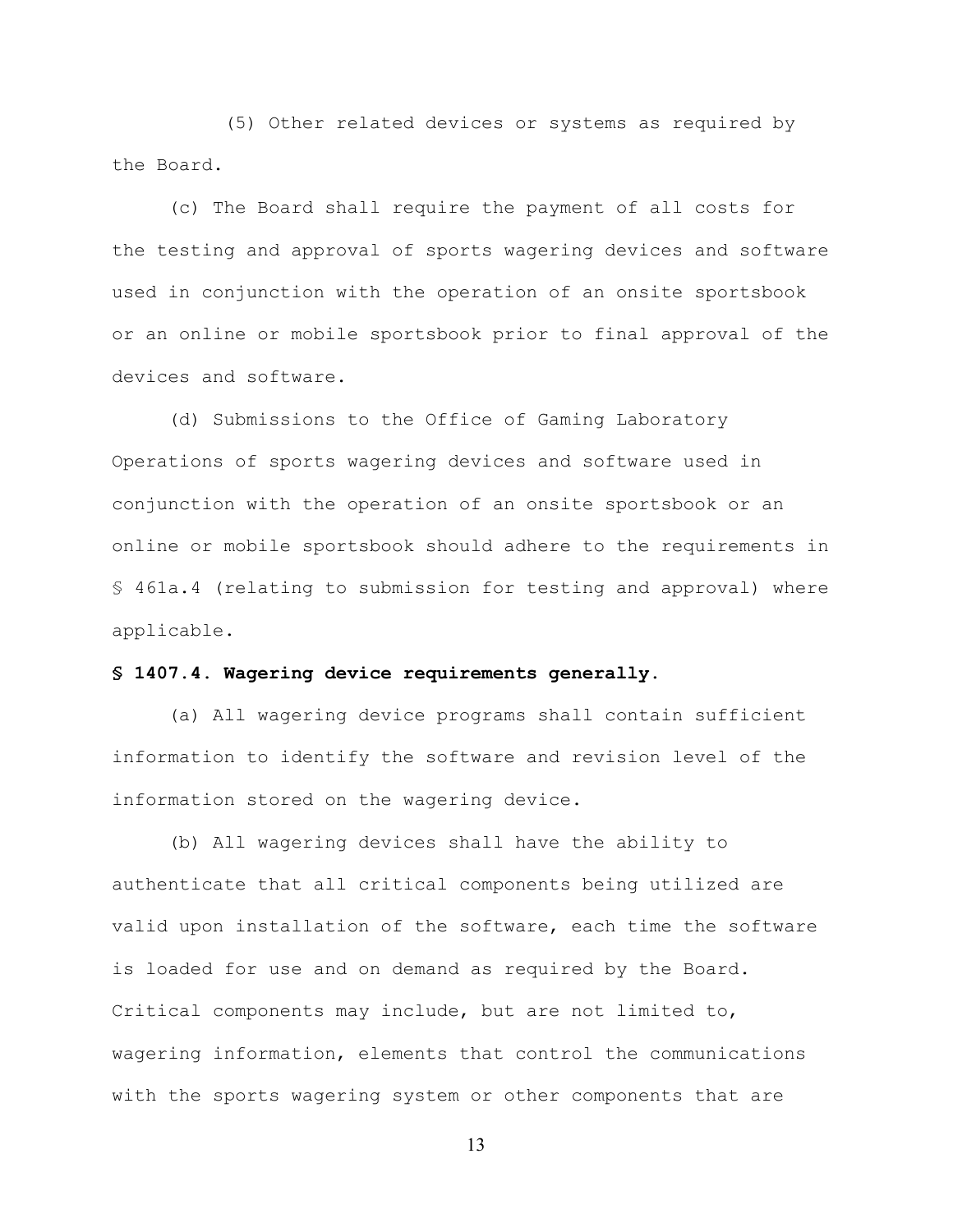needed to ensure proper operation of the wagering device. In the event of a failed authentication (i.e., program mismatch or authentication failure), the wagering device shall cease all wagering operations and display an appropriate error message. The sports wagering system shall have the ability to disable the wagering device upon any unsuccessful verification.

(c) All wagering devices shall be capable of recording the following information for each wager made:

- (1) Description of event.
- (2) Event number.
- (3) Wager selection.
- (4) Type of wager.
- (5) Amount of wager.
- (6) Date and time of wager.
- (7) Unique wager identifier.
- (8) An indication of when the ticket expires.

# **§ 1407.5. Self-service kiosks and point of sale system requirements.**

(a) All self-service kiosks and point sale devices shall have an identification badge affixed to the exterior of the device by the manufacturer. The identification badge shall not be removable without leaving evidence of tampering. This badge shall include the following minimum information: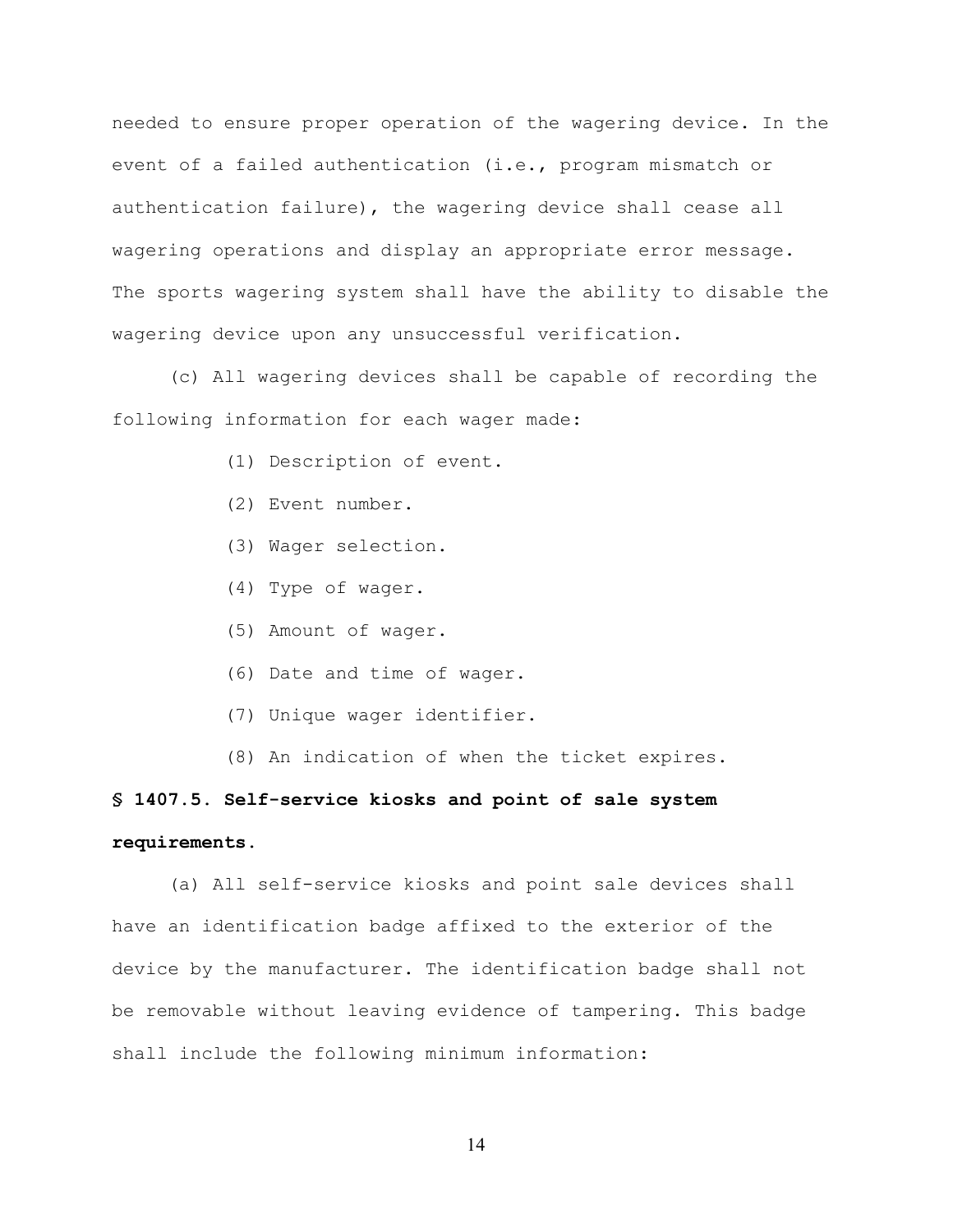(1) The complete name of the manufacturer or some appropriate abbreviation for same.

(2) A unique serial number.

(3) The self-service kiosk or point of sale device model number.

(4) The date of manufacture.

(b) All self-service kiosks and point of sale devices shall meet the following basic hardware requirements:

(1) Identification for any printed circuit board ("PCB") that impacts the integrity of the self-service kiosk or point of sale device shall include the following:

(i) Each PCB shall be clearly identifiable by an alphanumeric identification and, when applicable, a revision number.

(ii) If track cuts, patch wires, or other circuit alterations are introduced to the PCB, then a new revision number shall be assigned.

(2) If the self-service kiosk or point of sale device contains switches and/or jumpers, they shall be fully documented for evaluation by the Board's Office of Gaming Laboratory.

(3) The self-service kiosk or point of sale device shall be designed so that power and data cables into and out of the self-service kiosk or point of sale device can be routed so that they are not accessible to the general public.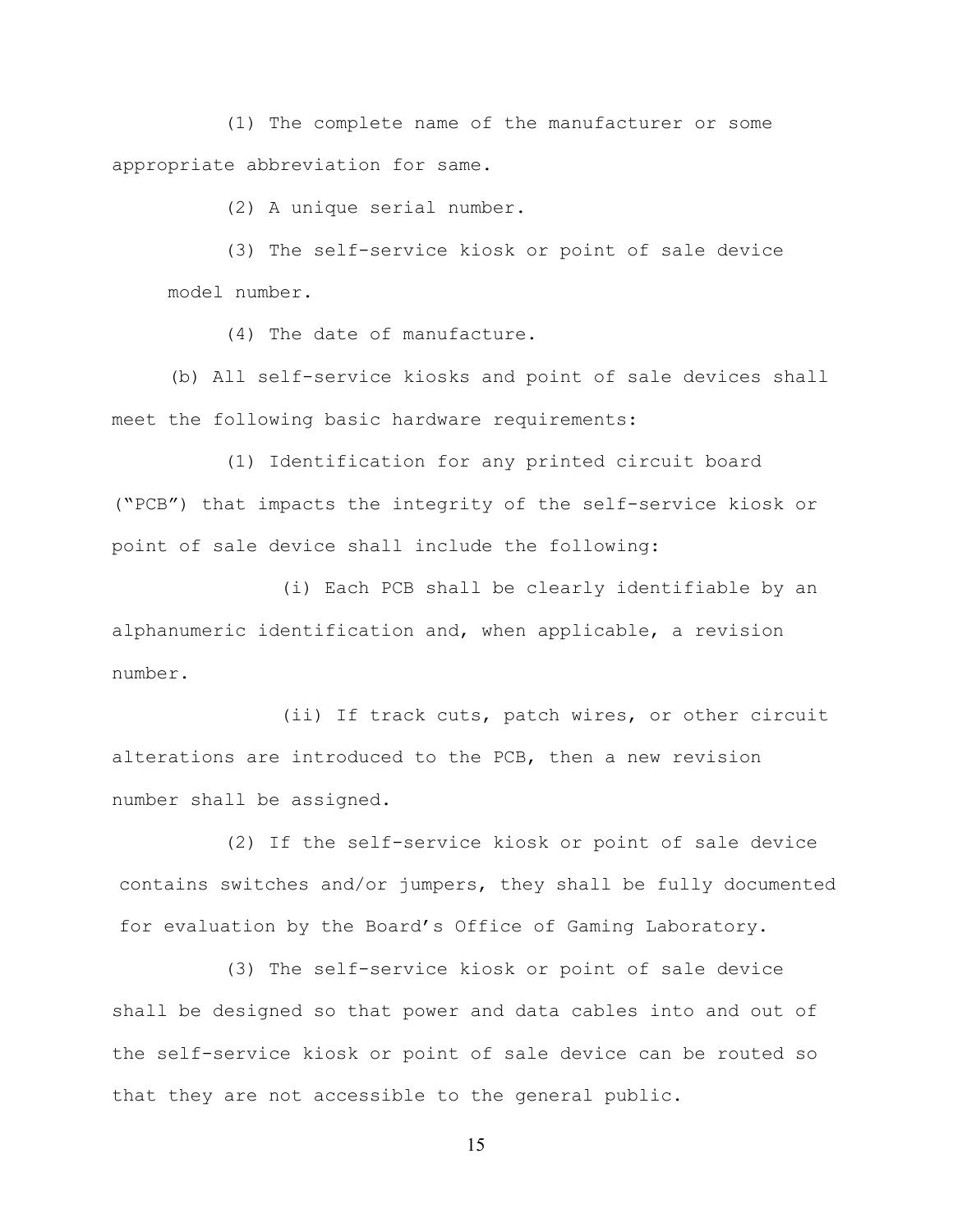(4) Wired communication ports shall be clearly labeled and must be securely housed within the self-service kiosk or point of sale device to prevent unauthorized access to the ports or their associated cable connectors.

(b) All self-service kiosks and point of sale devices shall meet the following basic power requirements:

(1) The self-service kiosk and point of sale device shall not be adversely affected, other than resets, by surges or dips of ± 20% of the supply voltage. It is acceptable for the self-service kiosk or point of sale device to reset provided no damage to the equipment or loss or corruption of data is experienced.

(2) The power supply used in a self-service kiosk or point of sale device must be appropriately fused or protected by circuit breakers. The amperage rating of all fuses and circuit breakers must be clearly stated on or near the fuse or the breaker.

(3) An on/off switch that controls the electrical current supplied to the self-service kiosk or point of sale device shall be located in a place which is readily accessible within the interior of the self-service kiosk or point of sale device. The on/off positions of the switch shall be clearly labeled.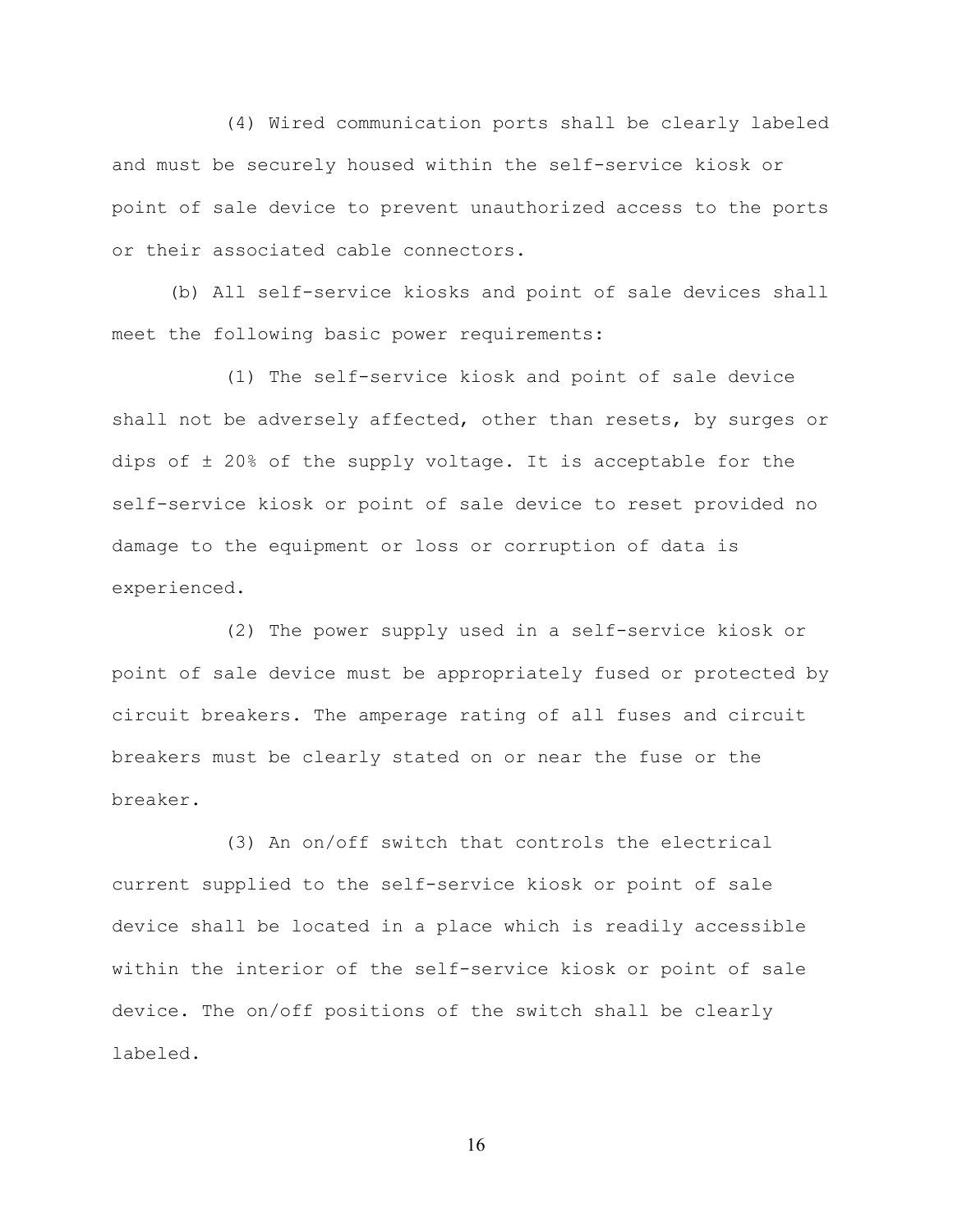(c) All self-service kiosks and point of sale device shall meet the following basic security requirements:

(1) A self-service kiosk or point of sale device shall be robust enough to resist forced entry into any secured doors, areas, or compartments. In the event that extreme force is applied to the cabinet materials causing a potential breach in self-service kiosk or point of sale device security, evidence of tampering must be conspicuous. "Secured areas" or "secured compartments" shall include the external doors such as the main door, cash compartment doors such as a drop box door, peripheral device access area(s), and/or other sensitive access areas of the self-service kiosk or point of sale device.

(2) The following requirements apply to the selfservice kiosk's or point of sale device's external doors:

(i) External doors shall be manufactured of materials that are suitable for allowing only legitimate access to the inside of the self-service kiosk cabinet or point of sale device. Doors and their associated hinges shall be capable of withstanding determined and unauthorized efforts to gain access to the interior of the self-service kiosk or point of sale device and shall leave conspicuous evidence of tampering if such an attempt is made.

(ii) The seal between the self-service kiosk cabinet or point of sale device and the door of a locked area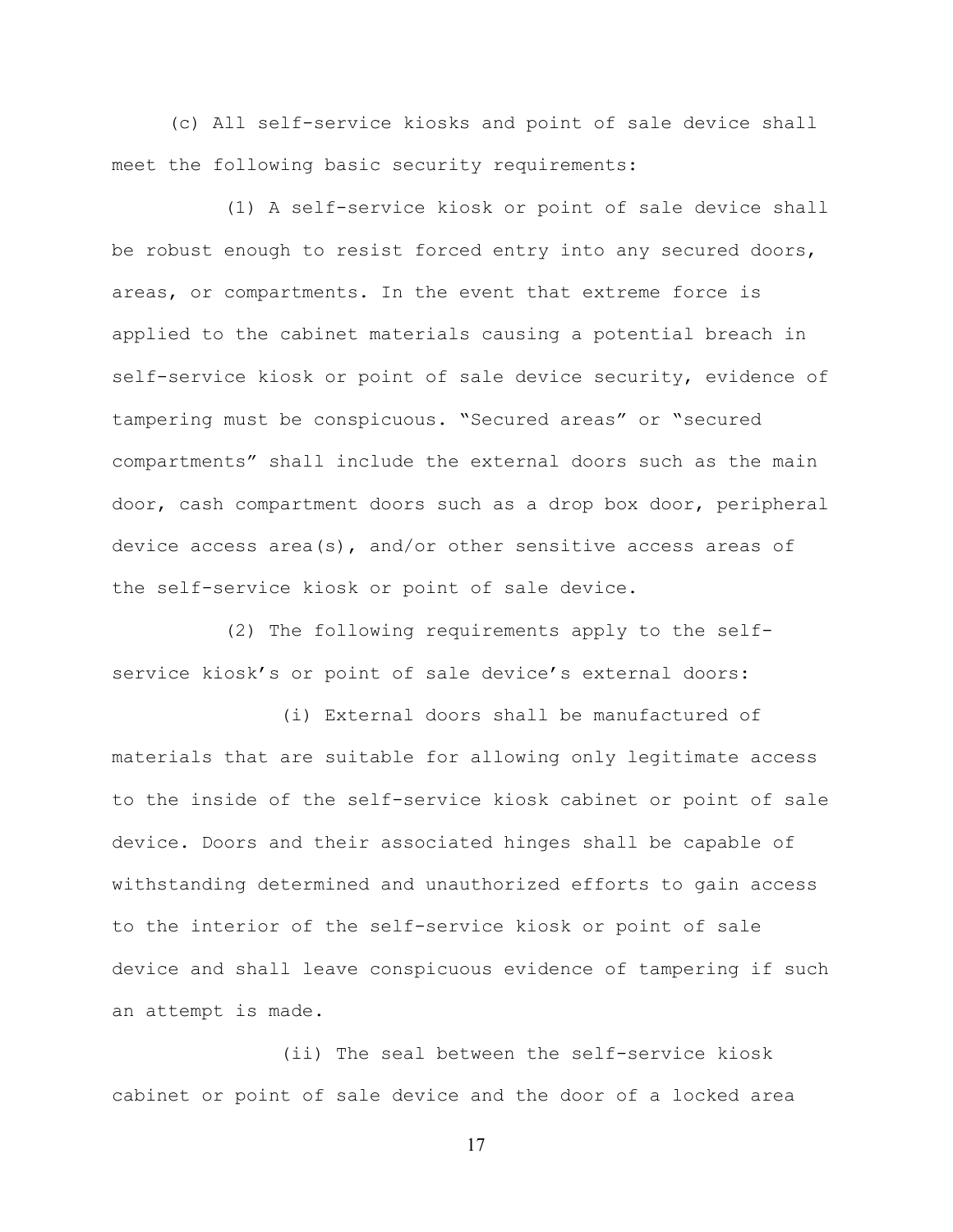shall be designed to resist the entry of objects. It shall not be possible to insert an object into the self-service kiosk or point of sale device that disables a door open sensor when the self-service kiosk's or point of sale device's door is fully closed, without leaving conspicuous evidence of tampering.

(iii) All external doors shall be secure and support the installation of locks.

(iv) All doors that provide access to secure areas of the self-service kiosk or point of sale device shall be monitored by a door access detection system.

(A) The detection system shall register a door as being open when the door is moved from its fully closed and locked position, provided power is supplied to the selfservice kiosk or point of sale device.

(B) When any door that provides access to a secured area or secured compartment registers as open, the selfservice kiosk or point of sale device shall cease all wagering operations, and display an appropriate error message.

(d) All self-service kiosks and point of sale devices shall meet the following basic critical non-volatile memory requirements:

(1) Critical non-volatile memory shall be used to store all data elements that are considered vital to the continued operation of the self-service kiosk or point of sale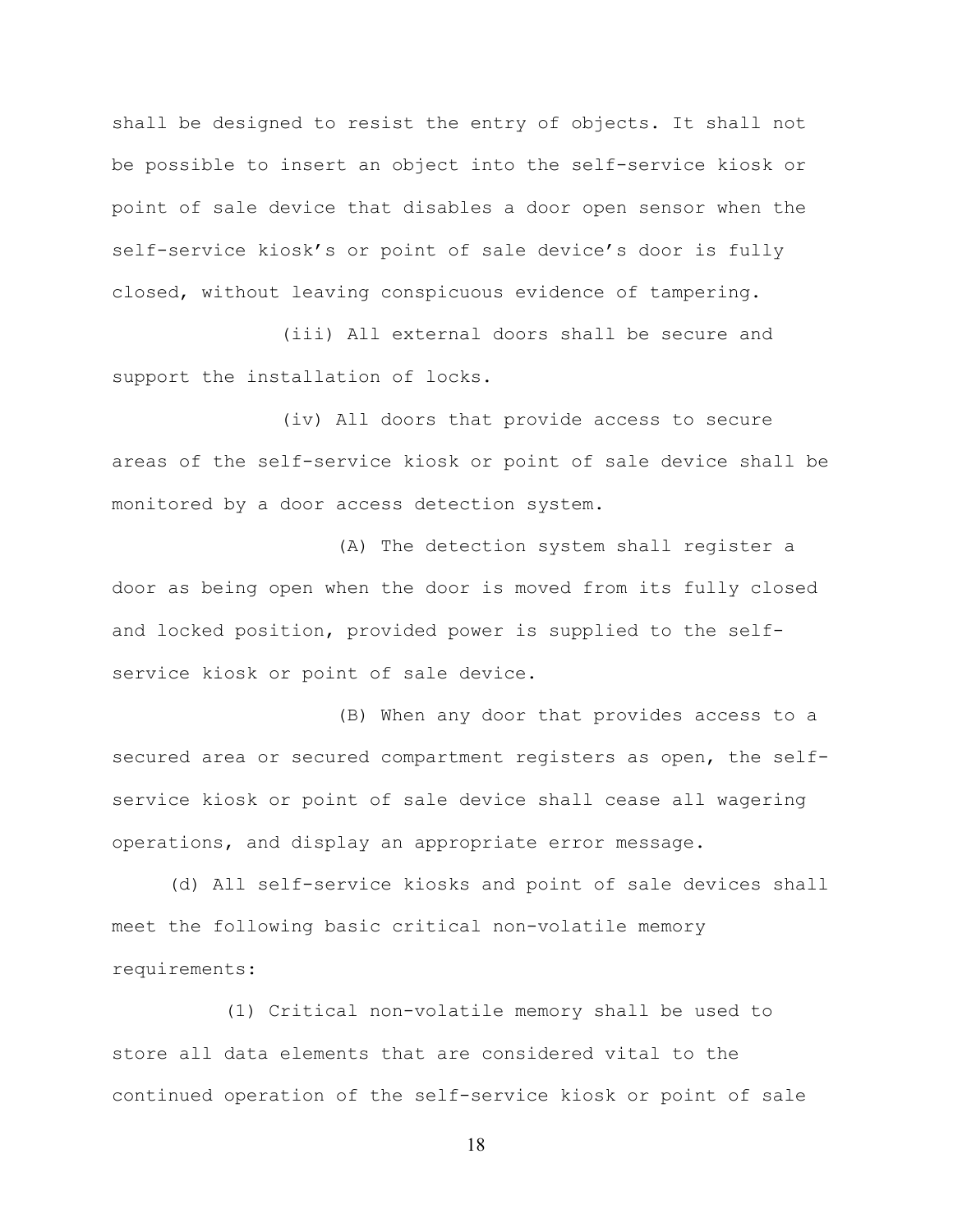device, including, but are not limited to self-service kiosk configuration and point of sale device data and state of operations.

(2) Critical non-volatile memory shall not store sensitive information outside of self-service kiosk and point of sale device operations; however, critical non-volatile memory may be maintained by any component(s) of the sports wagering system.

(3) The self-service kiosk or point of sale device must have a backup or archive capability, which allows the recovery of critical non-volatile memory should a failure occur.

(4) Critical non-volatile memory storage shall be maintained by a methodology that enables errors to be identified. This methodology may involve signatures, check sums, redundant copies, database error checks, and/or other method(s) approved by the Board.

(5) Comprehensive checks of critical non-volatile memory data elements shall be made on startup. Non-volatile memory that is not critical to self-service kiosk or point of sale device integrity is not required to be checked.

(6) An unrecoverable corruption of critical nonvolatile memory shall result in an error. Upon detection, the self-service kiosk and point of sale device software shall cease to function. Additionally, the critical non-volatile memory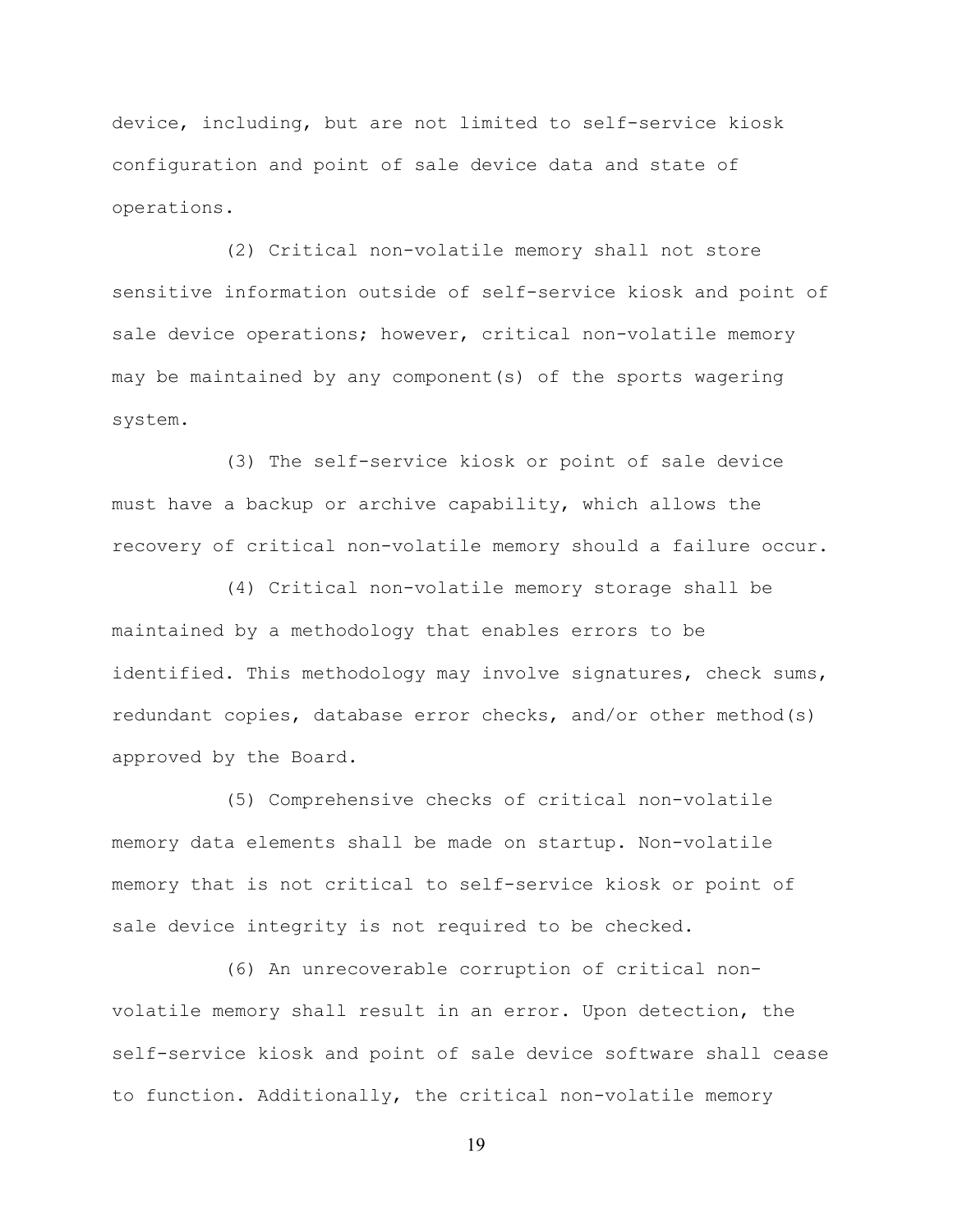error shall cause any communication external to the self-service kiosk to cease.

(e) All self-service kiosk and point of sale device software, after a program interruption, shall recover to the state it was in immediately prior to the interruption occurring. Any communications to an external device shall not begin until the program resumption routine, including any self-test, is completed successfully.

# **§ 1407.6. Ticket/Voucher requirements.**

(a) All tickets/vouchers generated by a self-service kiosk or by a point of sale system shall include the following general information:

(1) Name and address of the party issuing the ticket/voucher.

(2) A barcode or similar symbol or marking, as approved by the Board, corresponding to a unique wager identifier.

(3) Method of redeeming a winning ticket/voucher via mail.

(4) Identification of the self-service kiosk or cashier at the point of sale device that generated the ticket/voucher.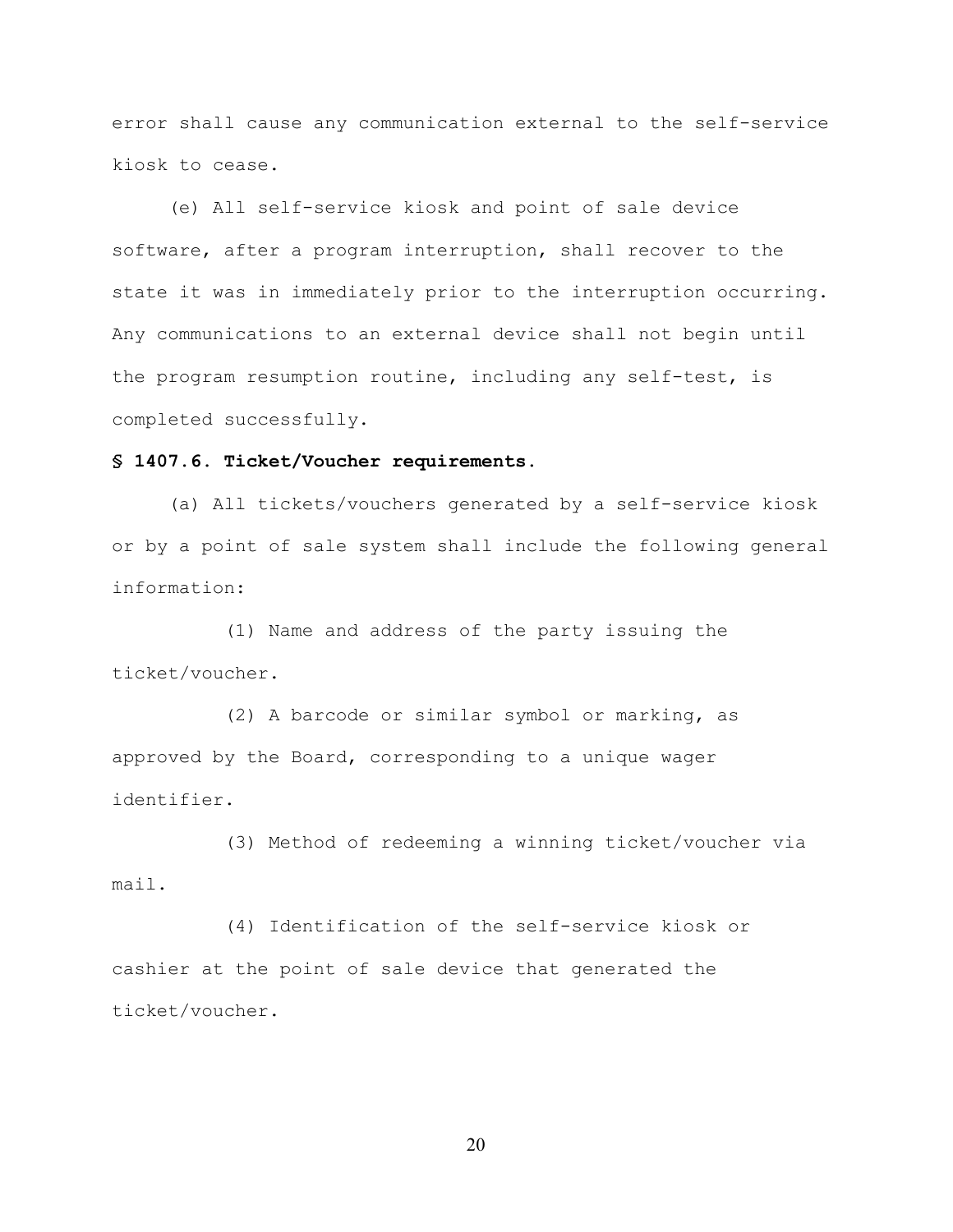(b) All tickets/vouchers generated by a self-service kiosk or by a point of sale system shall include the following specific information:

(1) Amount of ticket/voucher.

(2) Date, time and location of issuance.

(3) Unique voucher identifier.

(4) Expiration date of the ticket/voucher.

(5) Date, time and location of redemption, if applicable.

(c) All tickets/vouchers generated by a self-service kiosk or by a point of sale system shall be capable of processing lost, destroyed or expired wagering tickets/vouchers.

(d) All tickets/vouchers generated by a self-service kiosk or by a point of sale system shall be capable of clearly indicating that a ticket/voucher is voided or cancelled and rendered nonredeemable.

# **§ 1407.7. Ticket/Voucher redemption requirements.**

(a) Winning sports wagering tickets/vouchers shall be redeemed by a point of sale cashier or a self-service kiosk after verifying the validity of the wagering ticket through the sports wagering system. The point of sale cashier or a selfservice kiosk shall cause the sports wagering system to electronically redeem and cancel the wagering ticket upon redemption.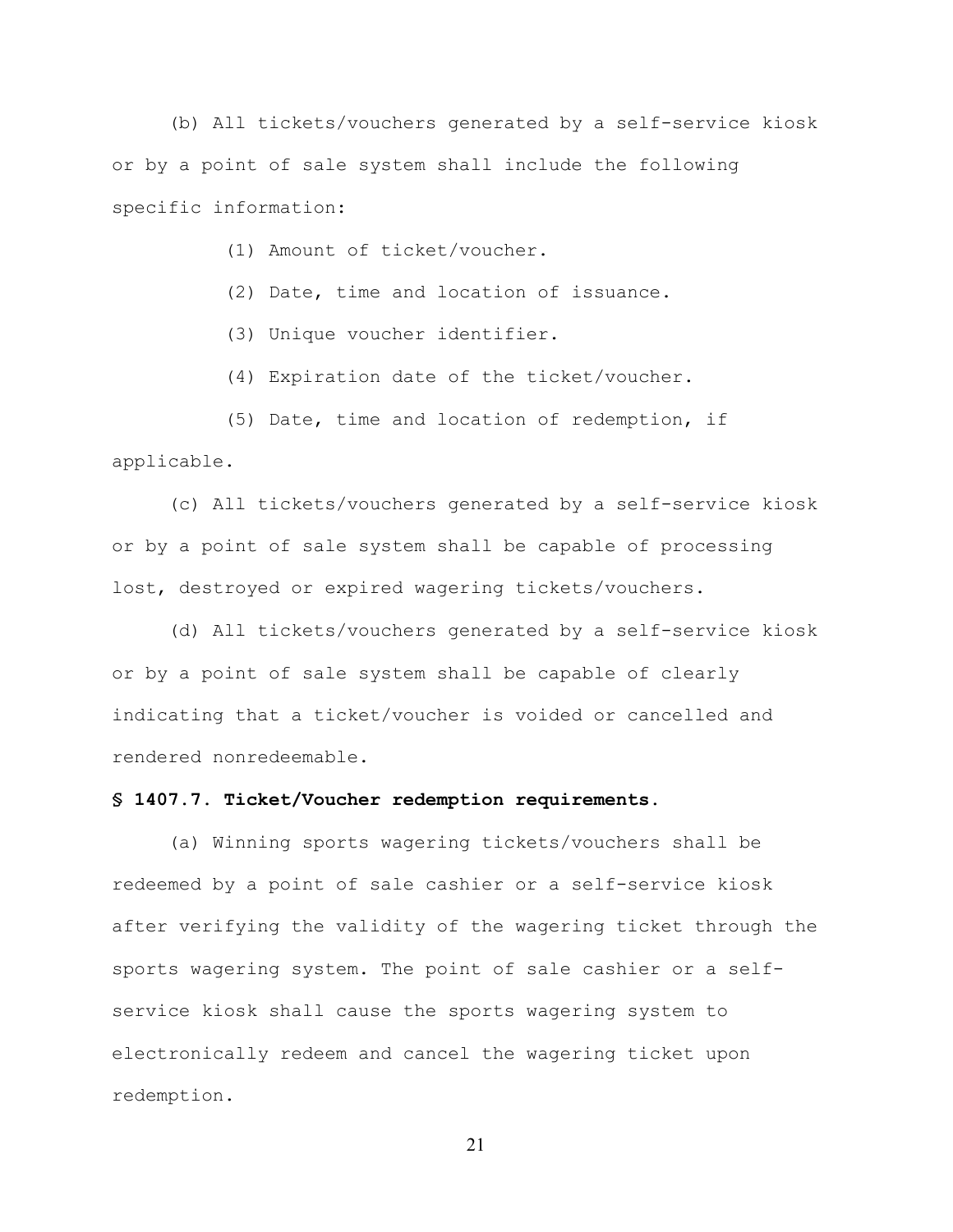(b) A patron may redeem by mail a winning sports wagering ticket/voucher to the address provided thereon in accordance with the sports wagering operator's internal controls.

(c) Self-service kiosks shall be capable of recognizing payment limitations or payment errors such as bill out jams and insufficient funds. When a payment limitation or error occurs, the self-service kiosk shall be designed to electronically record the payout limitation or error and perform the following:

(1) Reject the transaction.

(2) Issue an error receipt.

(3) Issue a replacement sports wagering ticket/voucher.

(d) When an error receipt is issued from a self-service kiosk, the self-service kiosk or receipt shall advise the patron or employee to see a point of sale cashier or for payment. Error receipts shall be designed to include the following, at a minimum:

(1) The time and date.

(2) Identification of the issuing self-service kiosks.

(3) Specifies the amount of money that the self-

service kiosks failed to dispense.

(e) When used to redeem sports wagering tickets/vouchers, self-service kiosks shall work in conjunction with an approved sports wagering system and shall be designed to: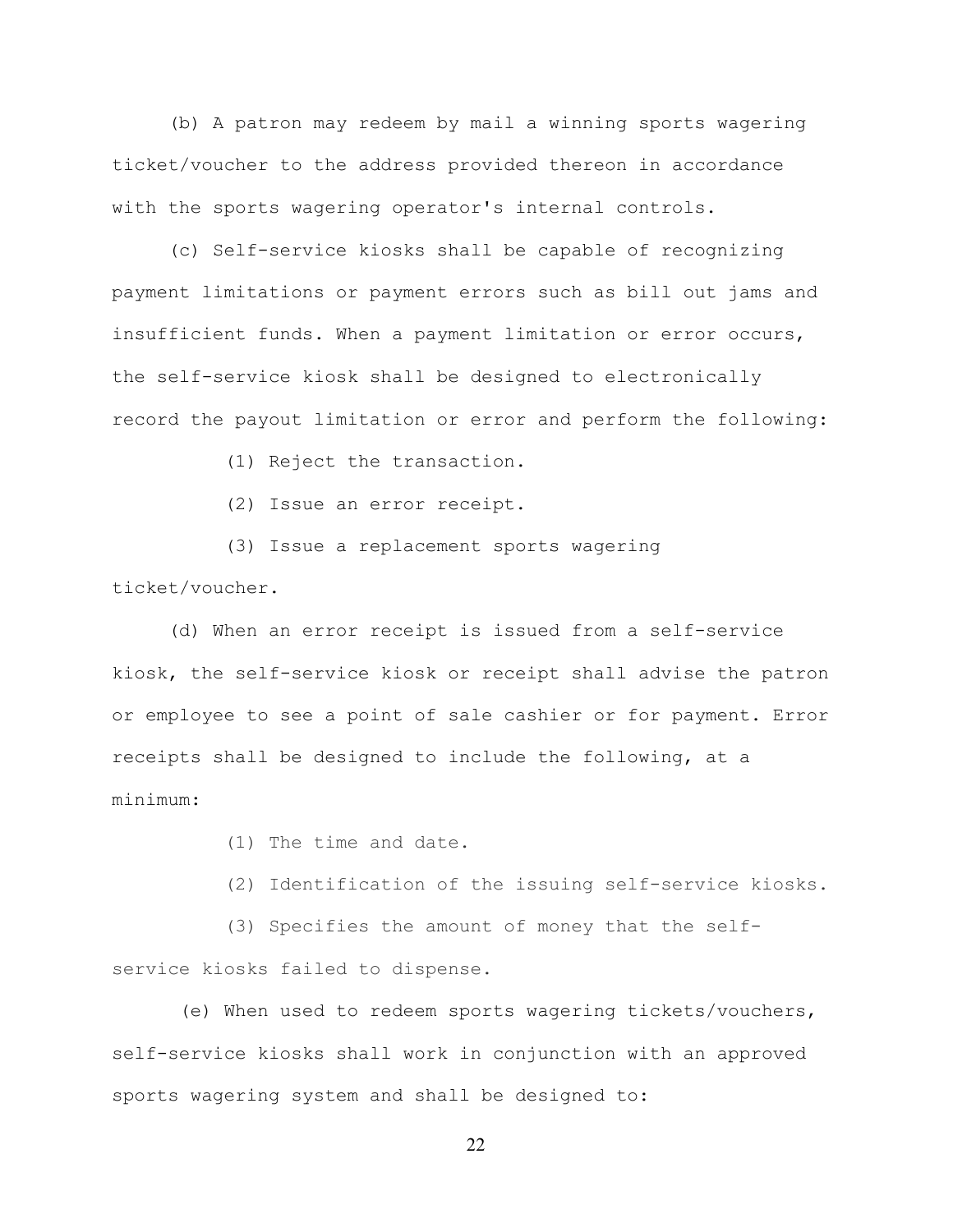(1) Accurately obtain the unique identification number of the item presented for redemption and cause such information to be accurately and securely relayed to the sports wagering system for the purpose of redemption.

(2) Issue currency and/or a sports wagering voucher in exchange for the item presented only if the sports wagering system has authorized and recorded the transaction.

(3) Return a sports wagering ticket/voucher to the patron when it cannot be validated by the sports wagering system or is otherwise unredeemable.

(f) When used to redeem sports wagering tickets/vouchers, the self-service kiosk or kiosk computer system shall be capable of generating a "Sports Pool Ticket/Voucher Redemption Machine Report" for each gaming day. The report shall include the ticket/voucher's unique identifier, the date and time of redemption and the value of the voucher.

### **§ 1407.8. Sports wagering interactive system requirements.**

(a) Sports wagering platforms must adhere to the requirements in Chapter 809 (relating to interactive gaming platform requirements) of these regulations.

(b) Sports wagering interactive systems must adhere, where applicable, to the requirements in Chapter 810 (relating to interactive gaming testing and control) of these regulations.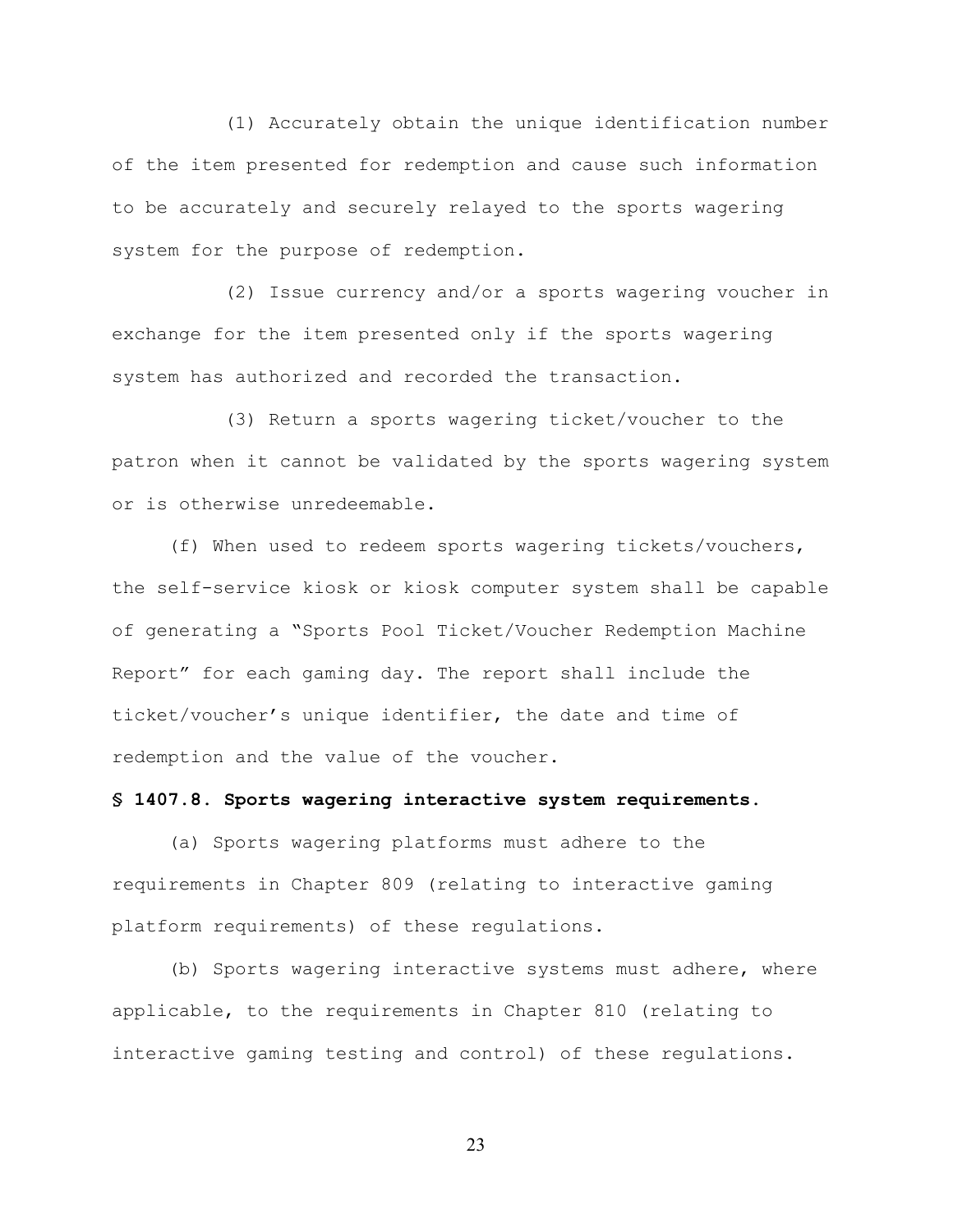#### **§ 1407.9. Sports wagering system general requirements.**

(a) A sports wagering system shall, at least once every 24 hours, perform a self-authentication process on all software used to offer, record and process wagers to ensure there have been no unauthorized modifications. In the event of an authentication failure, at a minimum, the sports wagering system shall immediately notify the certificate holder's or operator's sports wagering manager and the Board within 24 hours. The results of all self-authentication attempts shall be recorded by the system and maintained for a period of not less than 90 days.

(b) The sports wagering operator operating the sports wagering system shall provide access to wagering transaction and related data as deemed necessary by the Board in a manner approved by the Board.

(c) A sports wagering system shall be capable of preventing any sports wager in excess of \$10,000 or making a payout in excess of \$10,000 until authorized by the sports wagering manager.

# **CHAPTER 1408. SPORTS WAGERING ACCOUNTING AND INTERNAL CONTROLS – TEMPORARY REGULATIONS**

#### **Sec.**

1408.1. Scope.

1408.2. Definitions.

1408.3. Internal controls.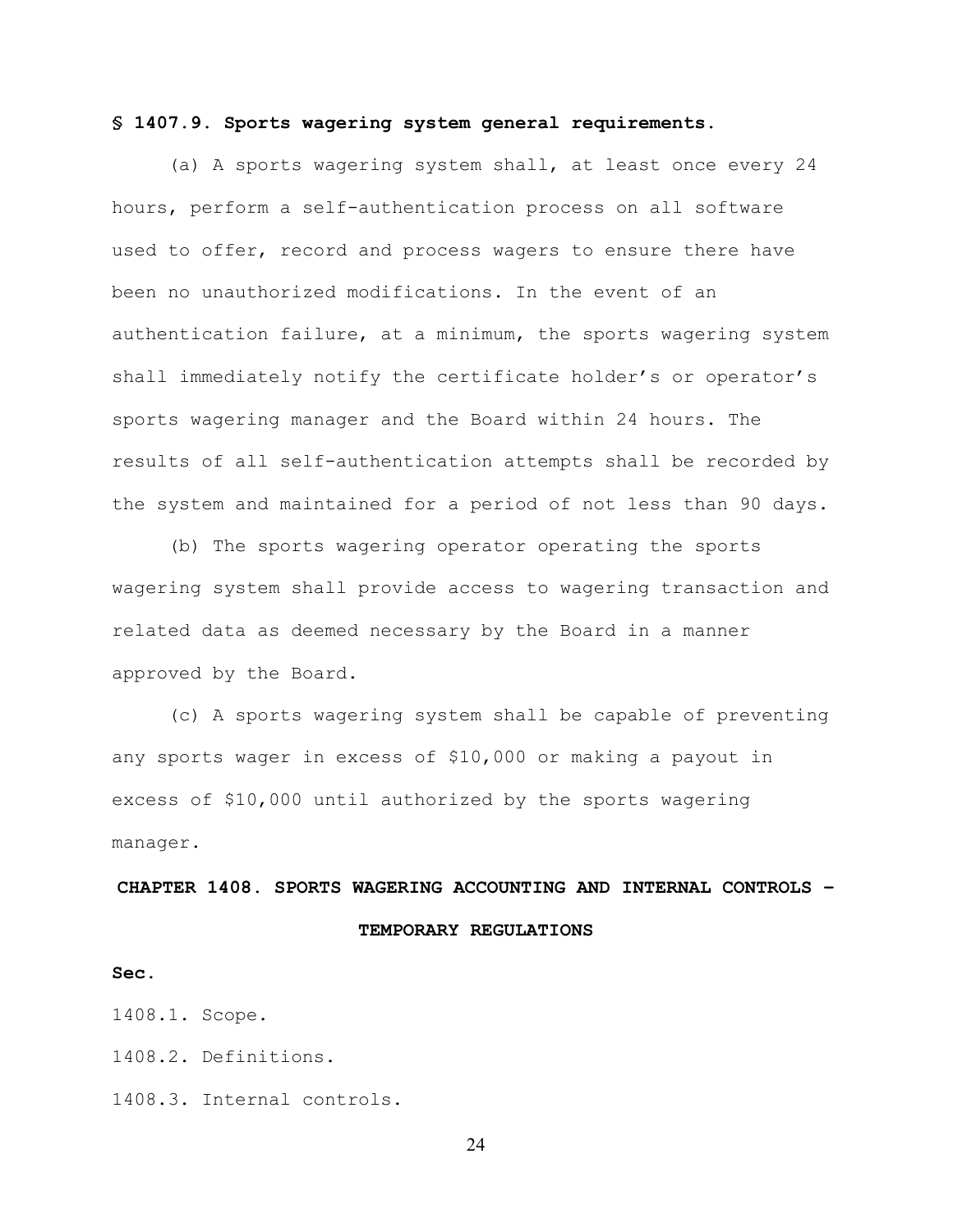1408.4. Terms and conditions.

1408.5. Information to be displayed/provided.

1408.6. Segregation of bank accounts.

1408.7. Sports wagering certificate holder's or sports wagering operator licensee's organization.

1408.8. Risk management.

1408.9. Integrity monitoring.

1408.10. Mandatory logging.

1408.11. Records/data retention requirements.

1408.12. Required reports.

1408.13. Player accounts.

#### **§ 1408.1. Scope.**

To ensure the integrity and security of sports wagering operations in this Commonwealth, the requirements of this chapter apply to all sports wagering certificate holders and sports wagering operator licensees seeking to offer sports wagering to patrons in this Commonwealth. The requirements in this chapter supplement, where not in conflict with and where applicable, existing Board regulations in Subpart E (relating to Slot Machine, Table Game and Associated Equipment Testing and Control; Accounting and Internal Controls), Chapter 465a (relating to accounting and internal controls)and Subpart L (relating interactive gaming) applicable to slot machine licensees, interactive gaming certificate holders and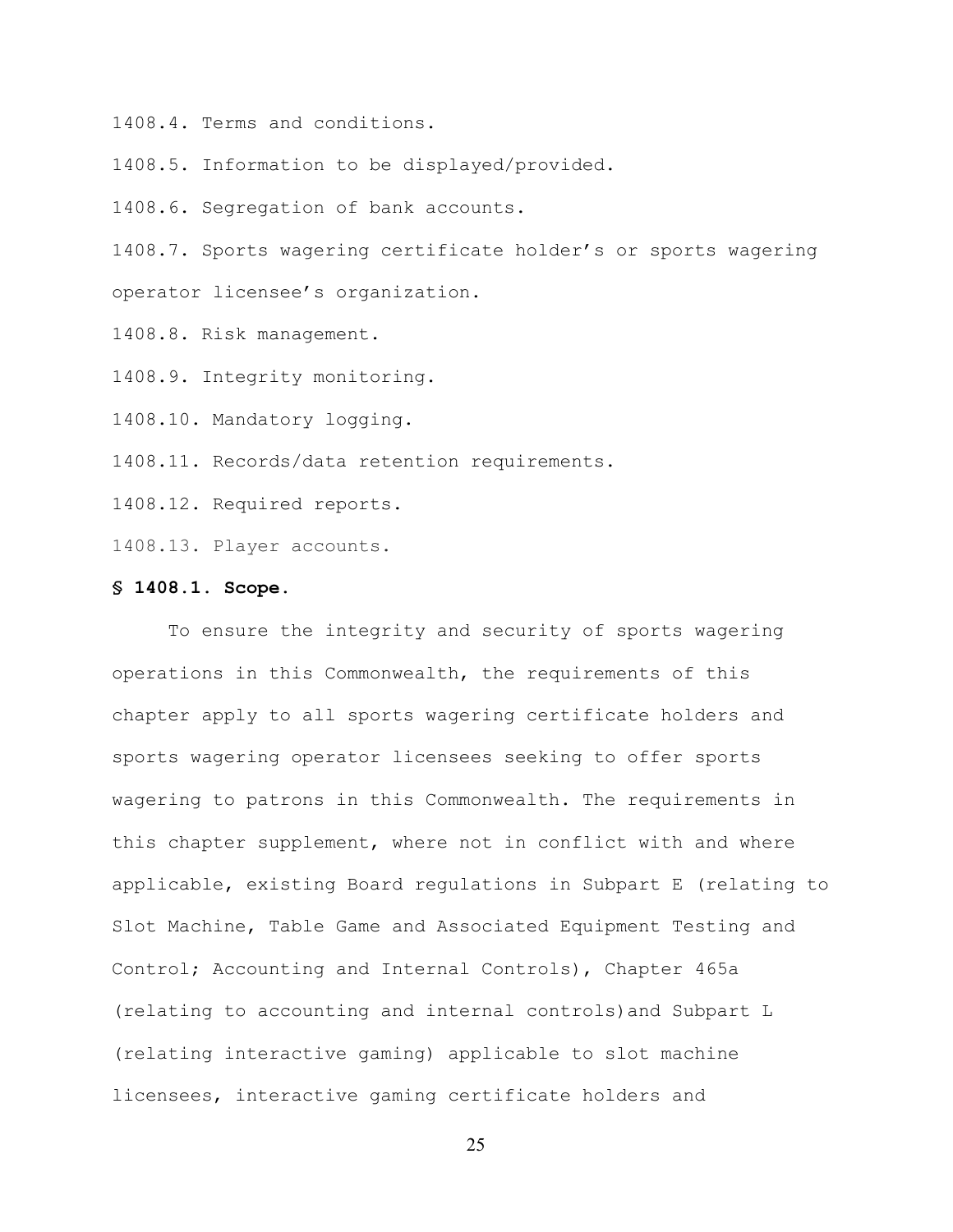interactive gaming operators unless the context clearly indicates otherwise.

# **§ 1408.2. Definitions.**

The following words and terms, when used in this Chapter, have the following meanings unless the context clearly indicates otherwise:

*Integrity monitoring* - Monitoring of sports wagering to identify unusual betting or suspicious sports wagering activities from a match-fixing and sporting corruption standpoint to then report such activities to required parties.

*Onsite sportsbook* – Sports wagering activities conducted via self-service kiosks or point of sale system in the sports wagering area of a sports wagering certificate holder's approved location.

*Personal identifiable information -* Any data or information that can be used, on its own or with other data or information, to identify, contact or otherwise locate a registered player, including a registered player's name, address, date of birth and social security number.

*Risk management* - Processes and tools that sports wagering certificate holders or sports wagering operators use to manage the risk and liabilities associated with sports wagering.

*Sports wagering device and associated equipment* – Selfservice kiosk, point of sale system or other device, including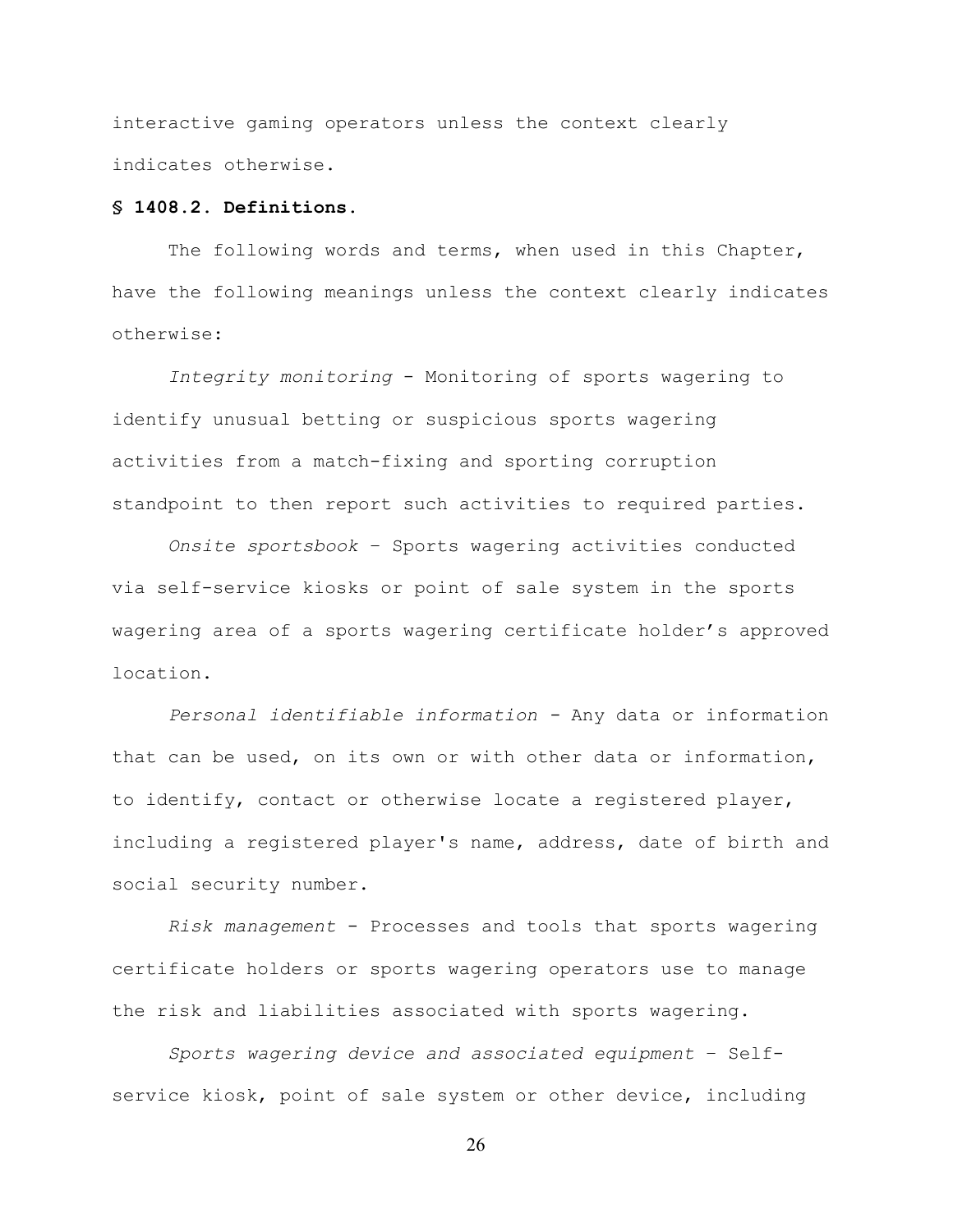associated equipment, used to accept sports wagering as permitted for use in this Commonwealth by the Board.

*Sports wagering operations* – The business of accepting wagers on sports events or on the individual performance of athletics in a sporting event or combination of sporting events by any system or method of wagering, including over the internet, mobile applications and onsite sports wagering systems.

*Sports wagering system* – All sports wagering devices(s), equipment, communication technology, software and hardware approved by the Board to conduct sports wagering in this Commonwealth.

### **§ 1408.3. Internal controls.**

(a) At least 90 days prior to commencing sports wagering under this part, a sports wagering certificate holder or sports wagering operator licensee shall submit to the Board for approval internal controls for all aspects of sports wagering (i.e. onsite sportsbook operations, interactive sportsbook operations and non-primary location sportsbook operations) prior to implementation and any time a change is made thereafter. The internal controls shall include detailed procedures for system security, operations, accounting, reporting of compulsive and problem gamblers and other information as required by the Board.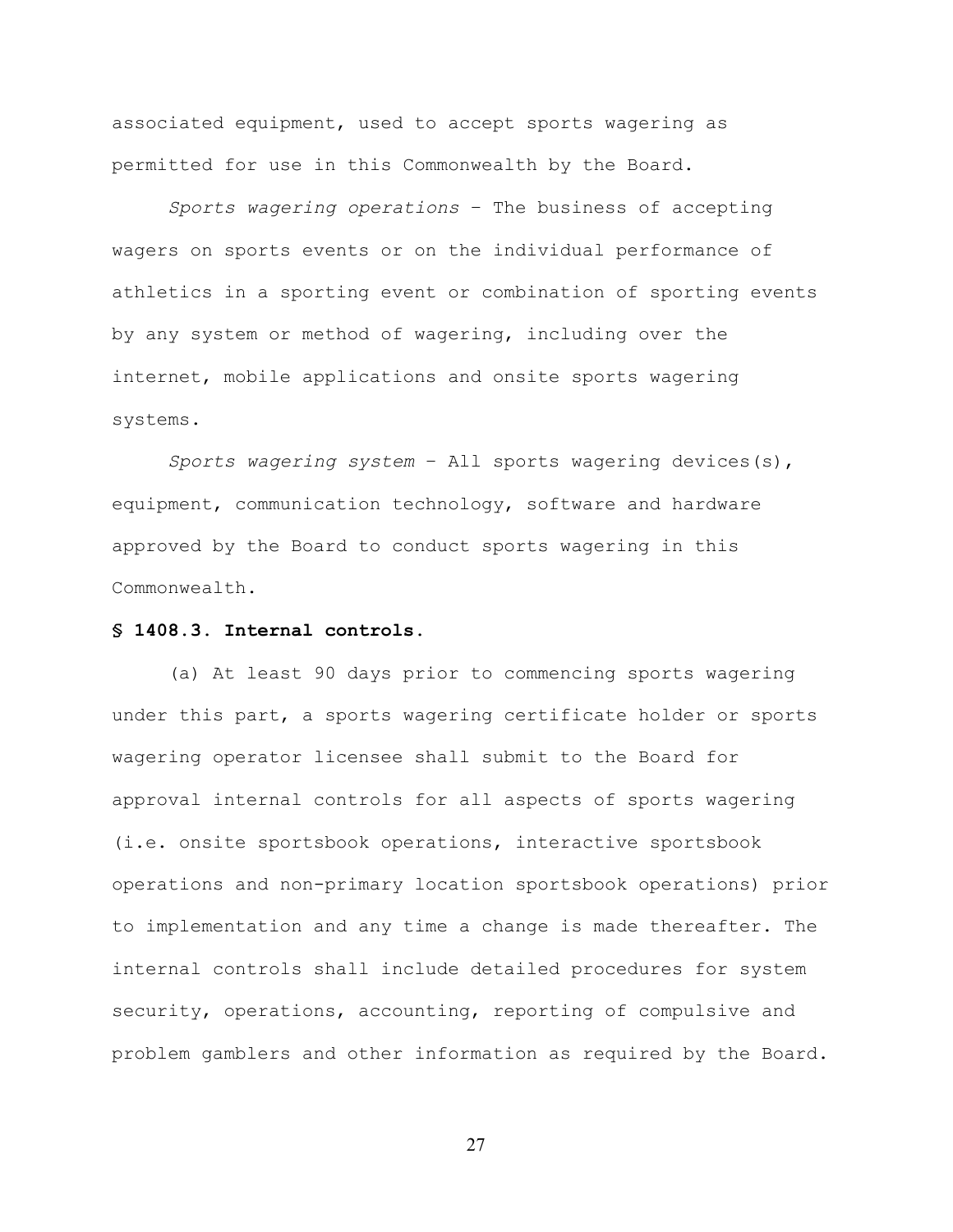(b) Notwithstanding subsection (a), the procedures and controls may be implemented by a sports wagering certificate holder or sports wagering operator licensee upon the filing of the procedures and controls with the Board and written approval to commence operations by the Executive Director. Each procedure or control submission shall contain both narrative and diagrammatic representations of the system(s) to be utilized and shall include, but need not be limited to:

(1) Provide for reliable accounting controls, including the standardization of forms and definition of terms to be utilized in the sports wagering operations.

(2) Procedures, forms and, where appropriate, formulas to govern the following:

(i) Calculation of hold percentages.

(ii) Revenue drops.

(iii) Expense and overhead schedules.

(iv) Complimentary services.

(v) Cash-equivalent transactions.

(3) Job descriptions and the system of personnel and chain of command, establishing a diversity of responsibility among employees engaged in sports wagering operations, including employees of a sports wagering operator and identifying primary and secondary management and supervisory positions for areas of responsibility.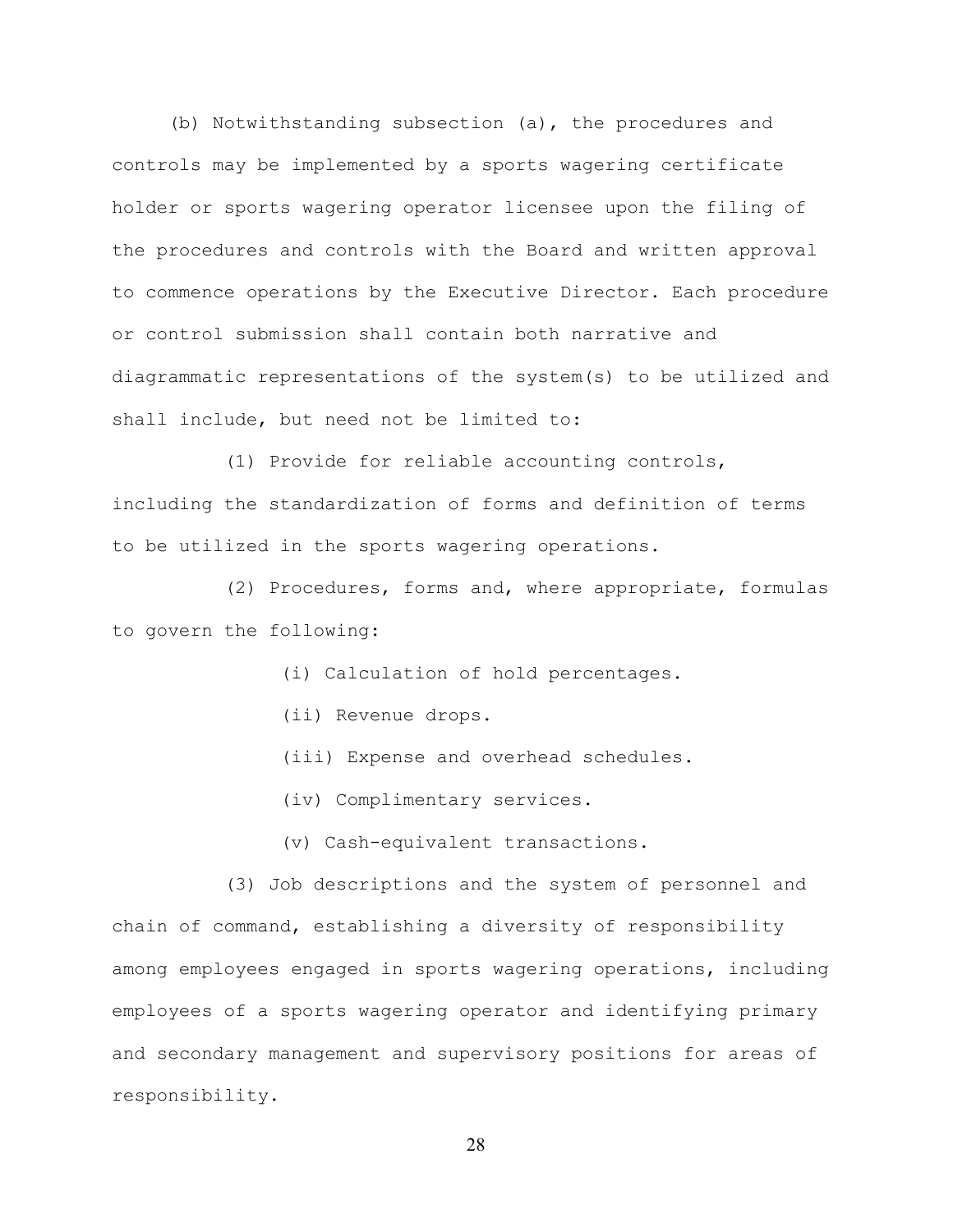(4) Procedures for the registration of players and establishment of sports wagering accounts, including a procedure for authenticating the age, identity and physical address of an applicant for a sports wagering account and whether the applicant is a person prohibited from establishing or maintaining an account under applicable laws or regulations.

(5) Procedures for terminating a registered player's sports wagering account and the return of any funds remaining in the sports wagering account to the registered player.

(6) Procedures for suspending or terminating a dormant sports wagering account and the return of any funds remaining in the dormant sports wagering account to the registered player.

(7) Procedures for the logging in and authentication of a registered player in order to enable the player to commence sports wagering and the logging off of the registered player when the player has completed play, including a procedure to automatically log a registered player out of the player's sports wagering account after a specified period of inactivity.

(8) Procedures for the crediting and debiting of a registered player's sports wagering account.

(9) Procedures for cashing checks, receiving electronic negotiable instruments and for redeeming cash equivalents.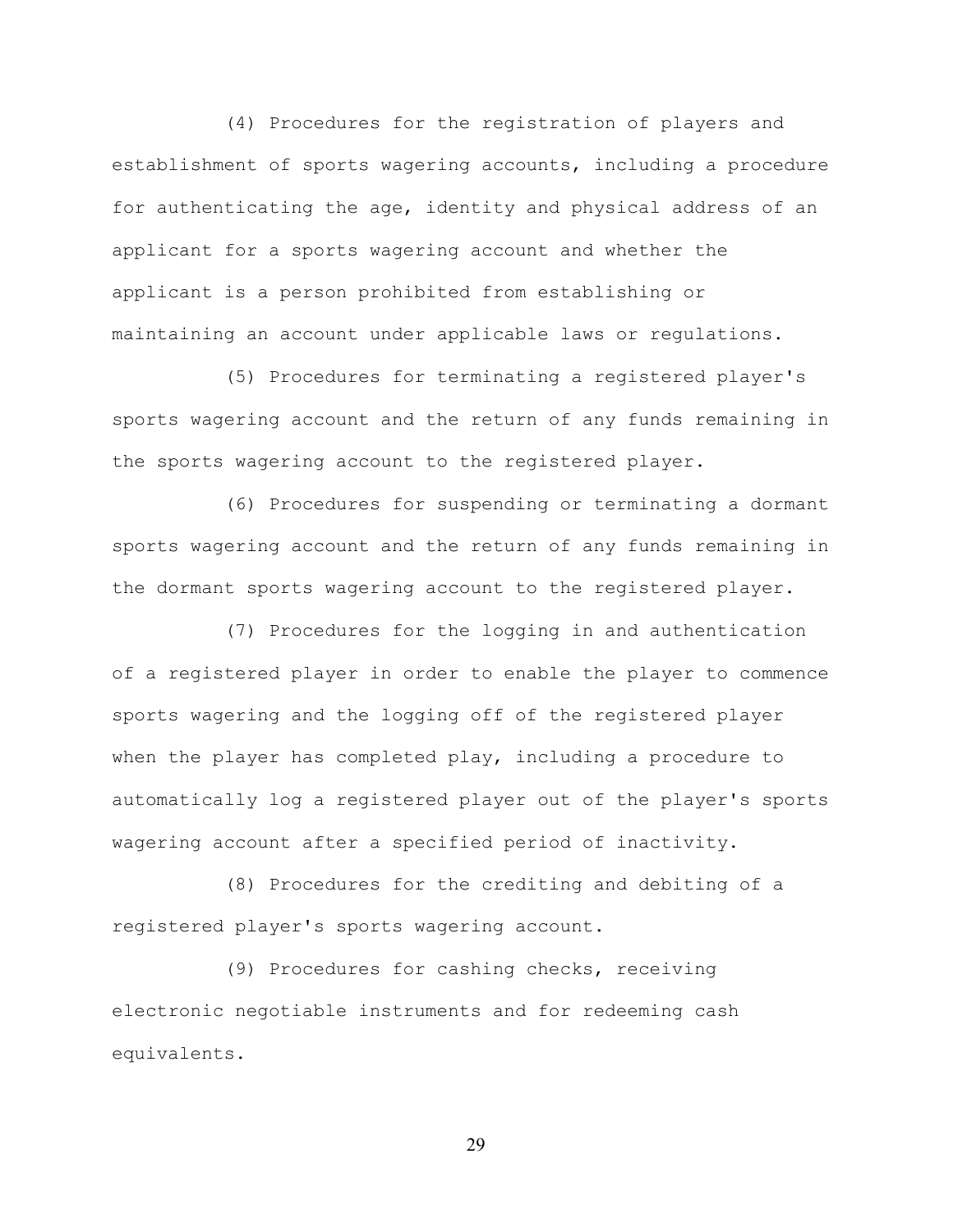(10) Procedures for withdrawing funds from a sports wagering account by the registered player.

(11) Procedures for the protection of a registered player's funds, including the segregation of a registered player's funds from operating funds of the sports wagering certificate holder or sports wagering operator.

(12) Procedures for recording transactions pertaining to sports wagering.

(13) Procedures for the security and sharing of personal identifiable information of a registered player, funds in a sports wagering account and other information as required by the Board. The procedures shall include the means by which a sports wagering certificate holder or sports wagering operator licensee will provide notice to a registered player related to the sharing of personal identifiable information.

(14) Procedures and security for the calculation and recordation of revenue.

(15) Procedures for the security of sports wagering devices and associated equipment.

(16) Procedures and security standards as to receipt, handling and storage of sports wagering devices and associated equipment.

(17) Procedures and security standards to protect and respond to suspected or actual hacking or tampering by any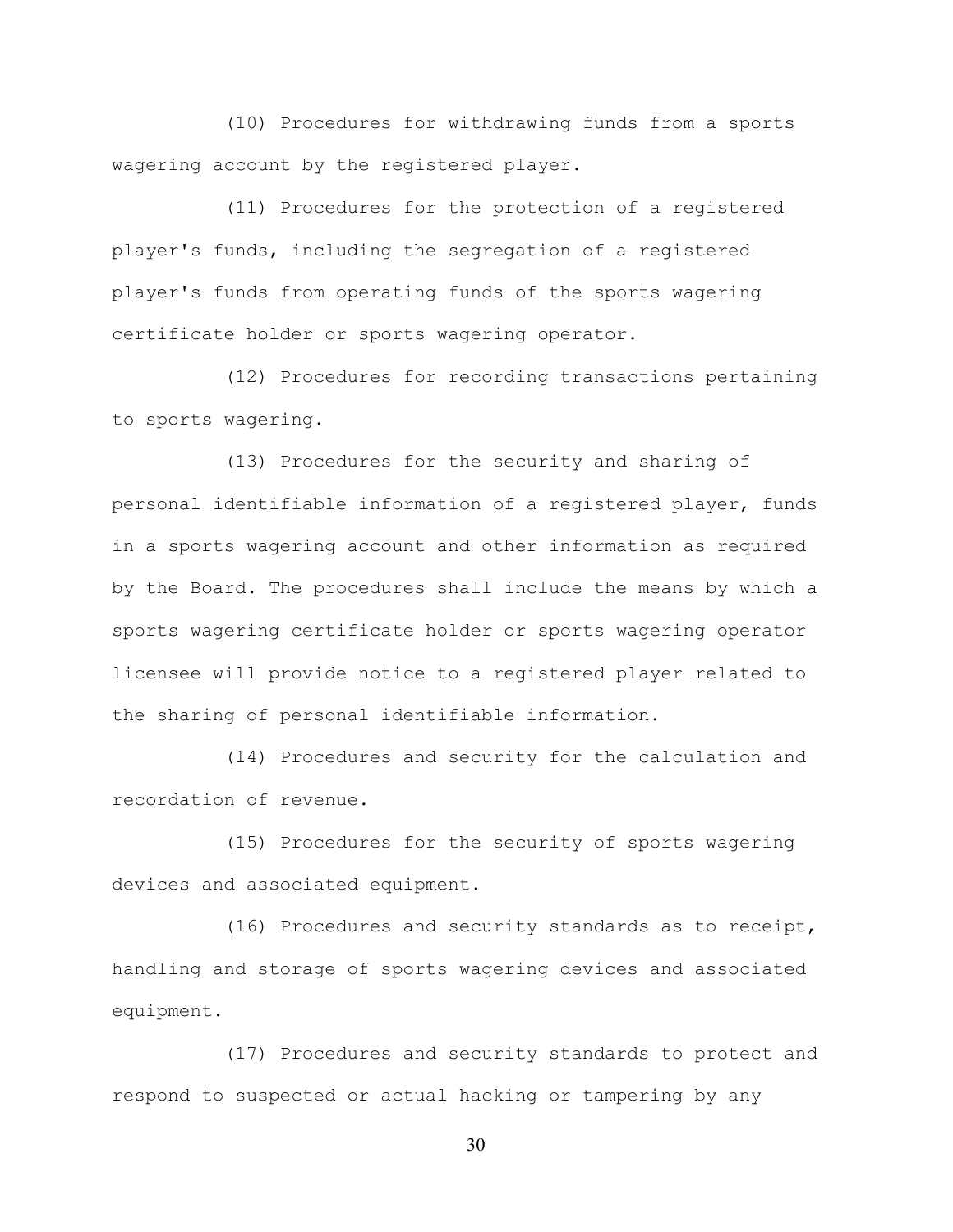person with the sports wagering certificate holder's or sports wagering operator licensee's interactive sports wagering website and sports wagering devices and associated equipment.

(18) Procedures to verify each registered player's physical location each time a registered player logs into his or her sports wagering account and at appropriate intervals thereafter as determined by the Board.

(19) Procedures and appropriate measures implemented to deter, detect and, to the extent possible, to prevent cheating, including collusion, and use of cheating devices, including the use of software programs that make wagers according to algorithms.

(20) Procedures to govern emergencies, including suspected or actual cyber-attacks, hacking or tampering with the sports wagering certificate holder's interactive sports wagering skin, interactive sports wagering platform, interactive sports wagering website and sports wagering devices and associated equipment. The procedures shall include the process for the reconciliation or repayment of a registered player's sports wagering account.

(c) The submission required under subsections (a) and (b) shall include a detailed description of the sports wagering certificate holder's or sports wagering operator licensee's administrative and accounting procedures related to sports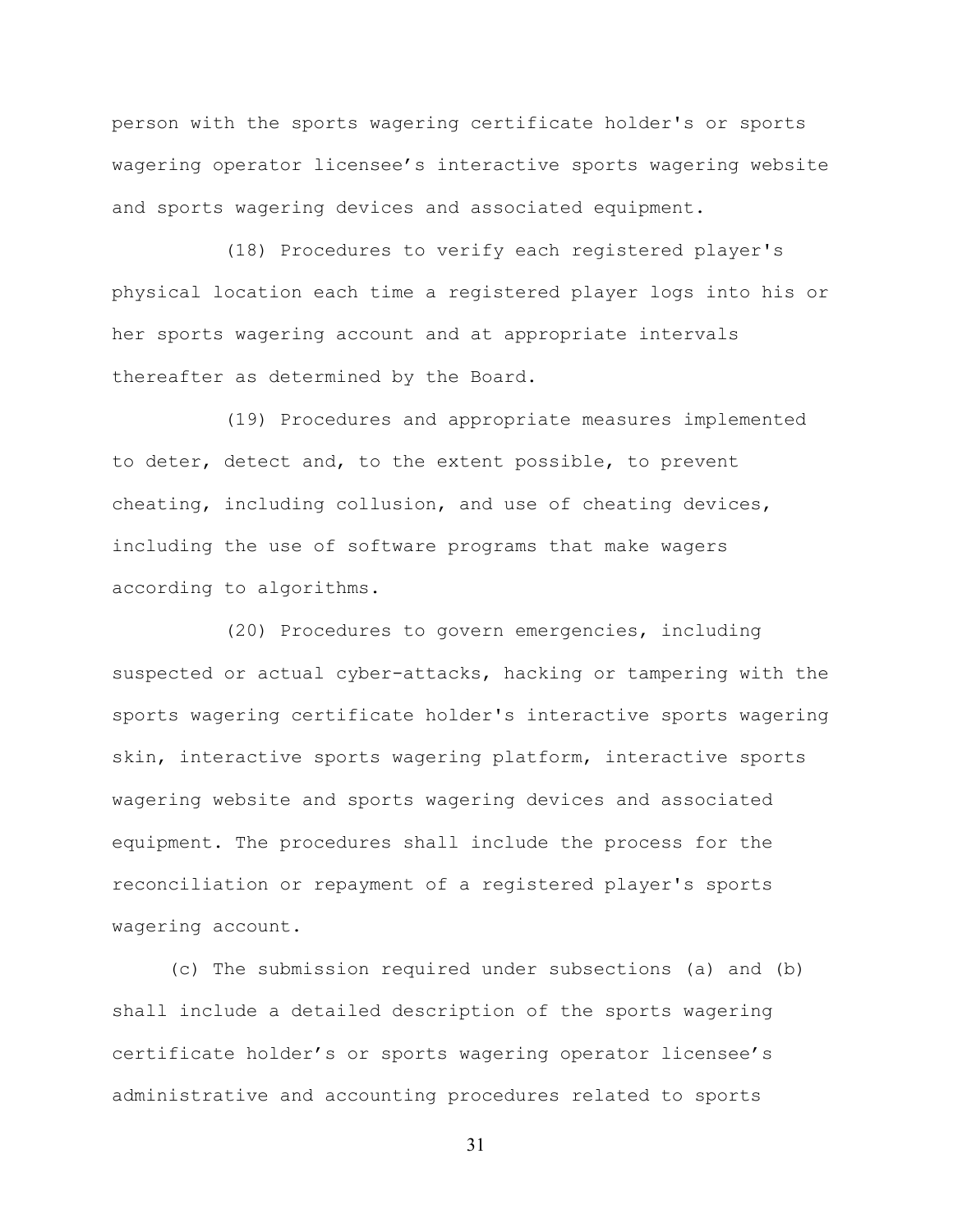wagering, including its written system of internal controls. Each written system of internal controls shall include:

(1) An organizational chart depicting appropriate functions and responsibilities of employees involved in sports wagering.

(2) A description of the duties and responsibilities of each position shown on the organizational chart.

(3) The record retention policy of the sports wagering certificate holder or sports wagering operator licensee.

(4) The procedure to be utilized to ensure that money generated from the conduct of sports wagering is safeguarded and accounted for.

(5) Procedures to ensure that recorded accountability for assets is compared with actual assets at intervals required by the Board and appropriate action is taken with respect to discrepancies.

(6) Procedures to be utilized by an employee of a sports wagering certificate holder or sports wagering operator licensee in the event of a malfunction of sports wagering certificate holder's interactive sports wagering skin, interactive sports wagering platform, interactive sports wagering website and sports wagering devices and associated equipment used in the conduct of sports wagering.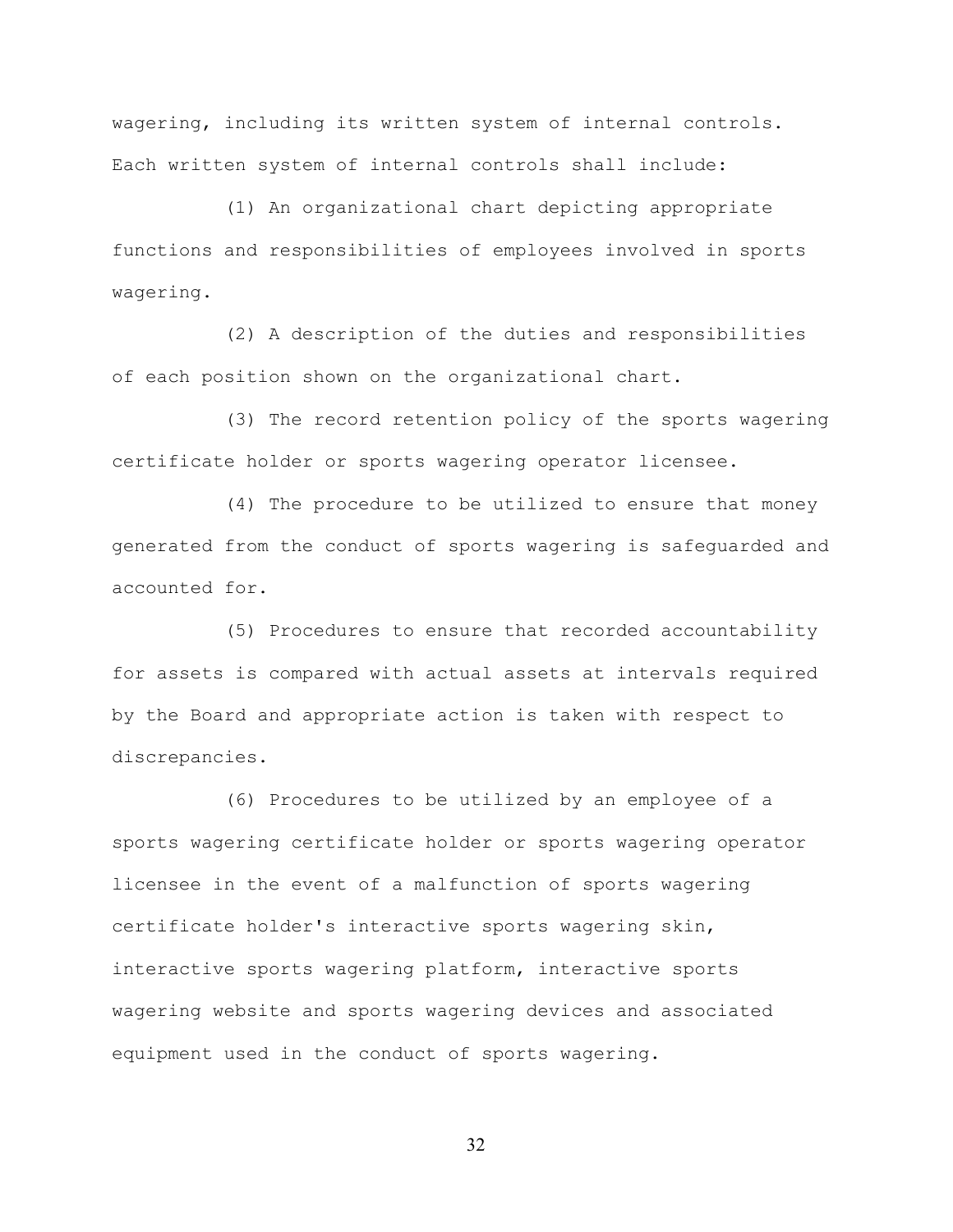(7) Procedures to be utilized by the sports wagering certificate holder or sports wagering operator licensee to prevent persons under the age of 21, self-excluded or involuntary excluded individuals, and players outside this Commonwealth from engaging in interactive gaming.

(8) Other items the Board may request in writing to be included in the internal controls.

(d) Prior to authorizing a sports wagering certificate holder or sports wagering operator licensee to commence the conduct of sport wagering, the Board shall review and approve the system of internal controls, security protocols and audit protocols submitted under this chapter to determine whether they conform to the requirements of this chapter and whether they provide adequate and effective controls for the conduct of sports wagering.

(e) If a sports wagering certificate holder or sports wagering operator licensee intends to make a change or amendment to its system of internal controls, it shall submit the change or amendment electronically to the Bureau of Gaming Operations, in a manner prescribed by the Bureau of Gaming Operations. The sports wagering certificate holder or sports wagering operator licensee may implement the change or amendment on the 30th calendar day following the filing of a complete submission unless the sports wagering certificate holder or sports wagering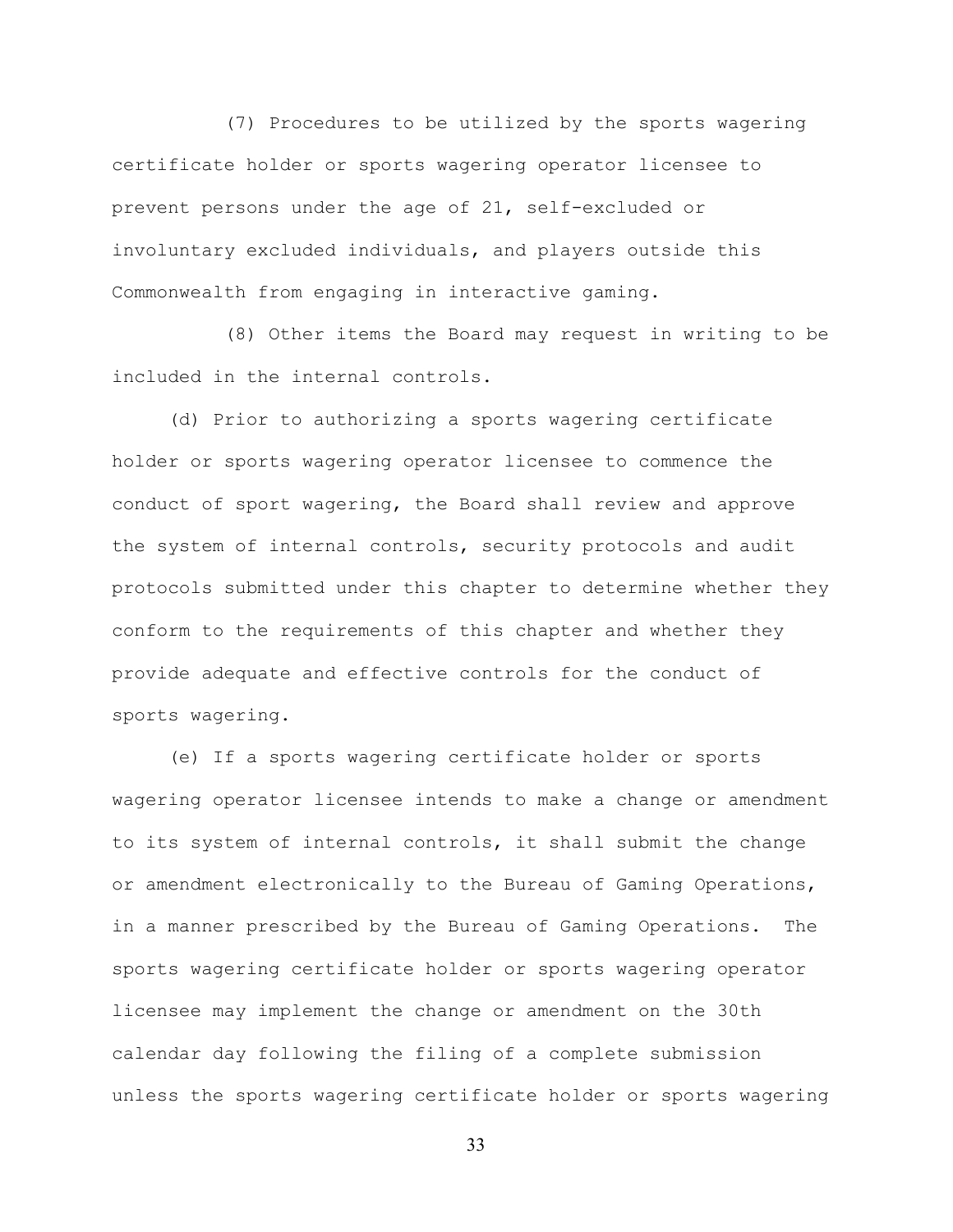operator licensee receives written notice tolling the change or amendment in accordance with this chapter or written notice from the Board's Executive Director rejecting the change or amendment.

(f) If during the 30-day review period in this chapter, the Bureau of Gaming Operations preliminarily determines that a procedure in a submission contains an insufficiency likely to negatively affect the integrity of sports waging or the control of revenue generated from sports wagering, the Bureau of Gaming Operations, by written notice to the sports wagering certificate holder or sports wagering operator licensee, will:

(1) Specify the nature of the insufficiency and, when possible, an acceptable alternative procedure.

(2) Direct that the 30-calendar day review period in this chapter to be tolled and that any internal controls at issue not be implemented until approved under this chapter.

(g) Examples of submissions that may contain an insufficiency likely to negatively affect the integrity of sports wagering may include, but are not limited to, the following:

(1) Submissions that fail to provide information sufficient to permit the review of sports wagering activities by the Board, the Bureau, the Department or law enforcement.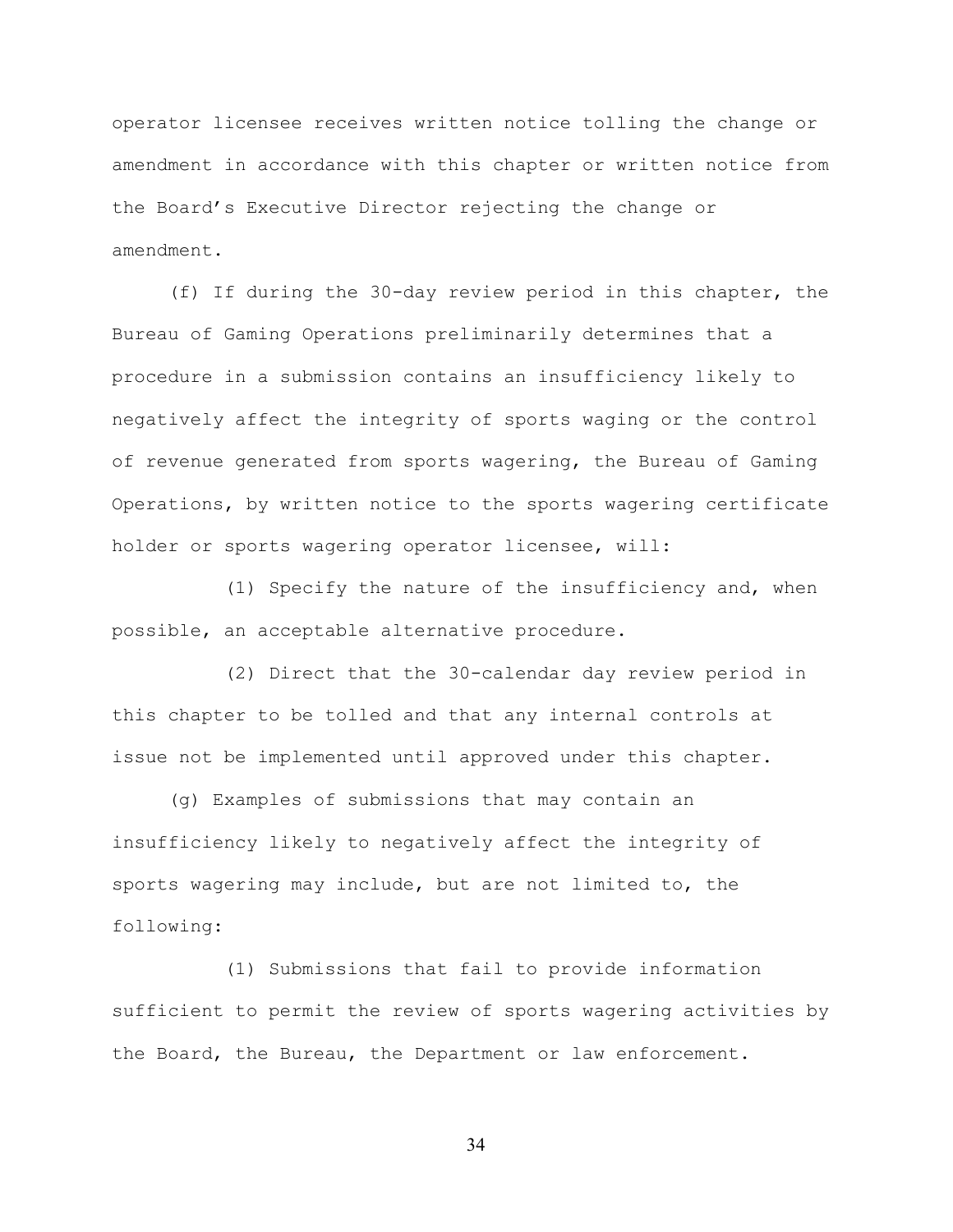(2) Submissions that fail to provide for the segregation of incompatible functions so that no employee is in a position to both commit an error or perpetrate a fraud and to conceal the error or fraud in the normal course of the employee's duties.

(3) Submissions that do not include forms or other materials referenced in the submission or required under the act or this part.

(4) Submissions that would implement operations or accounting procedures not authorized by the Act or this part.

(h) Whenever a change or amendment has been tolled under this chapter, the sports wagering certificate holder or sports wagering operator licensee may submit a revised change or amendment within 30 days of receipt of the written notice from the Bureau of Gaming Operations. The sports wagering certificate holder or sports wagering operator licensee may implement the revised change or amendment upon receipt of written notice of approval from the Board's Executive Director or on the 30th calendar day following the filing of the revision unless the sports wagering certificate holder or sports wagering operator licensee receives written notice tolling the change or amendment in accordance with this chapter or written notice from the Board's Executive Director rejecting the change or amendment.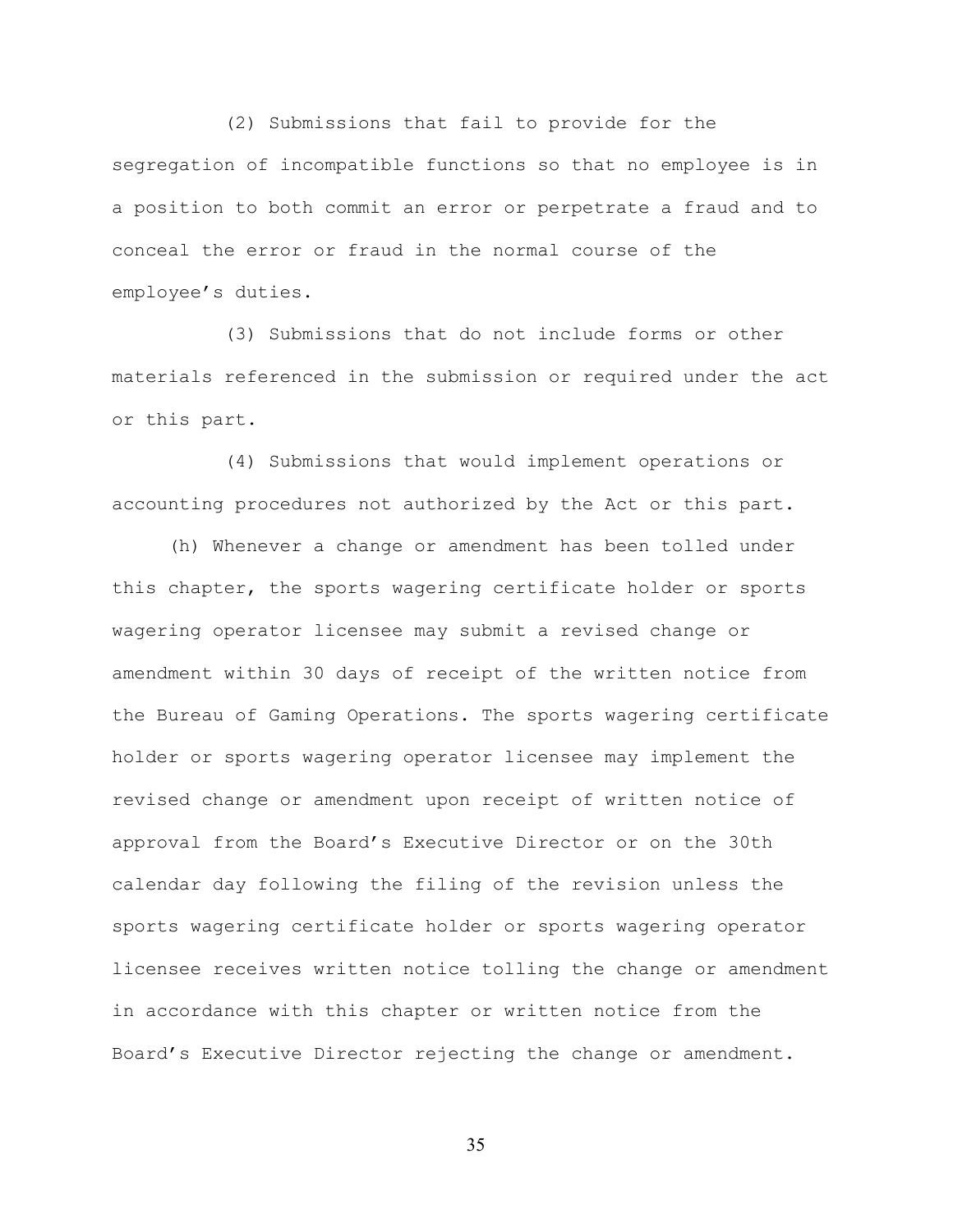(i) A sports wagering certificate holder or sports wagering operator licensee shall submit to the Board a catalog of the type of events that it intends to accept wagers on as well as the type of wagers it intends to accept. A sports wagering certificate holder or sports wagering operator licensee shall notify the Board of any changes to the catalogue at least 72 hours in advance of implementation of such changes. A sports wagering certificate holder or sports wagering operator licensee must maintain a catalogue of all prior and current events and the types of wagers it offered on such events.

#### **§ 1408.4. Terms and conditions.**

Nothing in this section shall be interpreted to prohibit onsite sportsbook from accepting anonymous sports wagers at self-service kiosks or point of sale terminals.

(a) A sports wagering certificate holder or sports wagering operator licensee shall develop terms and conditions for sports wagering which shall be included in the internal controls. The terms and conditions and any changes thereto must be acknowledged by the player and the acknowledgment must be date and time-stamped by the sports wagering system.

(b) The terms and conditions must address all aspects of the sports wagering operation, including but not limited to, the following: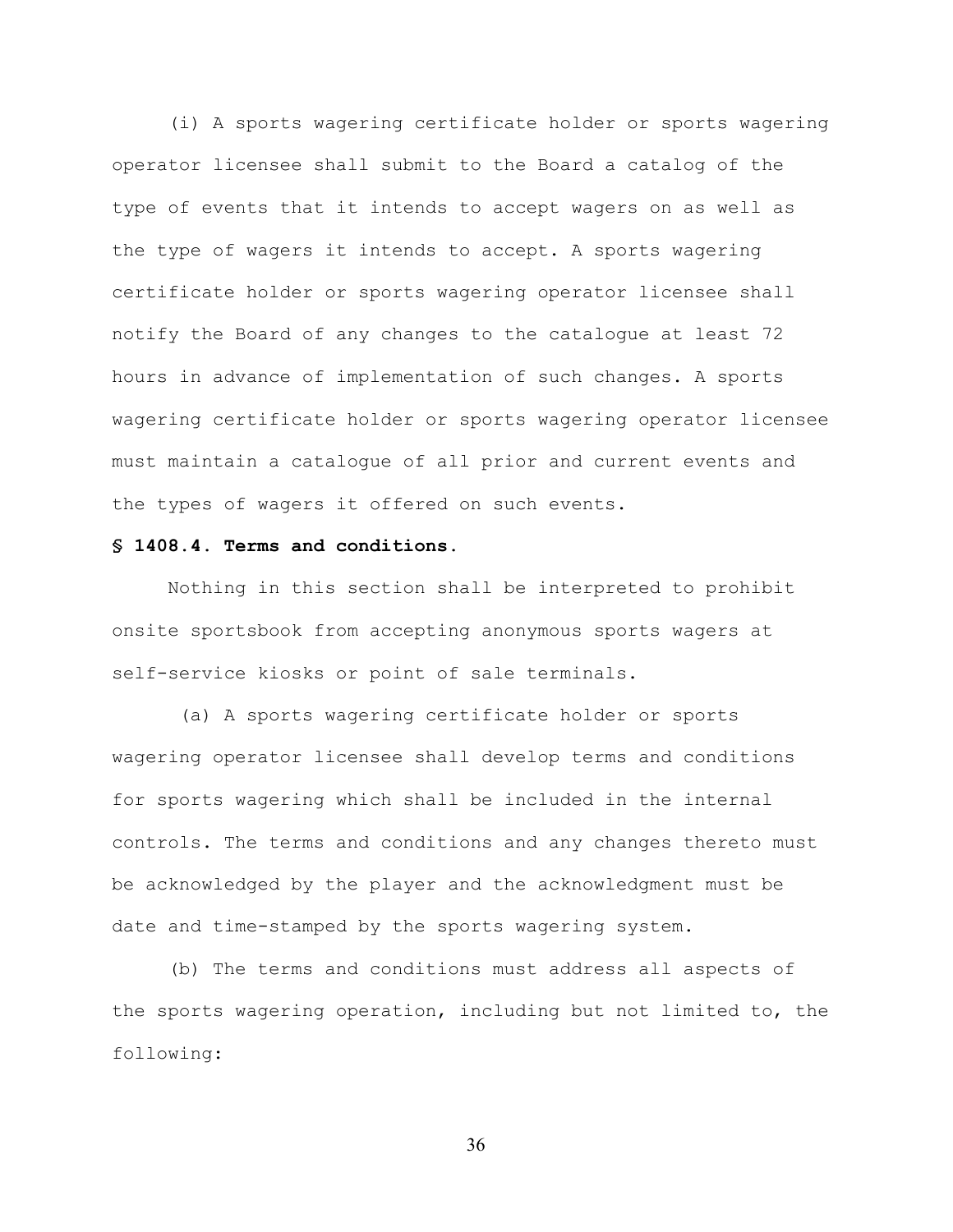(1) Name of the party or parties with whom the player is entering into a contractual relationship, including any sports wagering certificate holder or sports wagering operator licensee.

(2) Player's consent to have the sports wagering certificate holder or sports wagering operator licensee confirm the player's age and identity.

(3) Rules and obligations applicable to the player other than rules of sports wagering including, but not limited to:

(i) Prohibition from allowing any other person to access or use his or her sports wagering account.

(ii) Prohibition from engaging in sports wagering activity, unless the player is physically located in Pennsylvania.

(iii) Consent to the monitoring and recording by the sports wagering certificate holder and/or the Board of any wagering communications and geographic location information.

(iv) Consent to the jurisdiction of this Commonwealth to resolve any disputes arising out of sports wagering.

(v) Prohibition against utilizing automated computerized software or other equivalent mechanism to engage in sports wagering.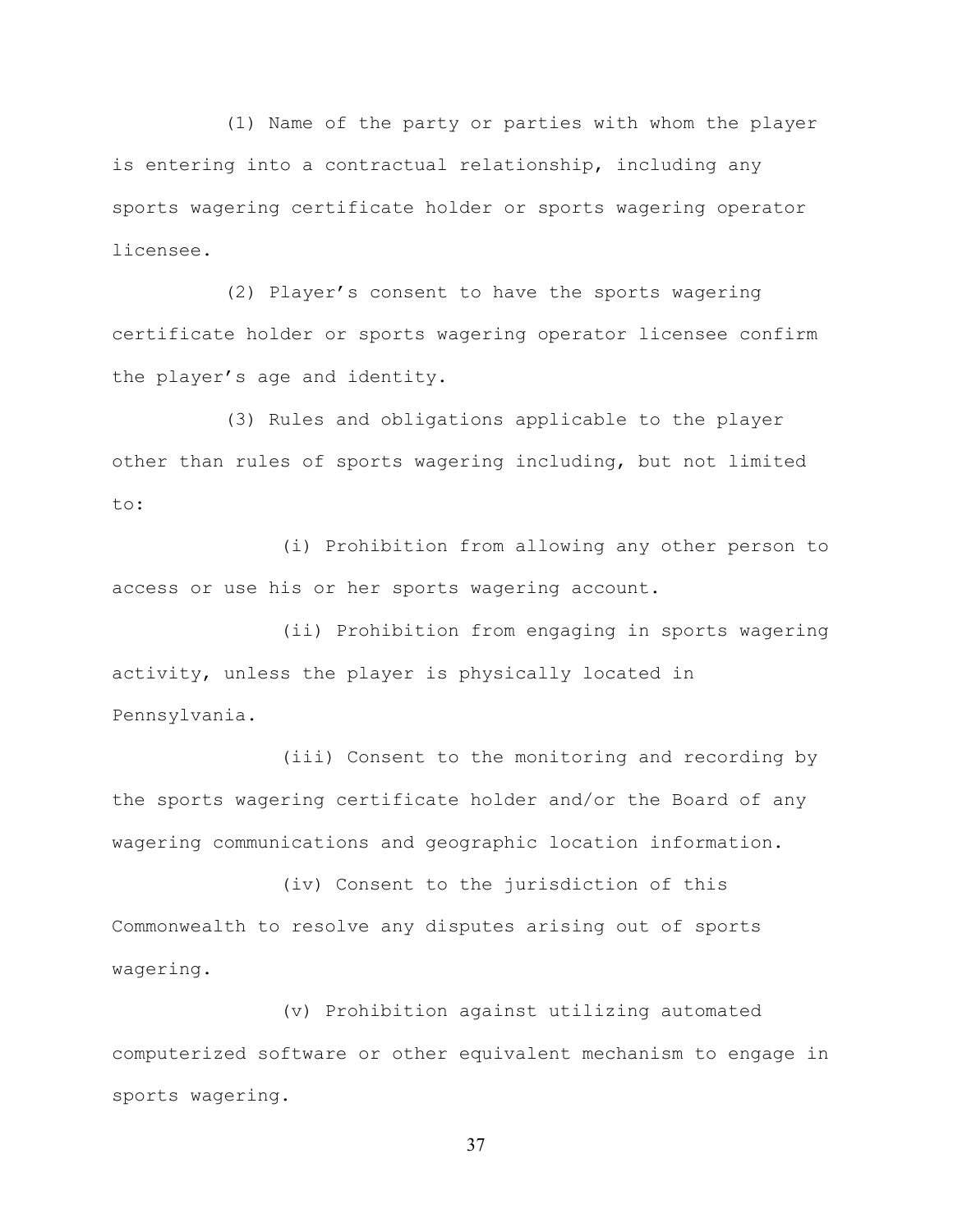(4) Full explanation of all fees and charges imposed upon a player related to sports wagering transactions.

(5) Availability of account statements detailing player account activity.

(6) Privacy policies, including information access and use of customer data.

(7) Legal age policy, including a statement that it is a criminal offense to allow a person who is under the age of 21 to participate in sports wagering and a player who does so shall be prohibited from participating in sports wagering.

(8) Notification that if the player's sports wagering account remains dormant for a period of one year any funds remaining on deposit and any pending wagers may be forfeited pursuant to applicable state and federal laws.

(9) Player's right to set responsible gaming limits and self-exclude.

(10) Player's right to suspend his or her sports wagering account for a period of no less than 72 hours.

(11) Actions that will be taken in the event a player becomes disconnected from the sports wagering system during active betting.

(12) Notice that a malfunction voids all transactions.

(13) Estimated time-period for withdrawal of funds from the sports wagering account.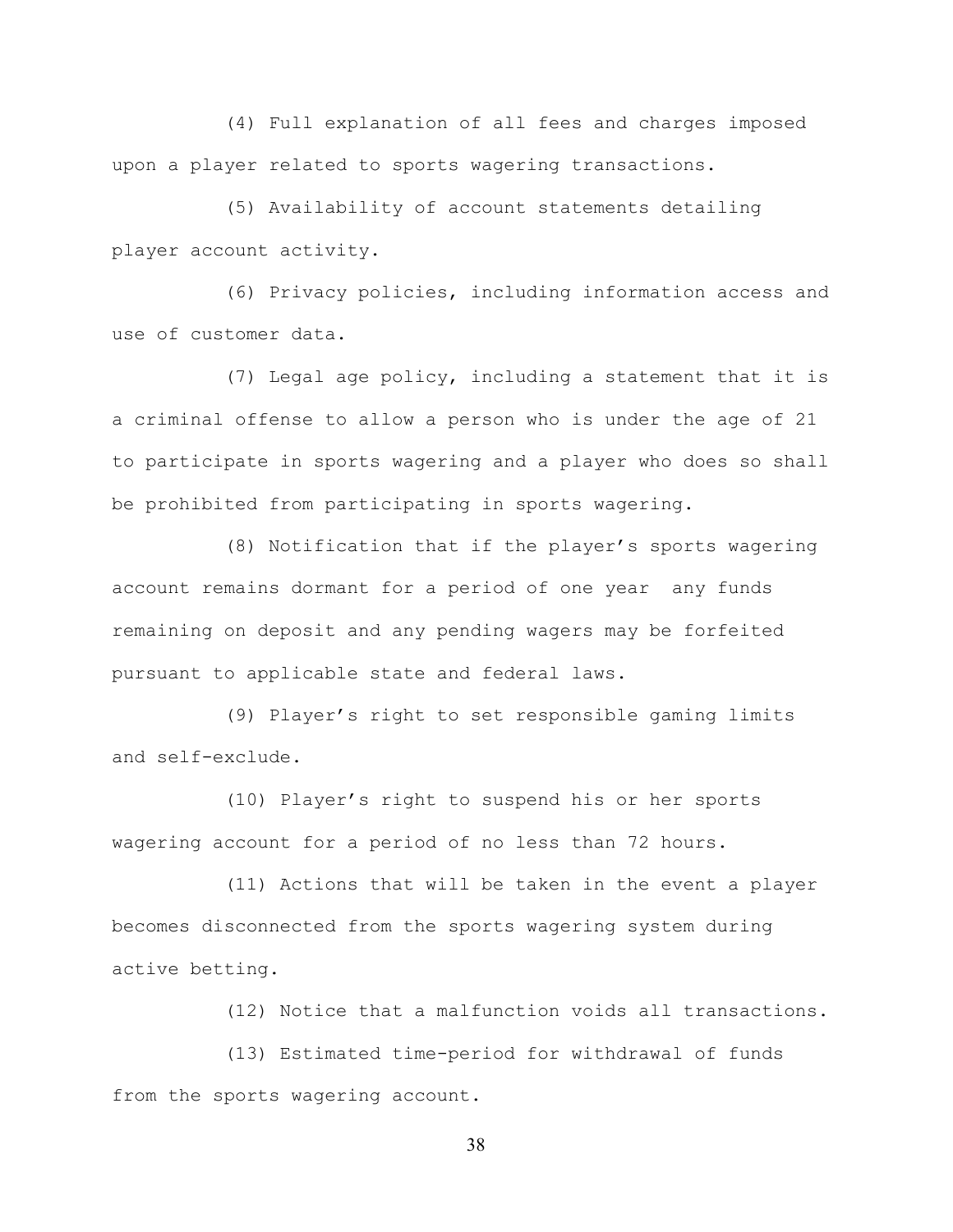(14) Detailed information regarding compulsive and problem gaming and self-exclusion to be displayed on a player protection page.

(15) Method for changing or retrieving a password or other approved access security feature and the ability to choose "strong authentication" log in protection.

(16) Method for filing a complaint with the sports wagering certificate holder or sports wagering operator licensee and method for filing with the Board an unresolved complaint after all reasonable means to resolve the complaint with the sports wagering certificate holder or sports wagering operator licensee have been exhausted.

(17) Method for obtaining a copy of the terms and conditions agreed to when establishing a sports wagering account.

(18) Method for the player to obtain account and wagering history from the sports wagering certificate holder or sports wagering operator licensee.

(19) Notification of Federal prohibitions and restrictions regarding sports wagering activity, specifically, any limitations upon sports wagering activity as set forth in 18 U.S.C. §§ 1084 et seq. (The Wire Act) and 31 U.S.C. §§ 3163 through 3167 (UIEGA). The notice shall explicitly state that it is a Federal offense for persons physically located outside of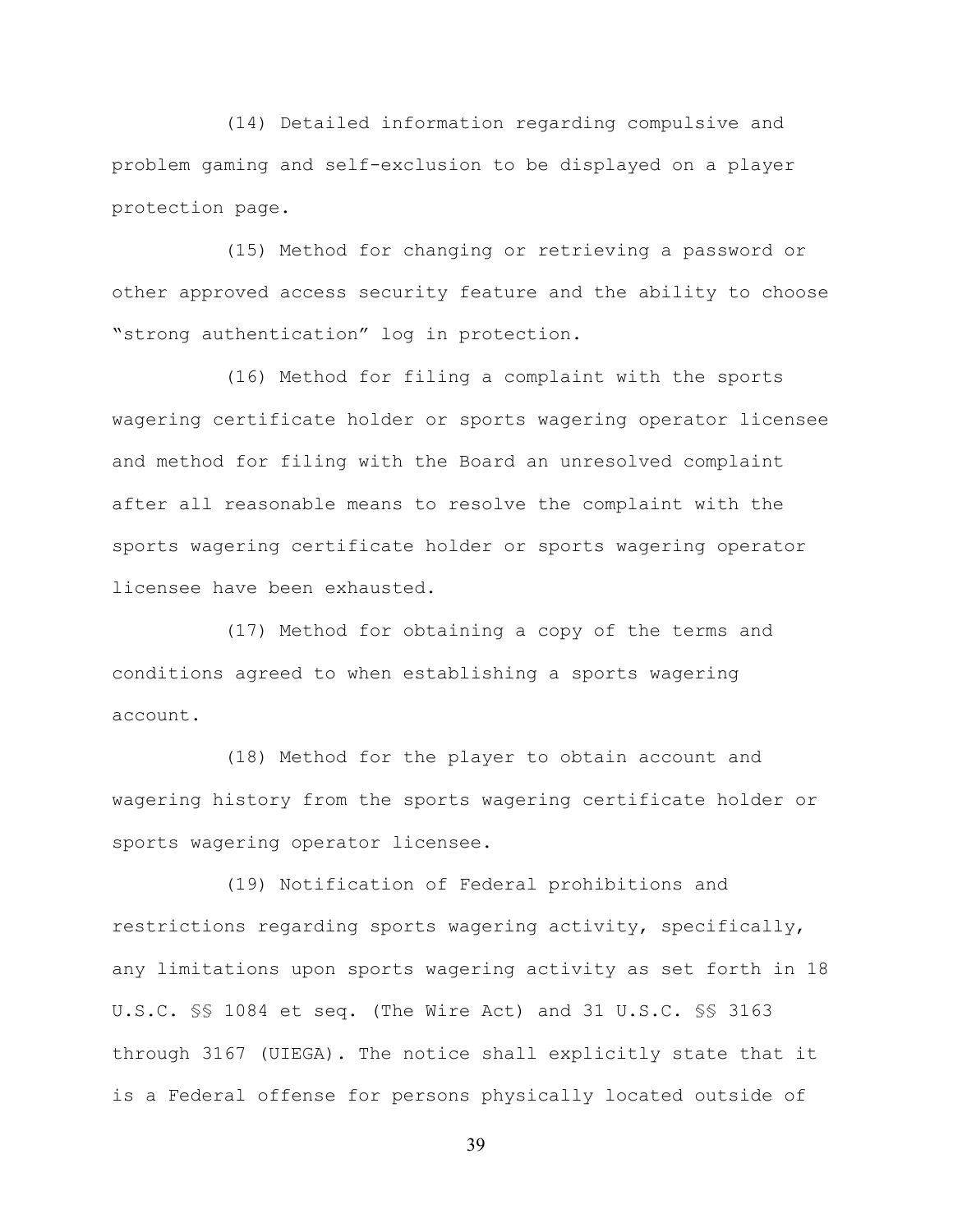Pennsylvania to engage in sports wagering activity through a sports wagering certificate holder or sports wagering operator licensee, unless explicitly authorized by State or Federal law.

(20) Any other information as required by the Board. **§ 1408.5. Information to be displayed/provided.**

A sports wagering certificate holder or sports wagering operator licensee shall provide for the prominent display of the following information at the certificate holder's onsite sportsbook and on a page which, by virtue of the construction of the website, authorized players must access before beginning a sports wagering session:

(a) The full name of the sports wagering certificate holder and, as applicable, the sports wagering operator licensee and address from which it carries on business.

(b) A logo, to be provided by the Board for display on the certificate holder's or licensee's online sportsbook, indicating that the sports wagering certificate holder, and as applicable, the sports wagering operator licensee on behalf of the sports wagering certificate holder, is authorized to operate sports wagering in this Commonwealth.

(c) The license number of the sports wagering certificate holder or sports wagering operator licensee.

(d) A statement that persons under the age of 21 are not permitted to engage in sports wagering.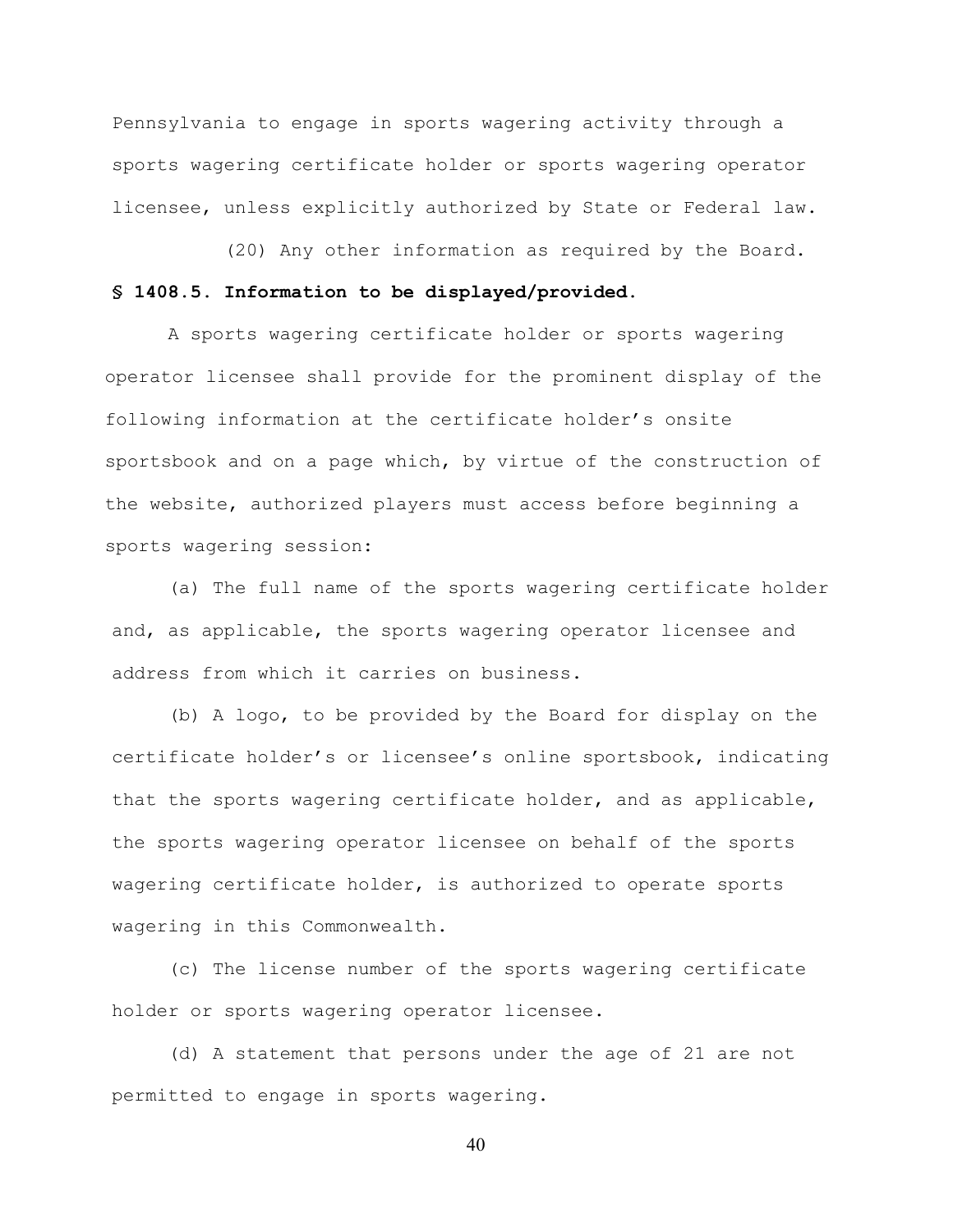(e) Readily available information at the certificate holder's onsite sportsbook or active links on the sports wagering certificate holder's or sports wagering operator licensee's sports wagering website that contains the following:

(1) Information explaining how disputes are resolved.

(2) Problem gaming information that is designed to offer information pertaining to responsible gaming.

(3) Pennsylvania Gaming Control Board's contact information.

(4) Information that allows for a patron to choose to be excluded from engaging in sports wagering.

(5) Comprehensive house rules governing wagering transactions with patrons. Such house rules must be immediately available to patrons at a licensed facility's onsite, online and mobile application sportsbooks. The rules must include, but not be limited to:

(i) The types of wagers accepted.

(ii) How winning wagers will be paid.

(iii) The effect of schedule changes.

(iv) The redemption period for winning tickets.

(v) The method of noticing odds or line changes to patrons.

**§ 1408.6. Segregation of bank accounts.**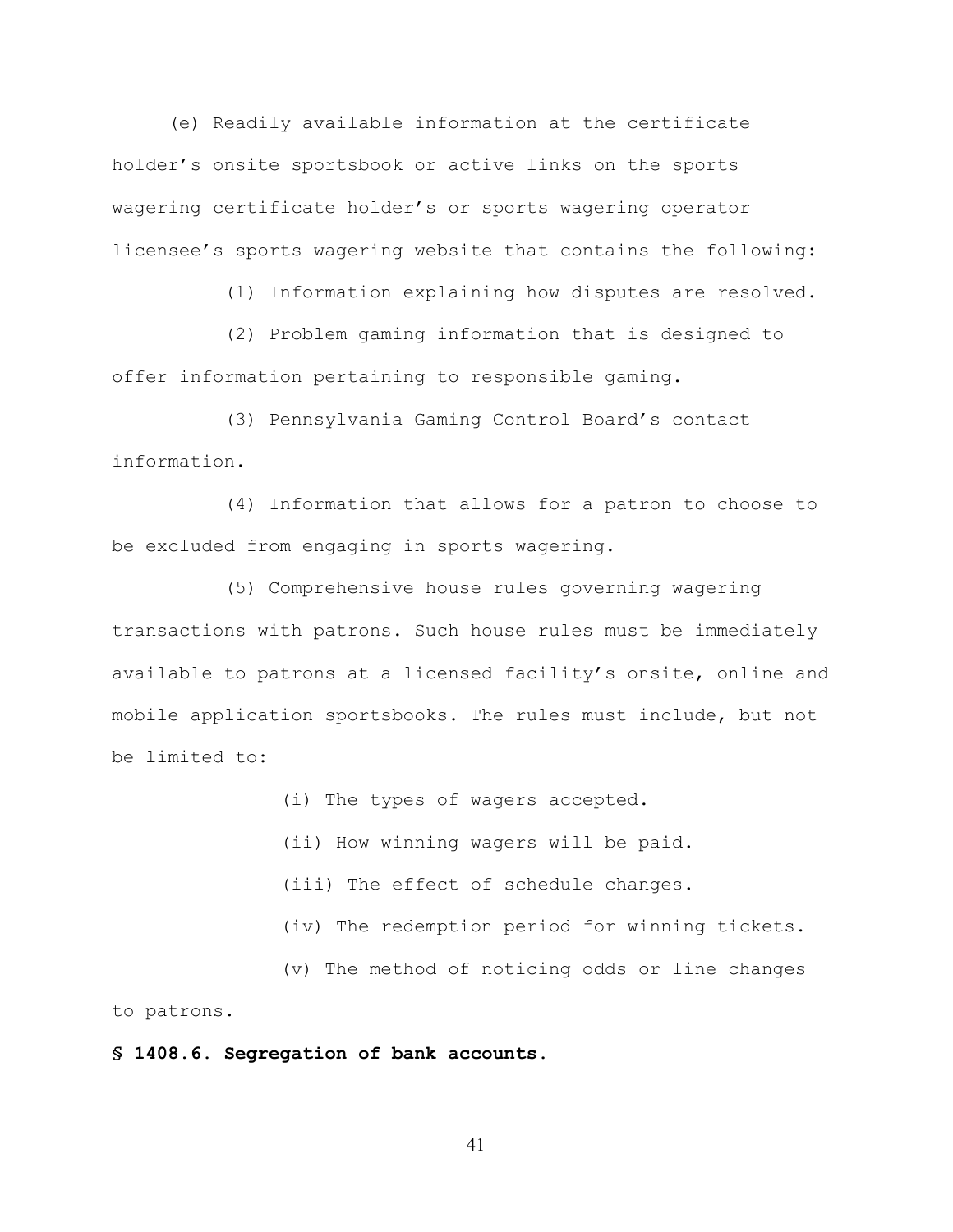(a) A sports wagering certificate holder or sports wagering operator licensee shall maintain a Pennsylvania bank account for player's funds separate from all other operating accounts to ensure the security of funds held in the player's sports wagering accounts.

(b) The balance maintained in this account shall be greater than or equal to the sum of the daily ending cashable balance of all player sports wagering accounts and unpaid wagers.

(c) A sports wagering certificate holder or sports wagering operator licensee shall have unfettered access to all player sports wagering account and transaction data to ensure the amount of funds held in its independent account is sufficient. A sports wagering certificate holder's or sports wagering operator licensee's Chief Financial Officer shall file a monthly attestation with the Board, unless otherwise directed by the Board, that the funds have been safeguarded pursuant to this section.

# **§ 1408.7. Sports wagering certificate holder's or sports wagering operator licensee's organization.**

(a) A sports wagering certificate holder's or sports wagering operator licensee's systems of internal controls must include organization charts depicting segregation of functions and responsibilities and descriptions of the duties and responsibilities for each position shown on each organization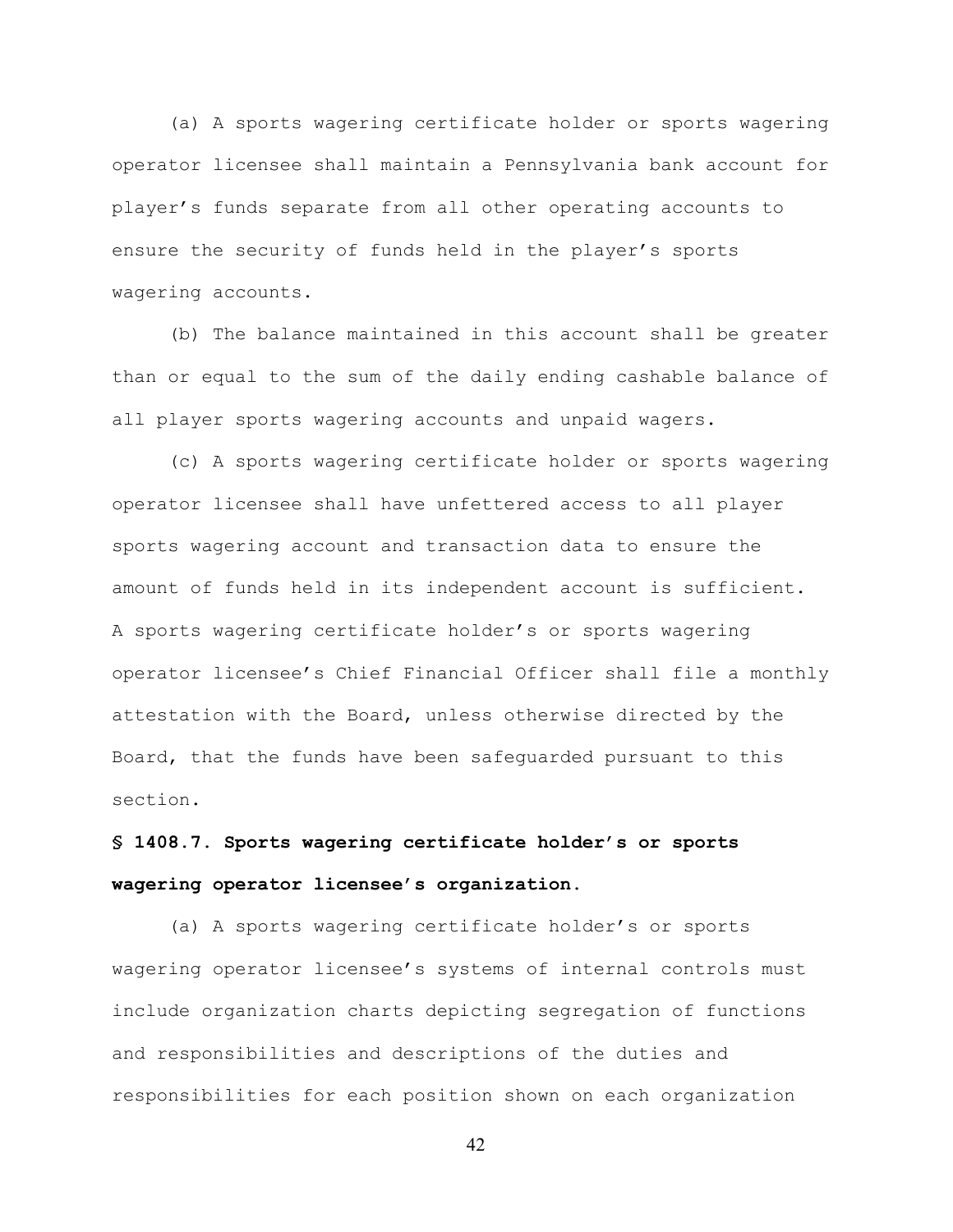chart. Sports wagering certificate holder or sports wagering operator licensee shall be permitted, except as otherwise provided in this section, to tailor organizational structures to meet the needs or policies of a particular management philosophy. A sports wagering certificate holder's or sports wagering operator licensee's organization charts must provide for:

(1) A system of personnel and chain of command which permits management and supervisory personnel to be held accountable for actions or omissions within their areas of responsibility.

(2) The segregation of incompatible functions, duties and responsibilities so that no employee is in a position to both commit an error or perpetrate a fraud and to conceal the error or fraud in the normal course of the employee's duties.

(3) The performance of all functions, duties and responsibilities in accordance with sound financial practices by qualified personnel.

(4) The areas of responsibility which are not so extensive as to be impractical for an individual to monitor.

(b) In addition to other positions required as part of a sports wagering certificate holder's or sports wagering operator licensee's internal controls, a sports wagering certificate holder or sports wagering operator licensee must maintain an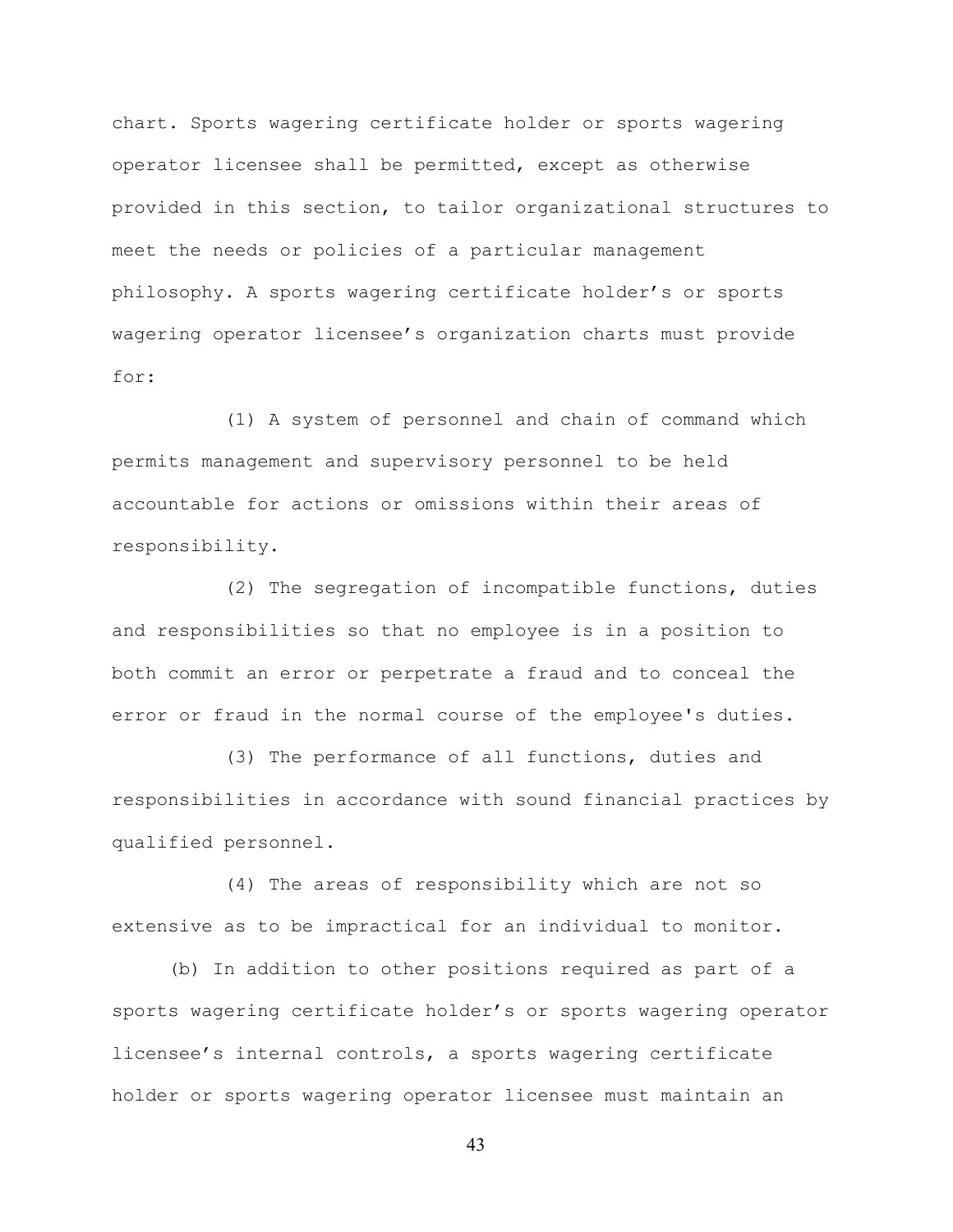information technology department supervised by an individual and licensed as a key employee who functions, for regulatory purposes, as the information technology director. In addition, sports wagering certificate holder's or sports wagering operator licensee's must employ an information technology security officer and, if the certificate holder or licensee offers sports wagering online or through a mobile application, an interactive gaming manager, both of whom shall be licensed as a key employee.

(c) The information technology director shall be responsible for the items listed in § 465a.11 (relating to slot machine licensee's organization; jobs compendium) as well as the integrity of all data, the quality, reliability, and accuracy of all computer systems and software used by the sports wagering certificate holder or sports wagering operator licensee in the conduct of sports wagering activities, whether such data and software are located within or outside the certificate holder's or licensee's facility, including, without limitation, specification of appropriate computer software, hardware, and procedures for security, physical integrity, audit, and maintenance of:

(1) Access codes and other computer security controls used to insure appropriately limited access to computer software and data.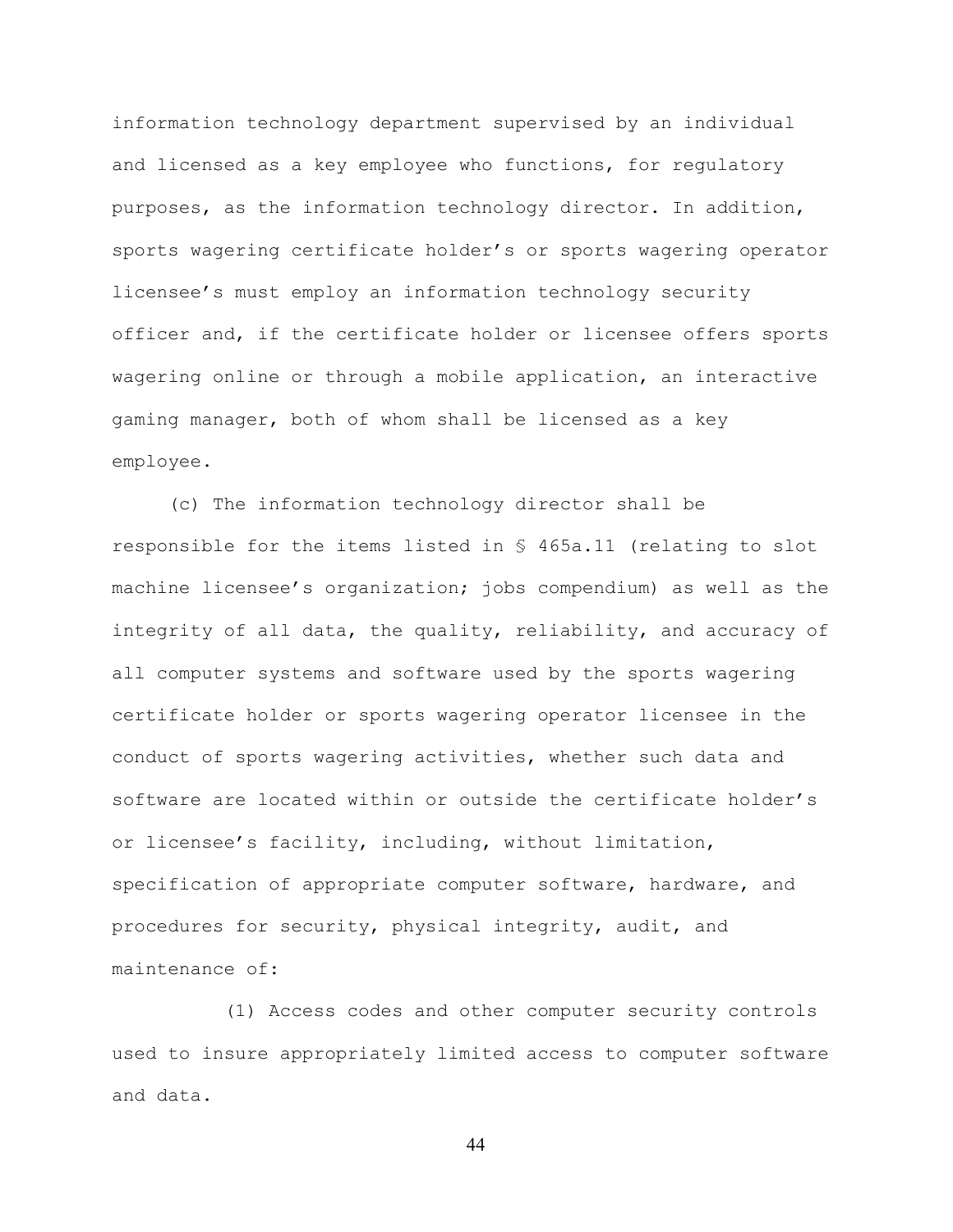(2) Monitoring logs of user access, security incidents and unusual transactions.

(3) Logs used to document and maintain the details of any hardware and software modifications.

(4) Computer tapes, disks, or other electronic storage media containing data relevant to sports wagering operations.

(5) Computer hardware, communications equipment and software used in the conduct of sports wagering.

(d) The information technology security officer shall report to the information technology director and be responsible for:

(1) Maintaining access codes and other computer security controls used to insure appropriately limited access to computer software and data.

(2) Reviewing logs of user access, security incidents, and unusual transactions.

(3) Coordinating the development of the sports wagering certificate holder's or sports wagering operator licensee's information security policies, standards, and procedures.

(4) Coordinating the development of an education and training program on information security and privacy matters for employees and other authorized users.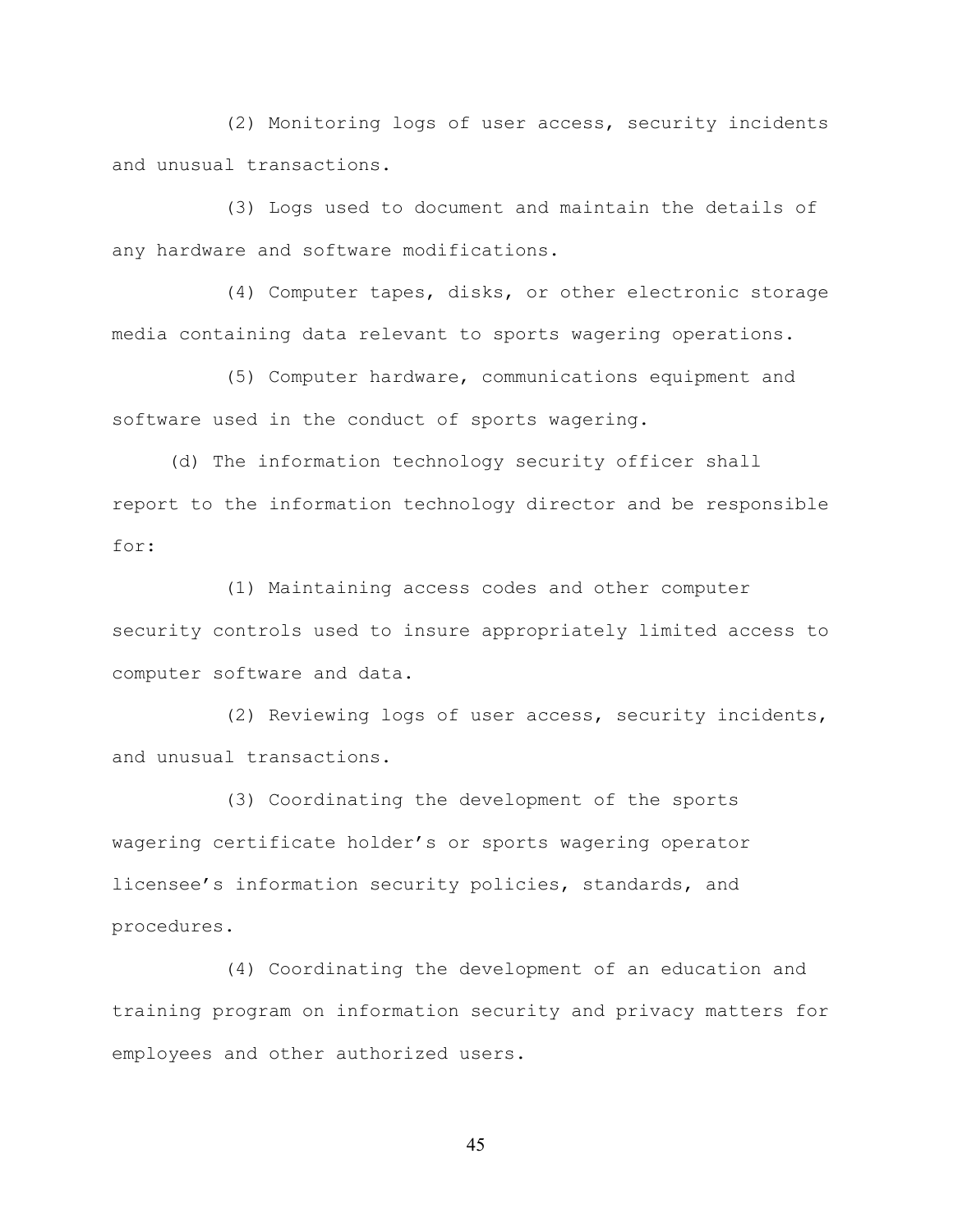(5) Ensuring compliance with all State and Federal information security policies and rules.

(6) Preparing and maintaining security-related reports and data.

(7) Working with internal and external audit personnel to ensure all findings are addressed in a timely and effective manner.

(8) Developing and implementing an Incident Reporting and Response System to address security breaches, policy violations, and complaints from external parties.

(9) Serving as the official contact for information security and data privacy issues, including reporting to law enforcement.

(10) Developing and implementing an ongoing risk assessment program that targets information security and privacy matters by identifying methods for vulnerability detection and remediation and overseeing the testing of those methods.

(11) Remaining current with the latest information technology security and privacy legislation, rules, advisories, alerts, and vulnerabilities to ensure the interactive gaming certificate holder's security program and security software is effective.

(e) The interactive gaming manager shall report to the information technology director, or other department manager as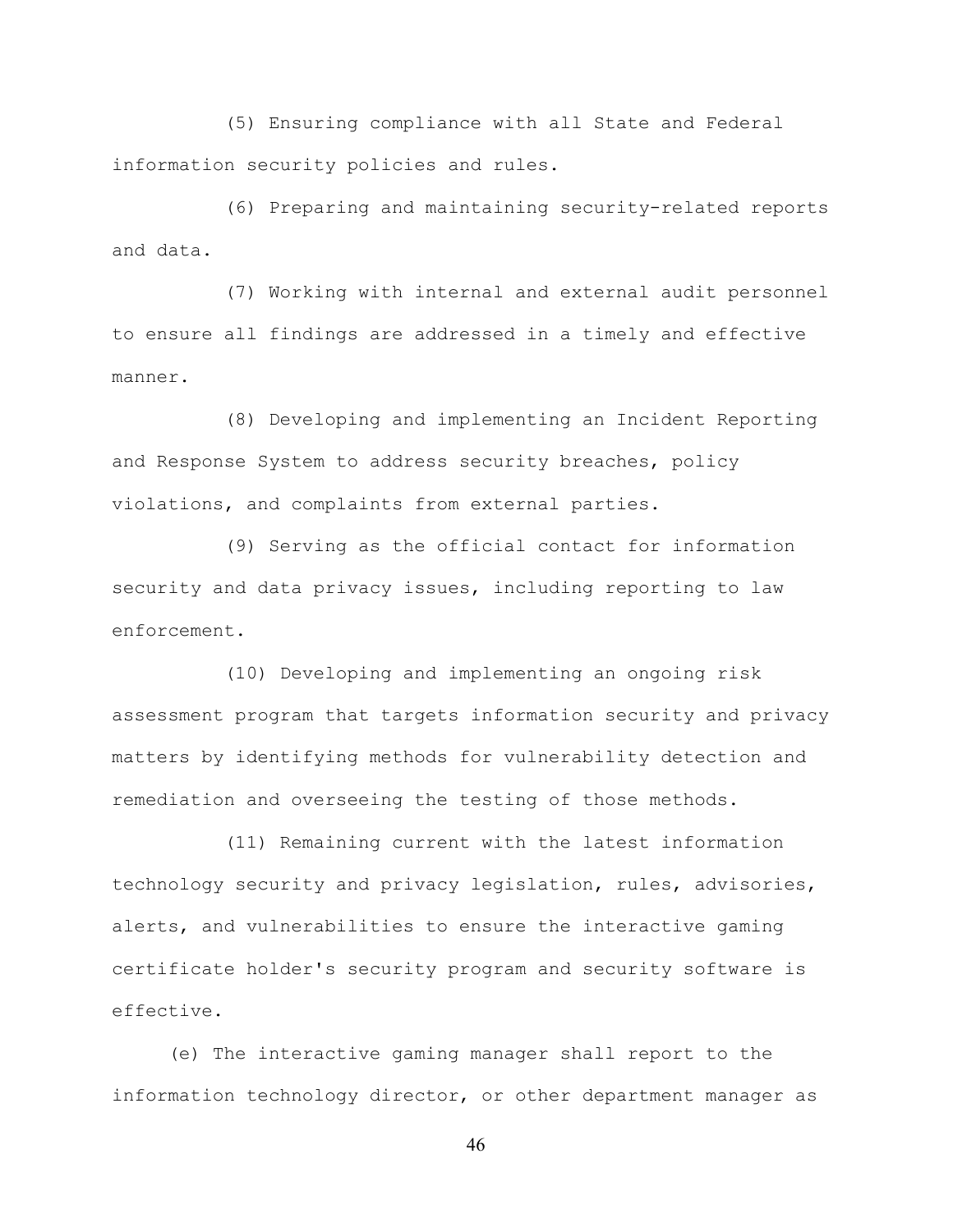approved by the Board, and be responsible for ensuring the proper operation and integrity of interactive and mobile application sports wagering and reviewing all reports of suspicious behavior. The interactive gaming manager shall immediately notify the Bureau upon detecting any person participating in interactive and mobile application sports wagering who is:

(1) Engaging in or attempting to engage in, or who is reasonably suspected of cheating, theft, embezzlement, collusion, money laundering, or any other illegal activities.

(2) A self-excluded person.

(3) A person that is prohibited by the sports wagering certificate holder or sports wagering operator licensee from interactive gaming.

#### **§ 1408.8. Risk management.**

(a) A sports wagering certificate holder or sports wagering operator must implement risk management procedures. Such procedures may be provided in-house or by an independent third party.

(b) A sports wagering certificate holder's or sports wagering operator's internal controls must contain a description of its risk management framework, including but not limited to:

(1) Automated and manual risk management procedures.

(2) User access controls for all sportsbook personnel.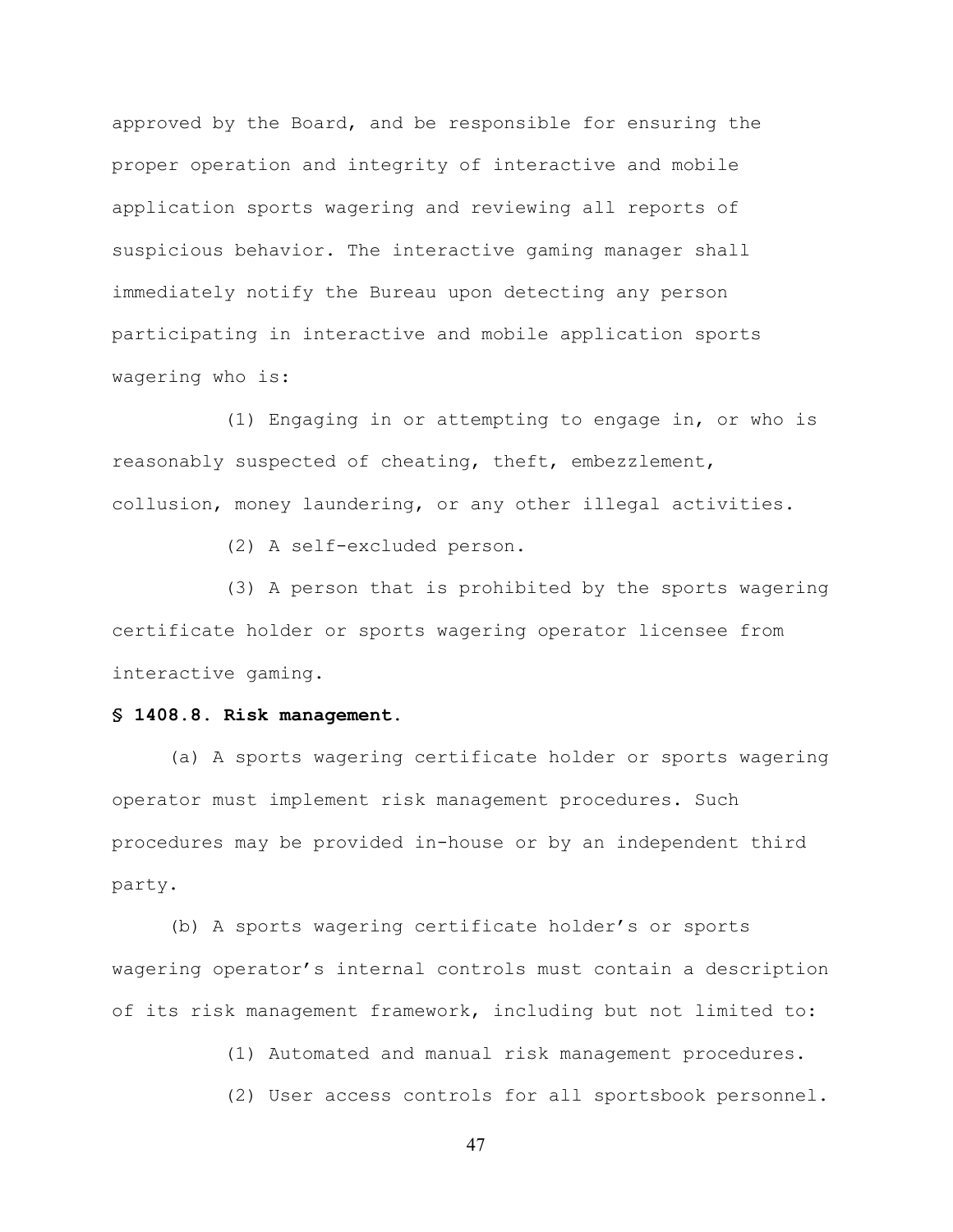(3) Information regarding segregation of duties.

(4) Information regarding fraud detection.

(5) Controls ensuring regulatory compliance.

(6) Description of anti-money laundering compliance standards.

(7) Description of all software applications that comprise the sports wagering system.

(8) Description of all types of wagers available to be offered by the sports wagering system.

(9) Description of all integrated third-party systems.

(10) Any other information required by the Board.

#### **§ 1408.9. Integrity monitoring.**

(a) A sports wagering certificate holder or sports wagering operator must implement integrity monitoring procedures. Such procedures may be provided in-house or by an independent third party.

(b) A sports wagering certificate holder or sports wagering operator must share information in timely manner of unusual betting activity or other suspicious activity regarding sports wagering in this Commonwealth with:

(1) Other sports wagering certificate holders or sports wagering operators.

(2) The Board.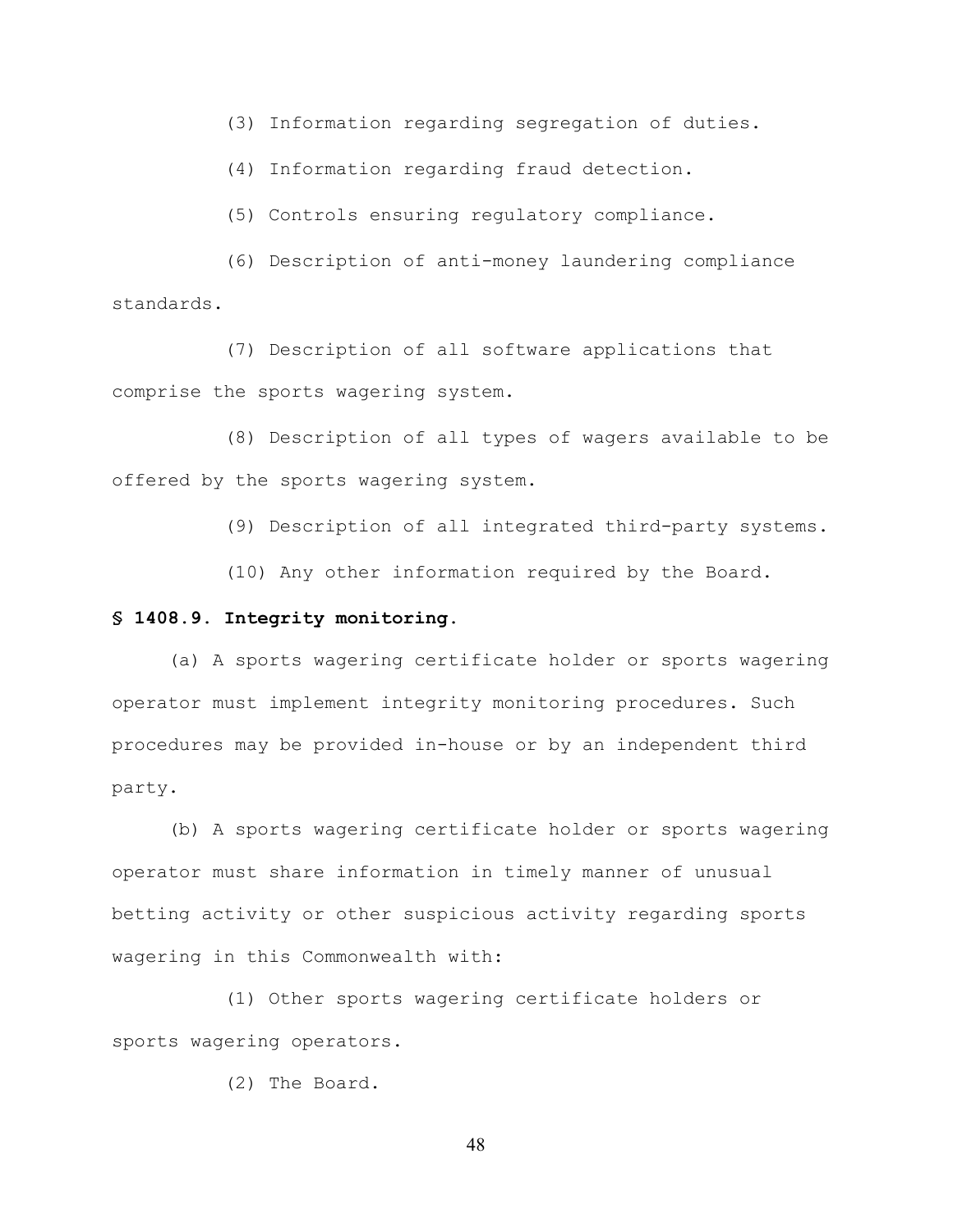(3) Applicable sports governing bodies/leagues.

(c) A sports wagering certificate holder or sports wagering operator must submit a yearly report to the Board detailing its integrity monitoring services and summarizing any unusual betting activity or other suspicious activity notifications issued during that time period.

(d) A sports wagering certificate holder or sports wagering operator receiving a report of unusual betting activity or suspicious activity is permitted to suspend wagering on events related to the report and may only cancel related wagers pursuant to procedures previously approved by the Board, or its designee.

(e) A sports wagering certificate holder or sports wagering operator must provide the Board with remote access to its integrity monitoring system which shall provide at a minimum:

(1) All reports of unusual betting activity.

(2) If the activity was determined to be suspicious.

(3) The actions taken by the sports wagering certificate holder or sports wagering operator.

# **§ 1408.10. Mandatory logging.**

A sports wagering certificate holder's or sports wagering operator's sports wagering system must comply with the mandatory logging requirements in Subpart L (relating to interactive gaming) of the Board's regulations.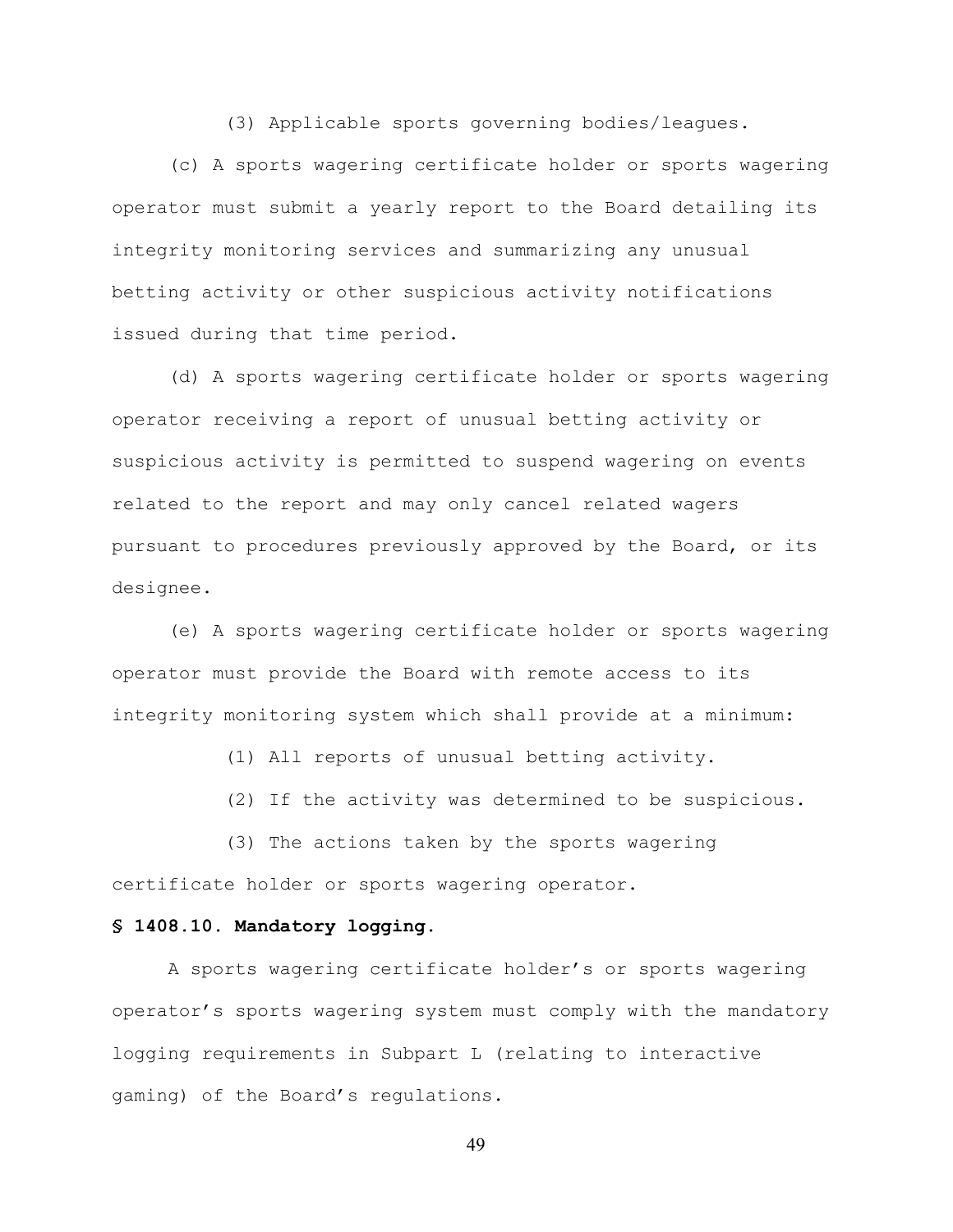#### **§ 1408.11. Records/data retention requirements.**

A sports wagering certificate holder's or sports wagering operator's sports wagering system must comply with the record/data retention requirements in Chapter 465a (relating to accounting and internal controls) and Subpart L (relating to interactive gaming) of the Board's regulations.

## **§ 1408.12. Required reports.**

Nothing in this section shall be interpreted to prohibit onsite sportsbook from accepting anonymous sports wagers at self-service kiosks or point of sale terminals. Such wagers should be included in the required reports detailed in this section and identified as "anonymous player" or a similar identifier.

(a) A sports wagering certificate holder's or sports wagering operator's sports wagering system must comply with the reporting requirements in Subpart L of the Board's regulations.

(b) A sports wagering certificate holder or sports wagering operator must generate reports specific to its sports wagering operations as specified by the Board that shall include, at a minimum:

(1) The report title.

(2) The date or time period of activity, or description "as of" a point in time.

(3) The date and time the report was generated.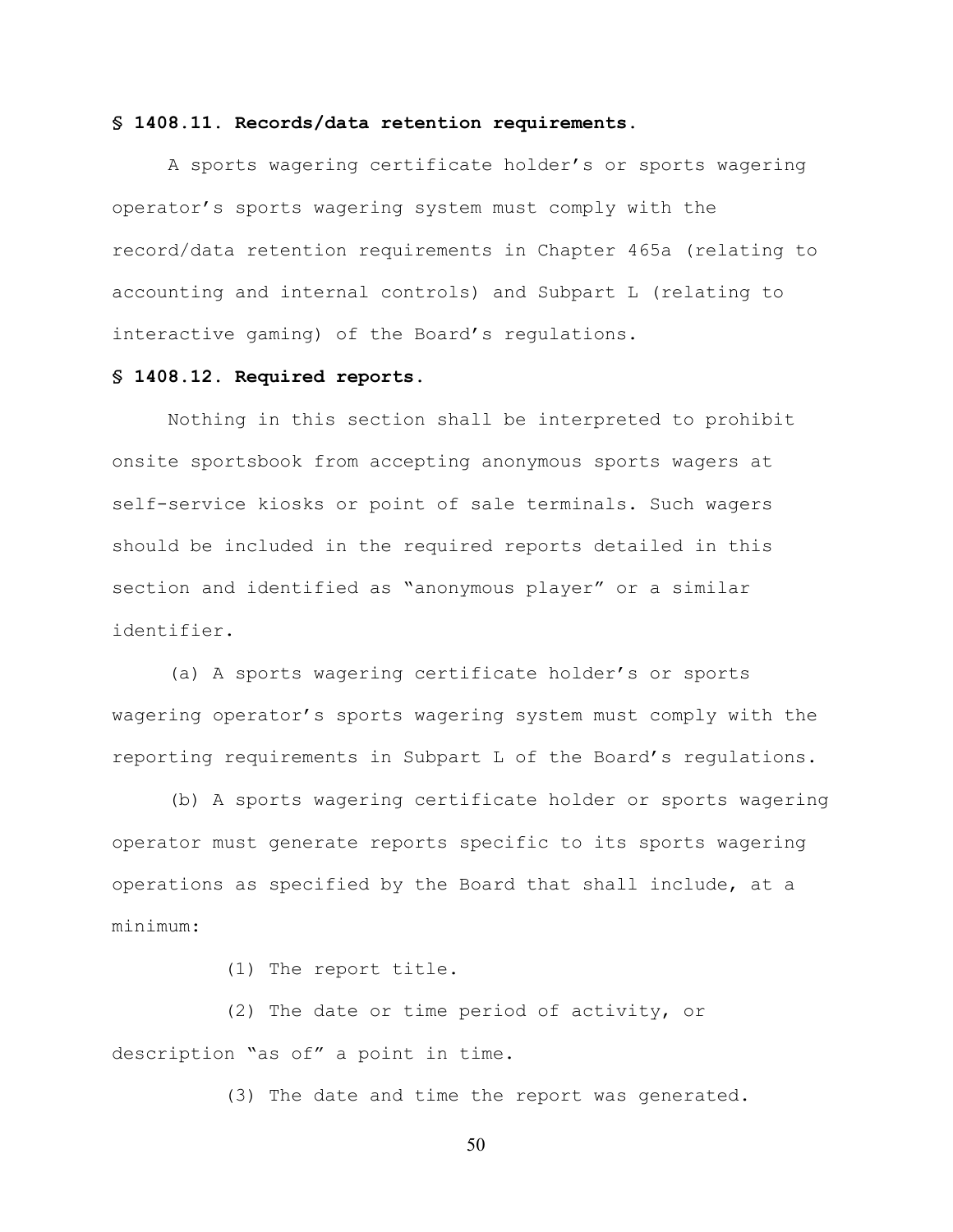(4) Page numbering, indicating the current page and total number of pages.

(5) Subtotals and grand totals as required by the Board.

(6) A description of any filters applied to the data presented in the document.

(7) Column and row titles, if applicable.

(8) The name of the sports wagering certificate holder or sports wagering operator licensee.

(c) All required reports shall be generated by the sports wagering certificate holder or sports wagering operator licensee, even if the period specified contains no data to be presented. The report generated shall indicate all required information and contain an indication of "No Activity" or similar message if no data appears for the period specified.

(d) The sports wagering certificate holder or sports wagering operator licensee shall provide a mechanism to export the data generated for any report to a format approved by the Board and as often as required by the Board.

(e) A sports wagering system shall generate, at a minimum, the following reports:

(1) A "Sports Wagering Account Transaction Report" which shall include:

(i) Date of activity.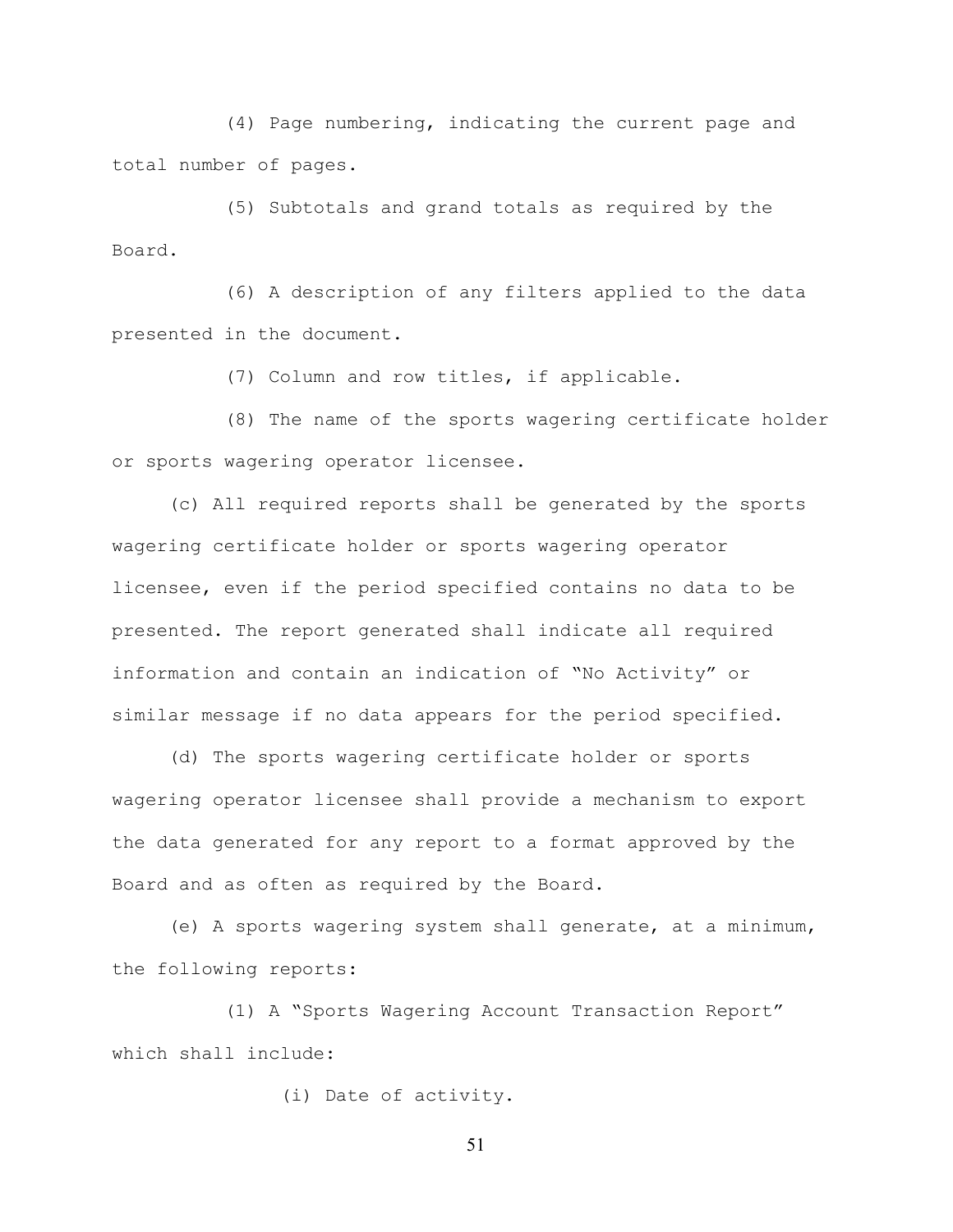(ii) Player's name and account number.

(iii) Date and time player's session started.

(iv) Unique transaction number.

(v) Type of event (e.g., Super Bowl 2019).

(vi) Date and time of each transaction.

(vii) Amount of each transaction.

(viii) Type of each transaction (e.g., deposit, withdrawal, adjustment, etc.).

(ix) Method of deposit/withdrawal (e.g., cash, debit instrument, prepaid access instrument or credit card, personal check, cashier's check, wire transfer, money order and transfer to/from account).

(x) User ID and employee name handling the transaction, if assisting player.

(xi) Amount of outstanding account balance before and after each transaction.

(xii) Date and time player session ended.

(xiii) Subtotals by transaction type.

(xiv) Ending account balance at the end of the player's session.

(2) A "Sports Wagering Account Balance Summary Report" which shall include:

(i) Date of activity.

(ii) Player's name and account number.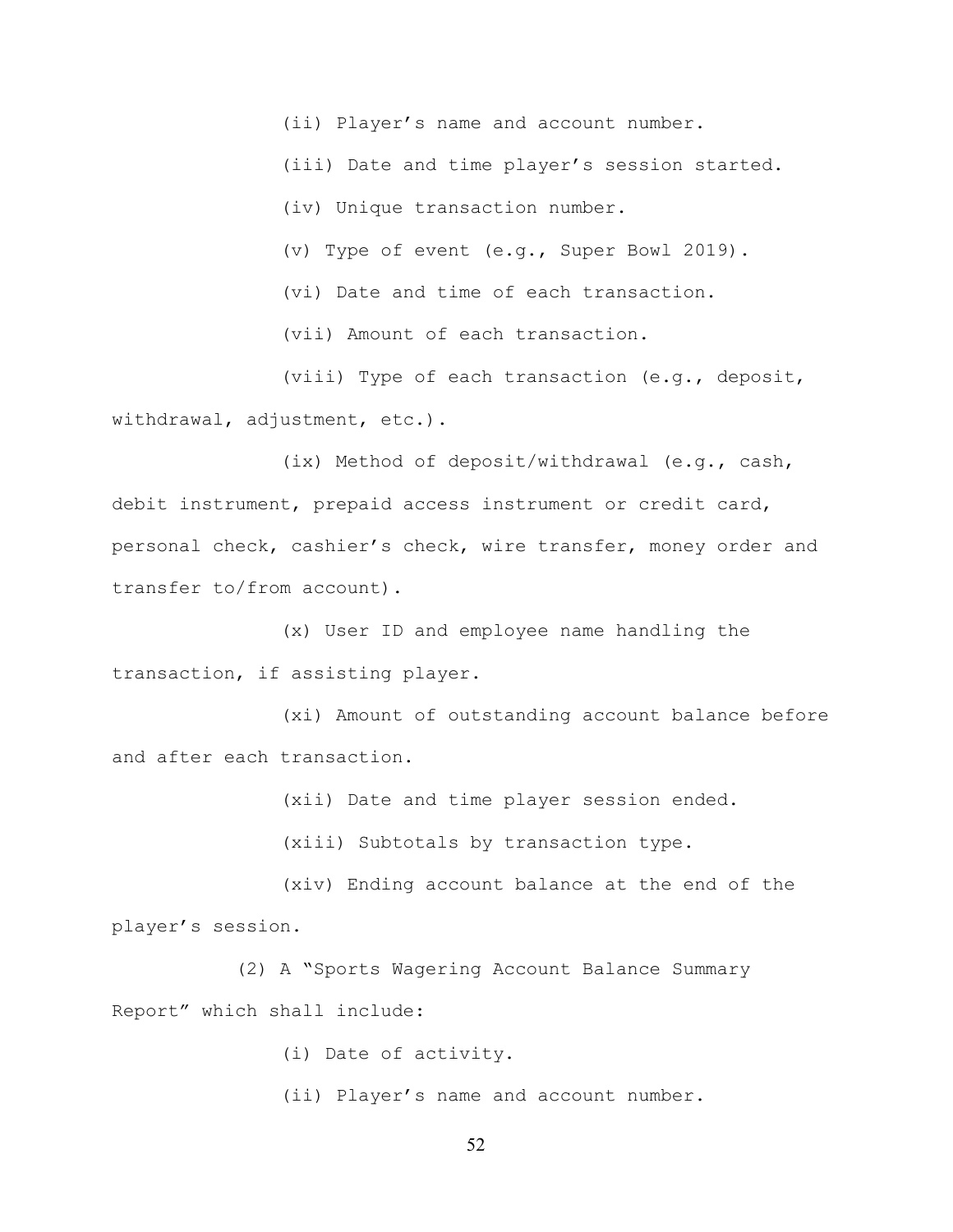(iii) Status of account (e.g., active, inactive, closed, suspended, etc.).

(iv) Date account was opened.

(v) Date registration information provided by player.

(vi) Date registration information verified sports wager certificate holder or sports wagering operator licensee.

(vii) Date of last activity.

(viii) Amount of beginning account balance.

(ix) Total amount of deposit transactions.

(x) Total amount of withdrawal transactions.

(xi) Total amount of account adjustment

transactions.

(xii) Amount of ending account balance.

(3) A "Daily Sports Wagering Player's Funds Transaction Report" which shall include:

(i) Player's name and account number.

(ii) Amount of beginning account balance.

(iii) Unique transaction number.

(iv) Date and time of deposit/withdrawal or account balance adjustment.

(v) Amount of deposit/withdrawal or account balance adjustment.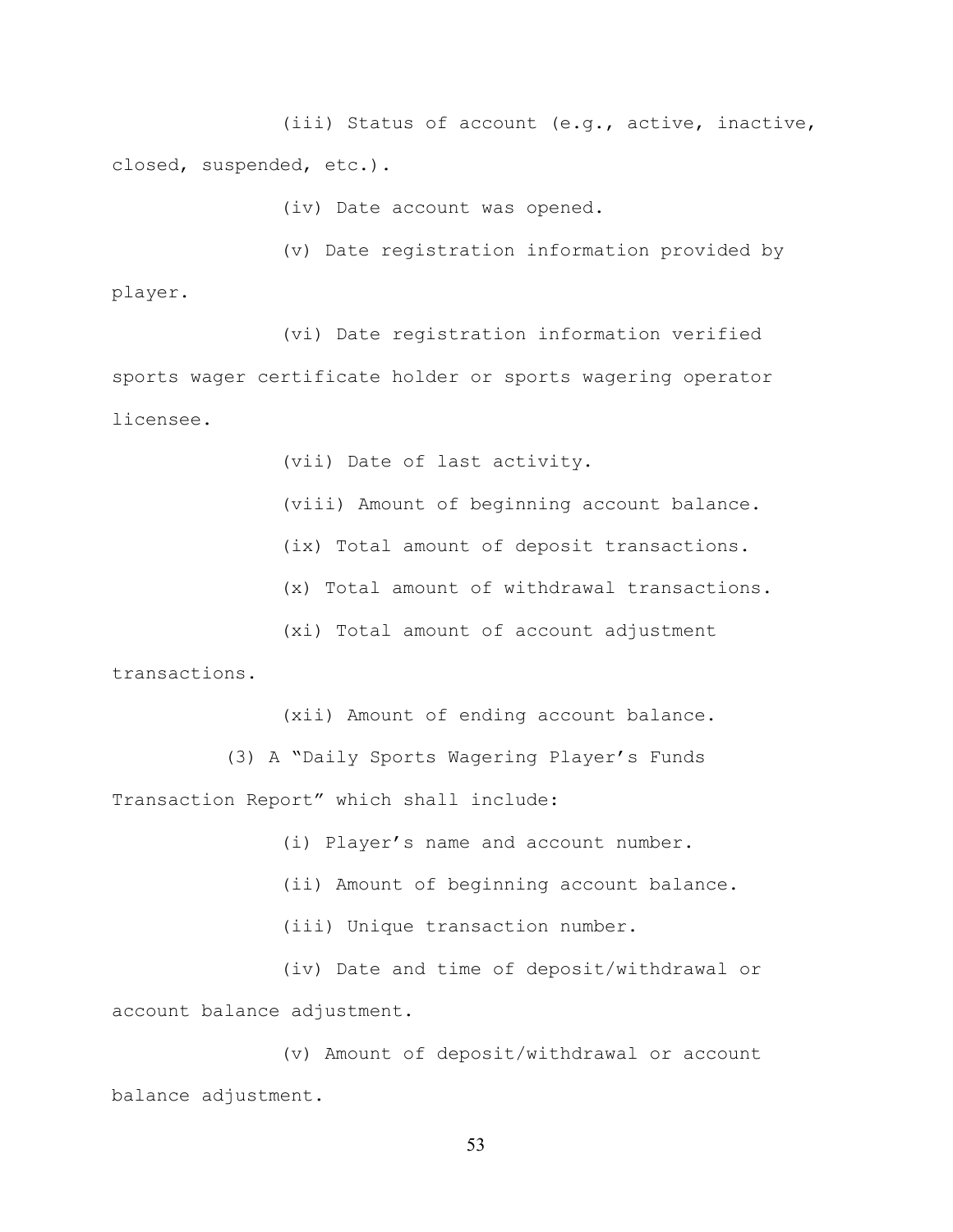(vi) Nature of deposit/withdrawal (e.g., cash, debit instrument, prepaid access instrument or credit card, personal check, cashier's check, wire transfer, money order and transfer to/from casino account).

(vii) Reason/description of adjustment to account balance, if applicable.

(viii) User ID and name of employee handling the deposit, withdrawal or account balance adjustment transaction, if assisting authorized player.

(ix) User ID and name of supervisor authorizing an adjustment to account balance, if applicable.

(x) Totals for each type of transaction.

(xi) Amount of ending balance.

(4) A "Daily Sports Wagering Account Adjustment

Report" which shall include:

(i) Player's name and account number.

(ii) Date and time of account balance adjustment.

(iii) Unique transaction number.

(iv) User ID and name of employee handling the account balance adjustment transaction, if applicable.

(v) User ID and name of supervisor authorizing an adjustment to account balance.

(vi) Amount of account balance adjustment.

(vii) Type of account adjustment.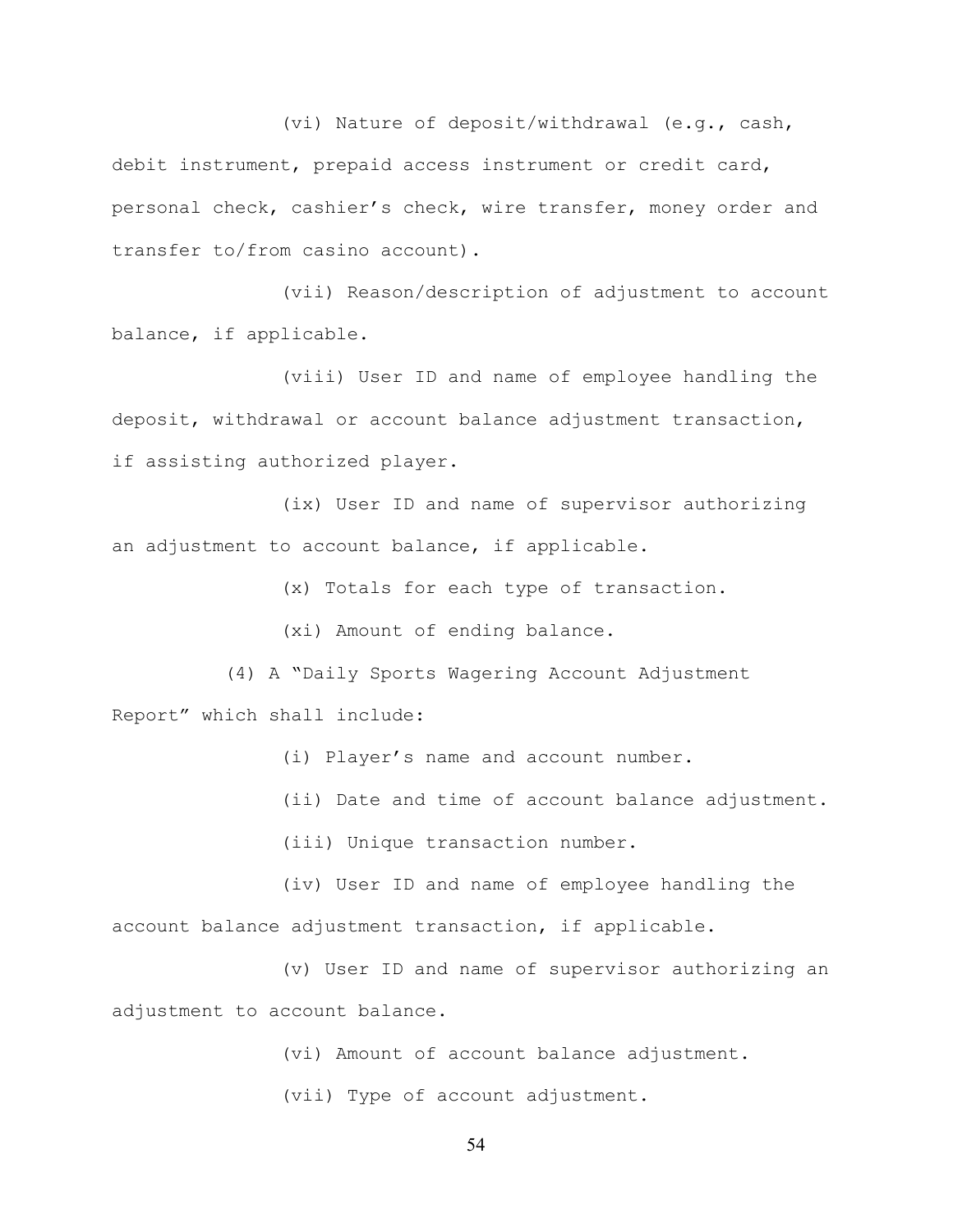(viii) Reason/description of adjustment to account balance.

(5) A "Sports Wagering Game Play Report" which shall include:

(i) Date of activity.

(ii) Sport event name.

(iii) Date and time session started for gaming day.

(iv) Date and time for each session transaction.

(v) Type of session transaction.

(vi) Amount of session transaction.

(vii) Compensation amount collected by sports

wager certificate holder or sports wagering operator licensee.

(viii) Amount of jackpot win, if applicable.

(ix) Other amounts collected by sports wagering certificate holder or sports wagering operator licensee.

(x) Description of other amounts collected.

(xi) Amounts refunded.

(xii) Description of amounts refunded.

(xiii) Date and time session ended for gaming

day. and

(xiv) Total amount by transaction type.

(6) A "Sports Betting Revenue Report" which shall include: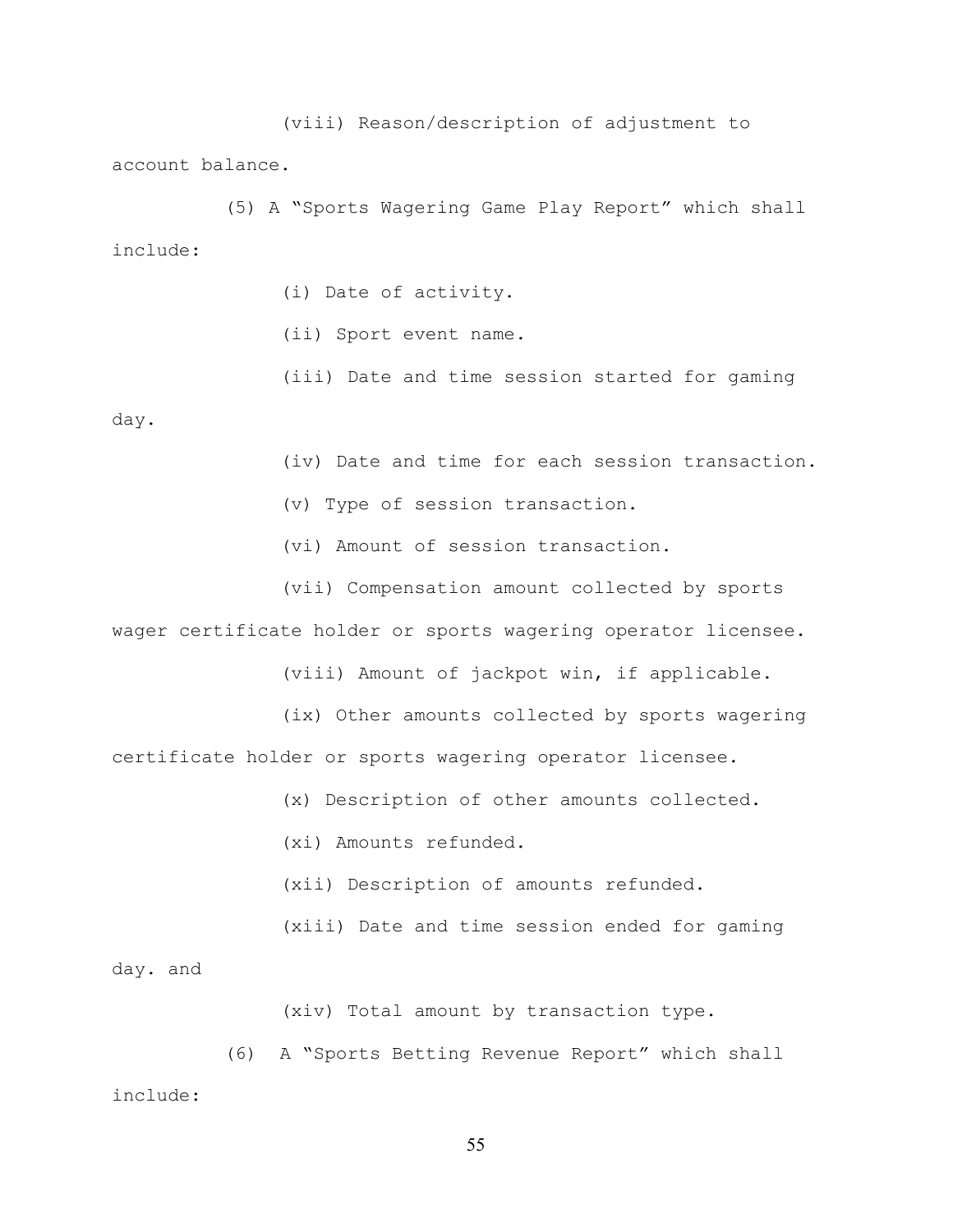(i) Date.

(ii) Type of event.

(iii) Total wagered.

(iv) Other amounts collected by sports wagering certificate holder or sports wagering operator licensee.

(v) Description of other amounts collected.

(vi) Amounts refunded.

(vii) Description of amounts refunded.

(7) A "Sports Wagering Revenue Deposit Report" which shall include:

(i) Month/year of activity.

(ii) Bank account number.

(iii) Date of deposit.

(iv) Amount of gaming day revenue collected by the sports wagering certificate holder or sports wagering operator licensee.

## **§ 1408.13. Player accounts.**

A sports wagering certificate holder's or sports wagering operator's sports wagering system must comply with the player account requirements in Subpart L of the Board's regulations.

**CHAPTER 1409. SPORTS WAGERING ADVERTISEMENTS, PROMOTIONS AND** 

# **TOURNAMENTS – TEMPORARY REGULATIONS**

### **Sec.**

1409.1. General requirements.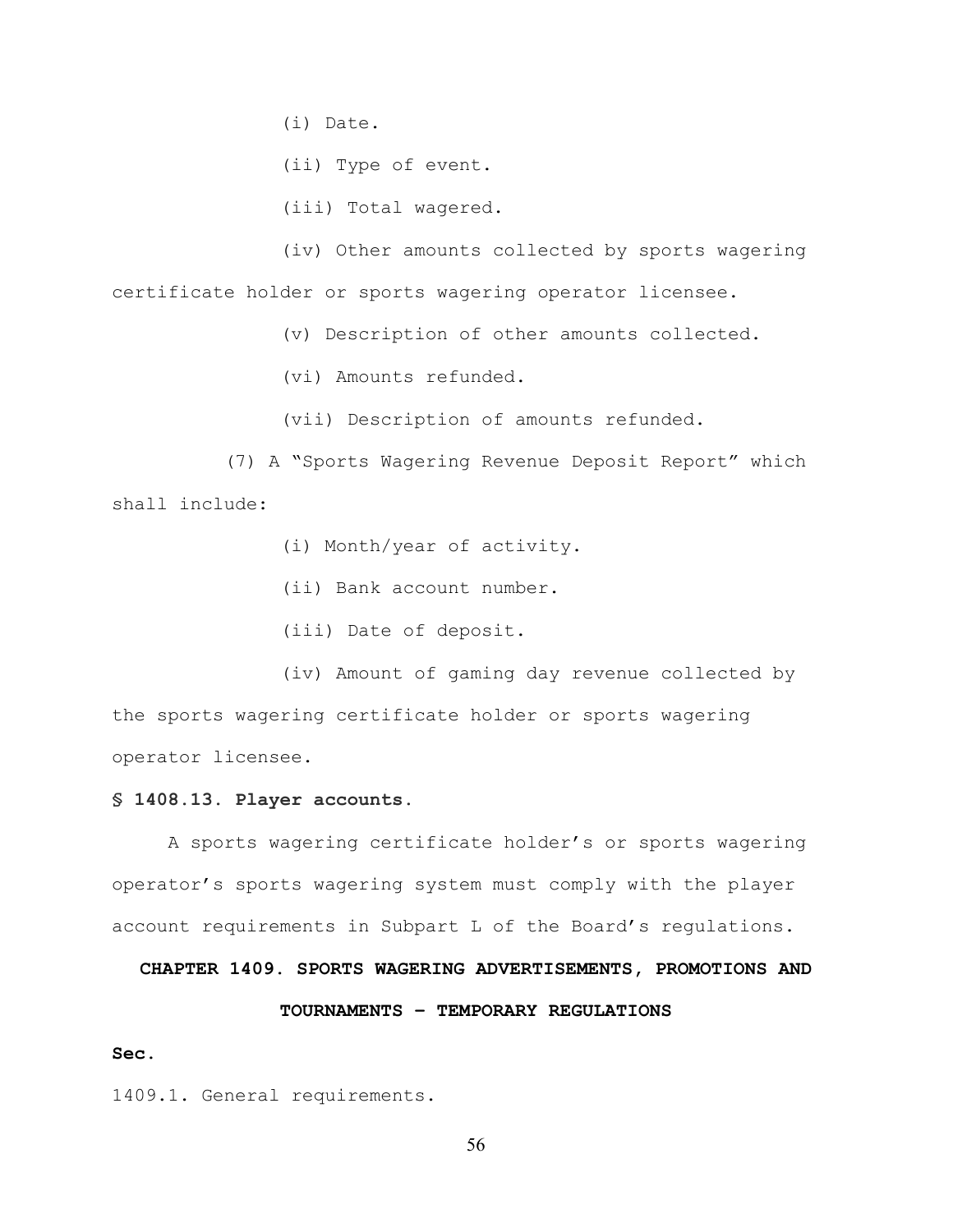### **§ 1409.1. General requirements.**

A sports wagering certificate holder or sports wagering operator licensee must comply with the advertisement, promotions and tournament provisions of Subpart C (relating to slot machine licensing), Subpart D (relating to recordkeeping), Subpart E (relating to slot machine, table game and associated equipment testing and control; accounting and internal controls), Subpart I (relating to compulsive and problem gambling) and Subpart L (regarding interactive gaming) regarding its onsite, online and mobile application sportsbooks, including but not limited to, those provisions that require certificate holders or licensees to submit all advertisements, promotions and tournament information to the Board.

#### **CHAPTER 1410. COMPULSIVE AND PROBLEM GAMBLING REQUIREMENTS –**

**TEMPORARY REGULATIONS**

#### **Sec.**

1410.1. General requirements.

#### **§ 1410.1. General requirements.**

(a) A sports wagering certificate holder or sports wagering operator licensee must comply with the compulsive and problem gambling provisions of Subpart I (relating to compulsive and problem gambling) and Subpart L (relating to interactive gaming) regarding its onsite, online and mobile application sportsbooks.